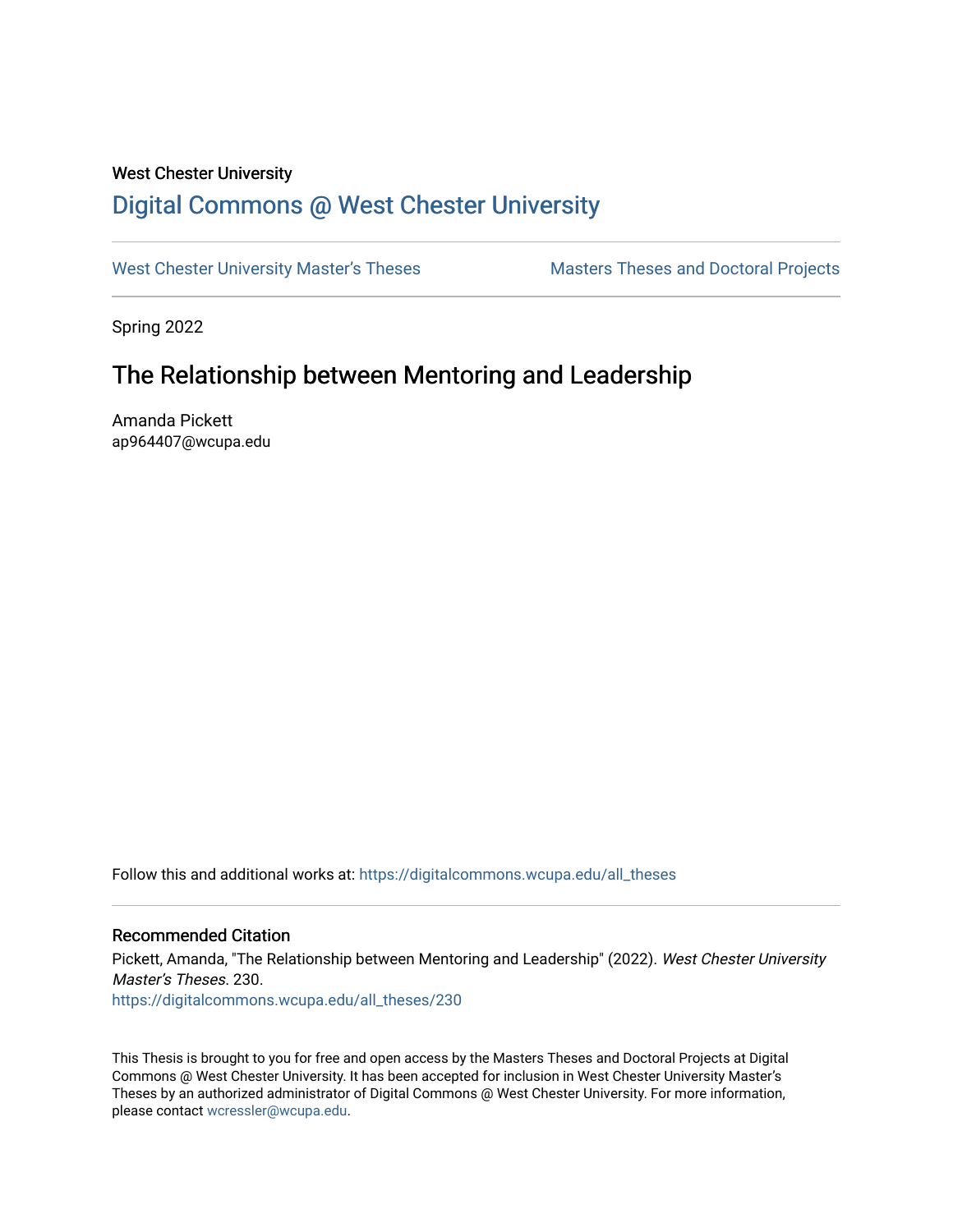The Relationship between Mentoring and Leadership

A Thesis

Presented to the Faculty of the

Department of English

West Chester University

West Chester, Pennsylvania

In Partial Fulfillment of the Requirements for the

Degree of

Master of Arts

By

Amanda Pickett

May 2022

**©** Copyright 2022 Amanda Pickett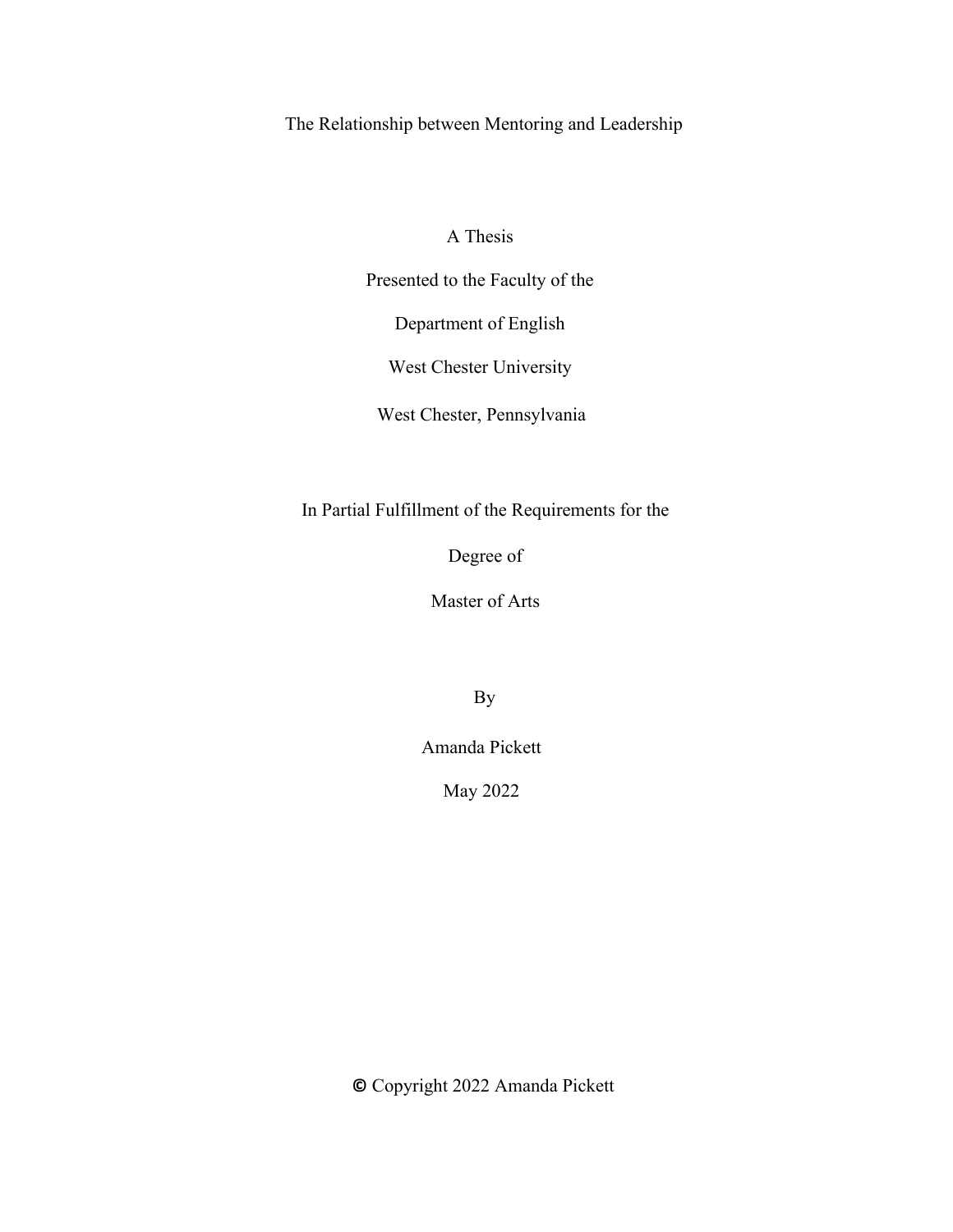## Dedication

To the families that made, raised, and supported me: you gave me the means to create a beautiful life and the strength to surmount any challenge. And, to Dr. Naydan, who gave me the courage to embrace a new path and claim a place for myself in the world: you gave me the inspiration and drive to pursue a passion-filled future. Lastly, to all the mentors and tutors in the world: never doubt the profoundness of your effort to support others.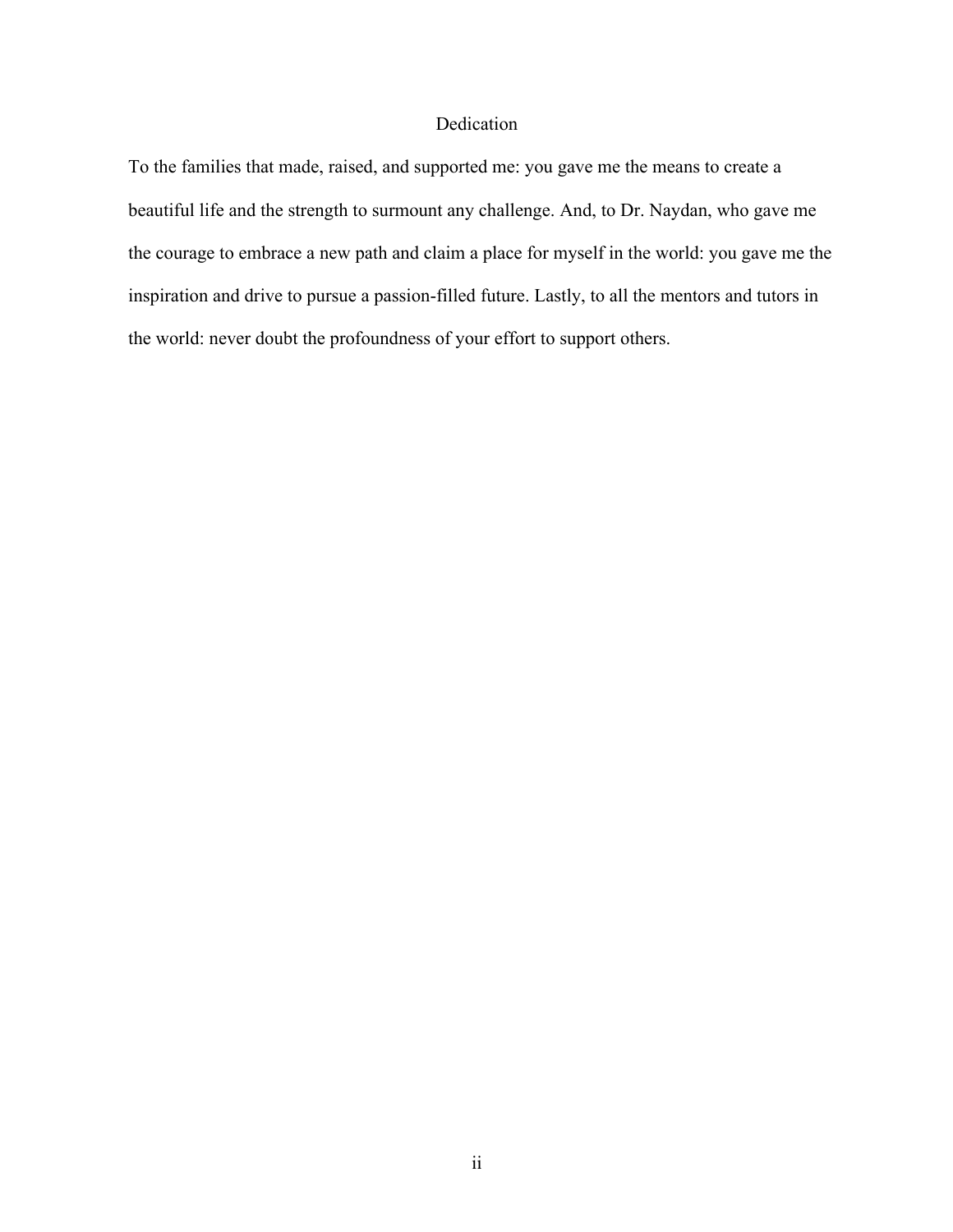#### Acknowledgements

There is an old proverb which states, "it takes a village to raise a child." Since the start of my education, I have come to recognize that the same is true of educators and scholars. There are a great many people that have made up my village and every one has made a profound impact on me. I truly would not be where I am today–on the path that I am on–if it were not for the amazing village of truly outstanding individuals that have loved, supported, and believed in me every step of the way.

First and foremost, I would like to thank my committee of fiercely dedicated educators, both for their time and their knowledge which has contributed to the success of this research project. To Dr. Ervin, Professor Blake, and Dr. Kahn, thank you for supporting me in every aspect of this project and giving me the compassion, I needed during a significantly stressful and trying time in my life and education. Each of you has shown me such faith and kindness as I strove to succeed and I am immensely grateful for all that you do and have done to ensure that I achieve not just in this project, but in my education and career. I am honored to have had such outstanding role models and educators to guide me. Moreover, I am eternally inspired by the level of humanity and kindness that you weave into every facet of your role as educators, mentors, and scholars.

Thank you to Andrew for being my unwavering support, safe haven, and happiness during this extremely grueling but essential year in my education and career. I doubt either of us knew the strain a thesis would cause on our time together and our relationship as a whole but I appreciate you always standing in support of my dreams. You have never failed to assure me that I am incredibly loved and cared for. You are the best partner I could have asked for in this world and through all the ups and downs that have presented this year, you have been there to steady

iii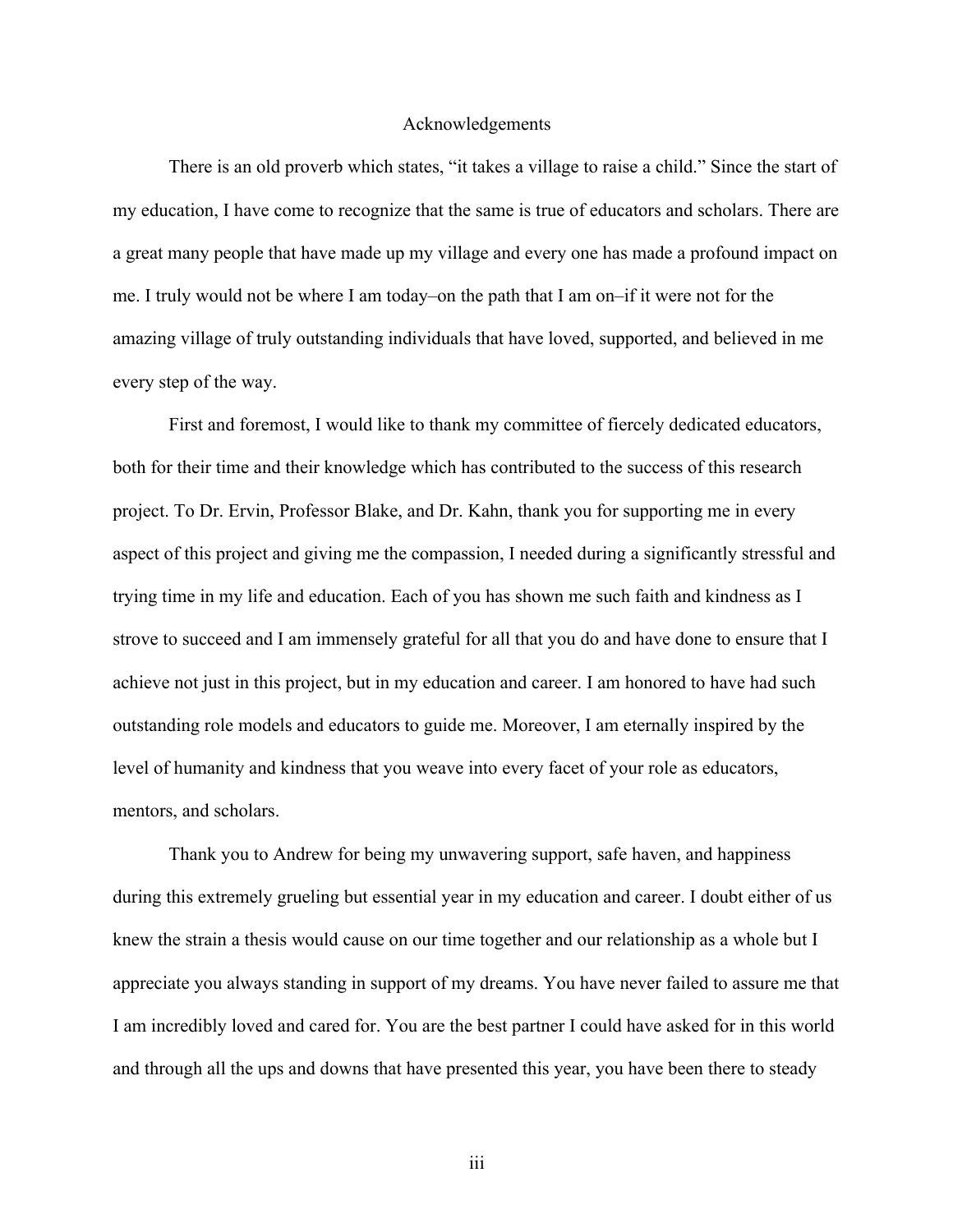me and remind me that I am seen, valued, and worthy of all that I have achieved and more. I love you.

And thank you to Jaime for being the most sincere, thoughtful, and truly amazing confidant and friend. We have been through every step of this program together and I could not be more grateful to you for all the advice, compassion, and encouragement you have given me. While I wish we had ended up at the same program this fall, this time for our Ph.D.'s, I admire you and am so honored to have known you. I hope we stay connected in the years to come and please know that you made the imposter syndrome bearable–you reminded me why I came and what I was capable of. Thank you for everything.

To Breanna, Christina, & Mom, I hardly know where to begin with my thanks. It's you who made me–who gave me my work ethic, my integrity, and my will to overcome every obstacle in order to achieve a bright future for myself and our family. You have watched me grow in every stage of my life and helped me achieve all that I have, with two degrees and on to a doctorate, you gave me the means to see things through. This year has been a hard year for us, one of many I suppose, but through it all we are still standing and giving everything we have to staying close.

Last but certainly not least, thank you to Rudy's: Roger, Jacquee, Mary, Sam, Eve, and Lucas. Every day I am humbled and enriched by you. Your love, once given, is given for life and has touched me in the most profound way. I am a better person, daughter, friend, and partner because of the life you have helped me to build and the lessons you have imparted on me since I was 11 years old. Thank you for welcoming into your lives, your house, and your family. Knowing you all and watching you grow has been one of the single greatest joys of my life and I recognize how very blessed I am to have you.

iv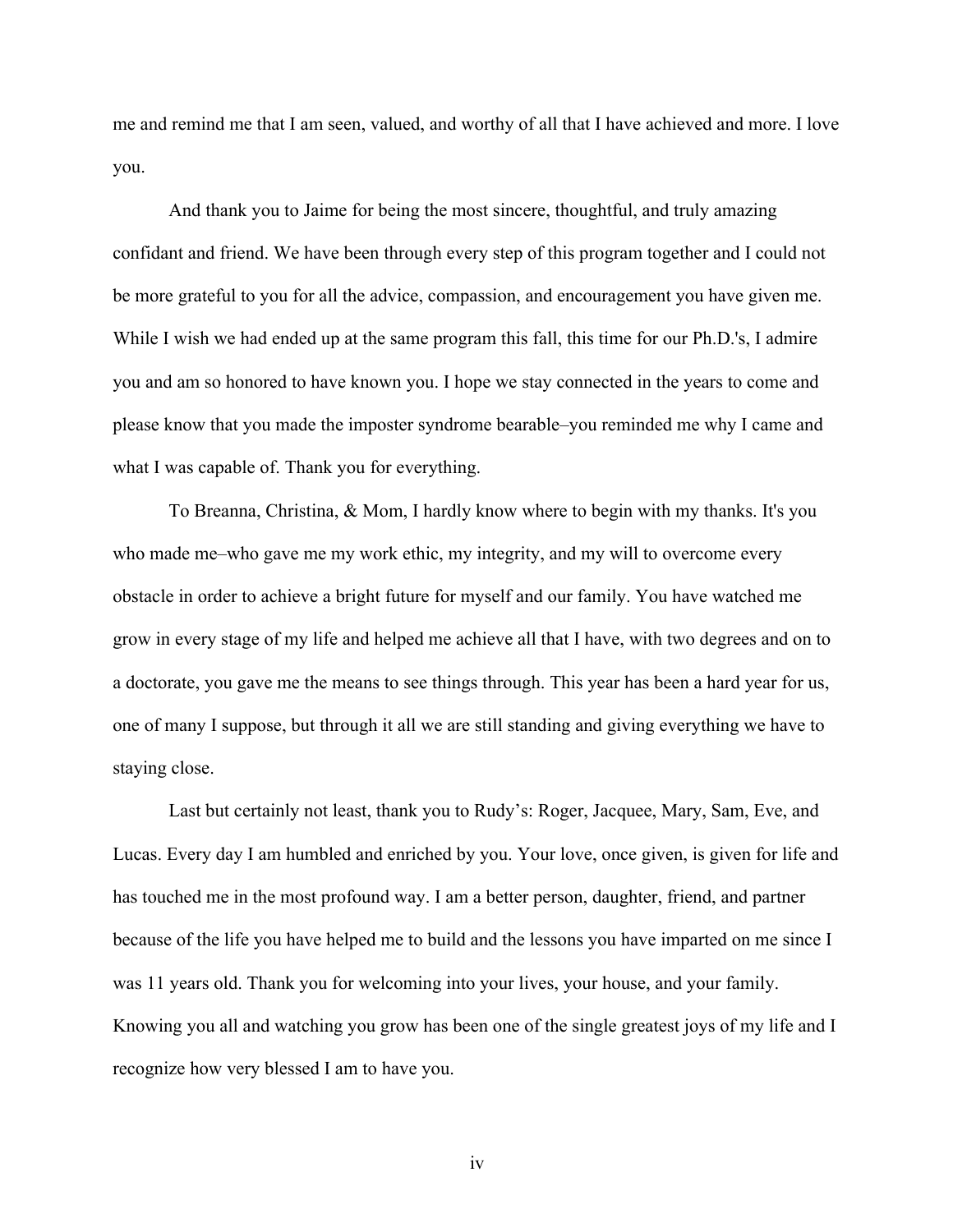#### Abstract

This study is a mixed-method research project designed to assess and understand the relationship between mentoring and leadership, specifically in regard to the acquired benefits, skills, and methods that are gained through this work. Moreover, this study also explores the overlap between mentoring and leadership developmental programs. The results suggest that mentoring is a leadership role which yields significant personal and professional outcomes, transferable skills, and learning opportunities for both mentors and the students that they work with. The results also demonstrate a relationship between mentoring and leadership development within the West Chester University Writing Peer Mentor Program through the benefits and acquired skills that mentors experienced which included increased sense of confidence, community, and institutional knowledge. While more research, with a greater population of participants, is needed to understand the unique impact and influence of mentoring as a leadership role on first-generation students, this research contributes to the growing body of literature that helps program administrators to design impactful and highly effective developmental programs for student engagement. Moreover, this research also provides insight for students aspiring to assume leadership roles.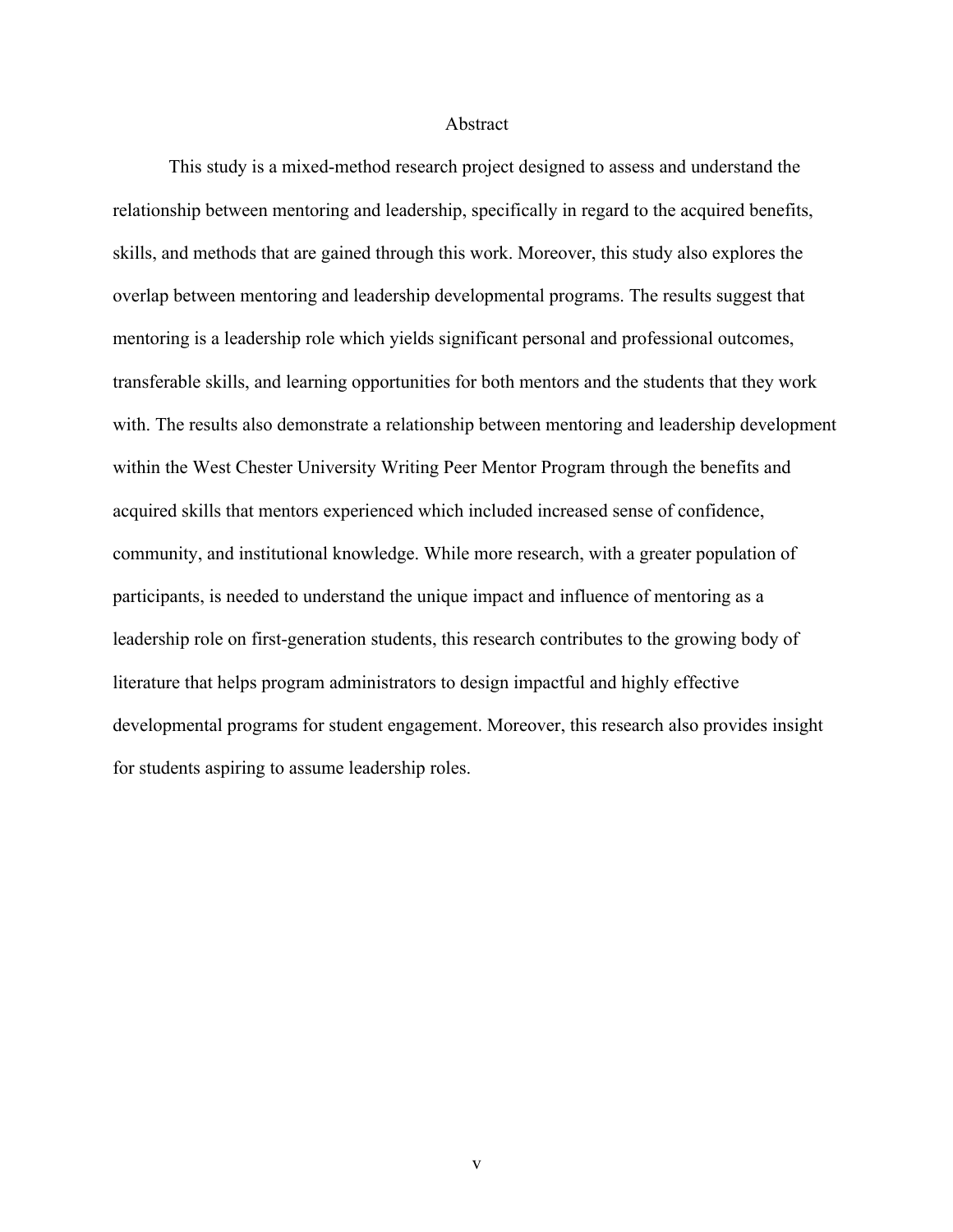# Table of Contents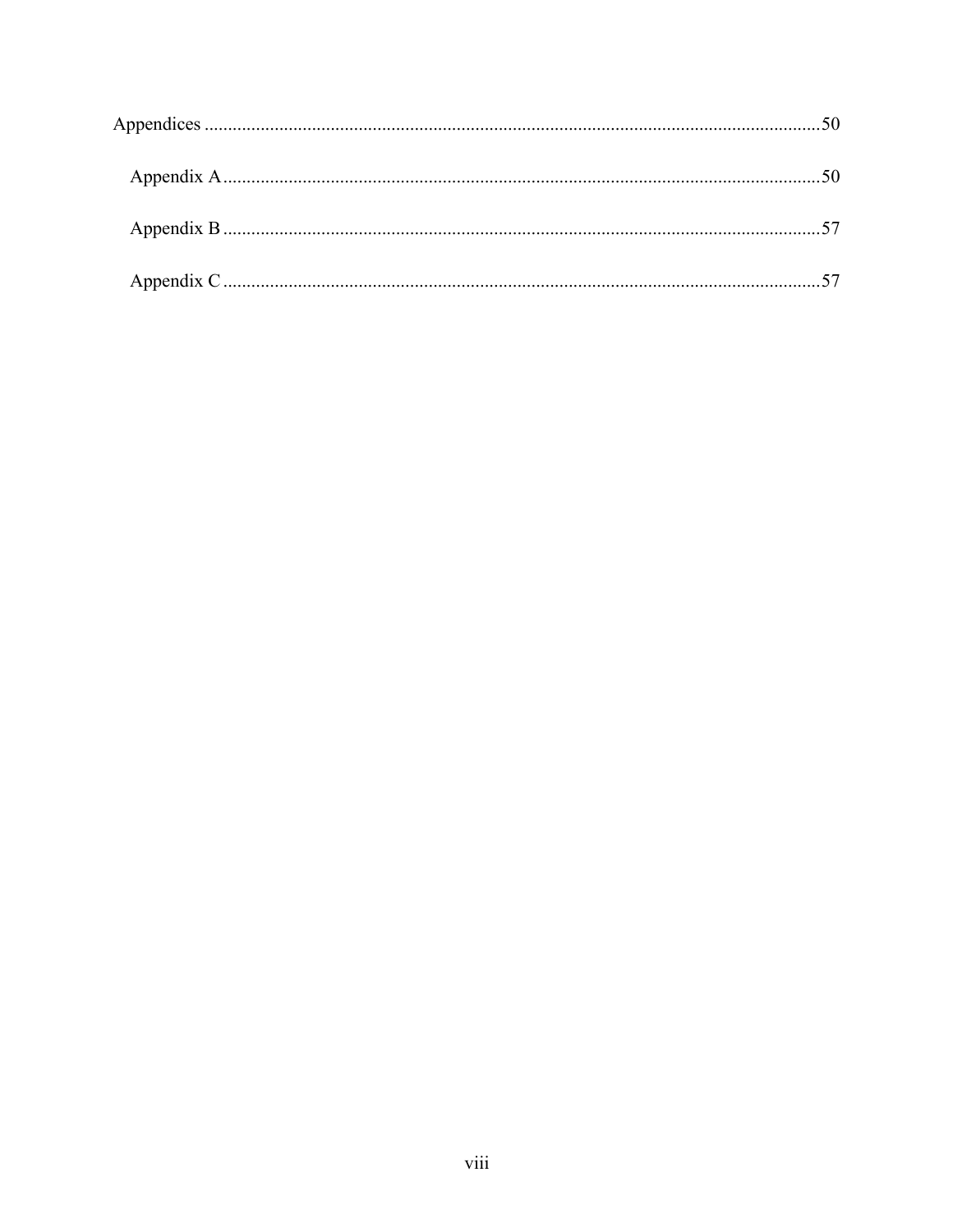# List of Tables

| 1. Table A: Mentoring as a Leadership and Professional Development Role33 |  |  |
|---------------------------------------------------------------------------|--|--|
|                                                                           |  |  |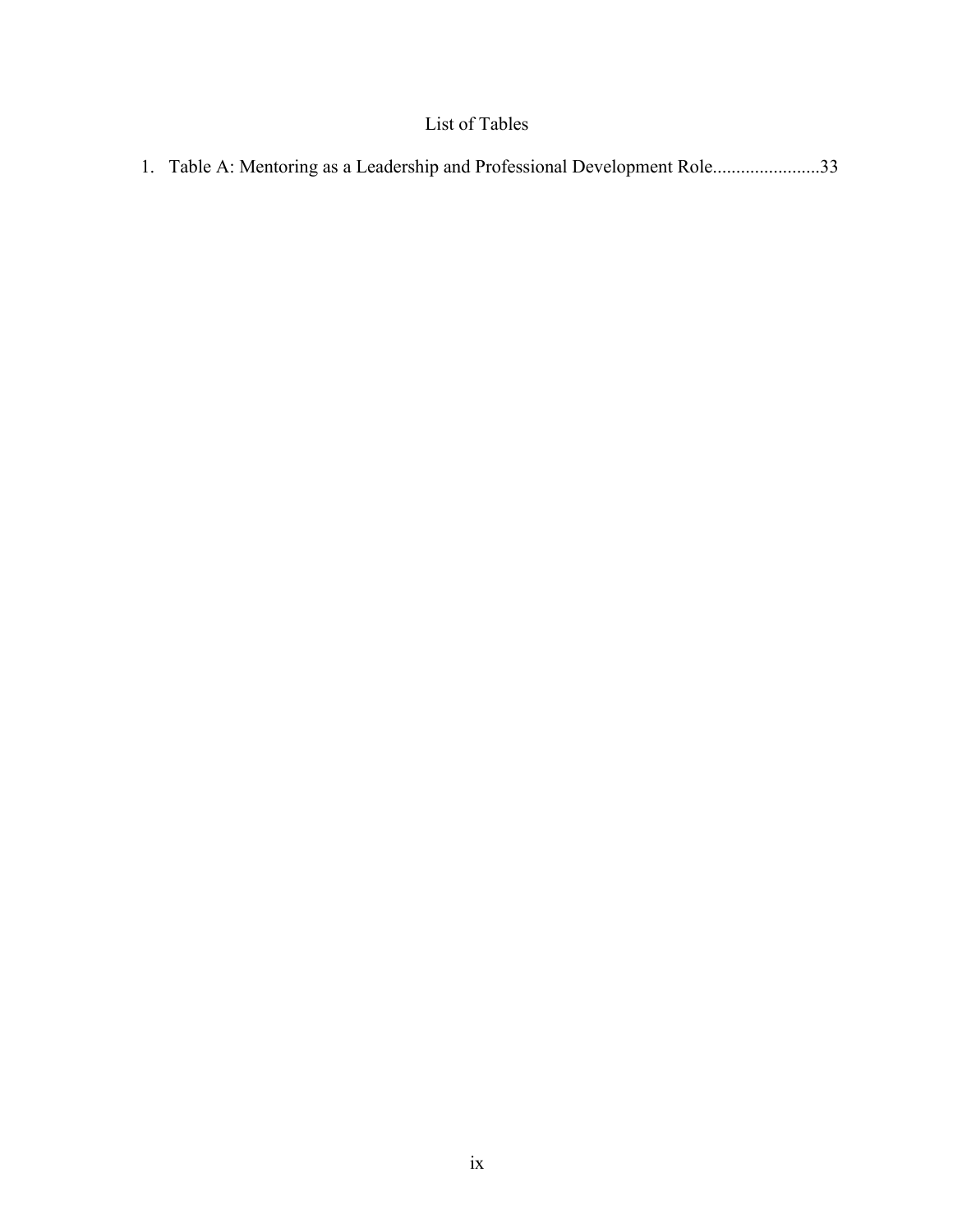#### **Chapter One: Introduction**

#### **The Writing Mentor Program**

The West Chester University Writing Peer Mentor Program is an academic support component of the developmental WRT123 introductory writing course. In this program are students who were nominated for the role by a West Chester faculty member, completed the interview process with Professor Blake, are in good academic standing, and are currently or were previously enrolled in a 1-credit mentor training course. The training course, WRH197: Becoming a Writing Peer Mentor, teaches students on best theories and practices that surround mentorship and working with entry-level writing students. Throughout this course, students participate in collaborative discussion as they grow their role as mentors working in the field with students. While enrolled in this course, students are simultaneously tasked with mentoring WRT123 students in small groups of two students per session, establishing a cohort among other mentors who are assigned to work with the same professors of WRT123 courses.

WRT123 is a developmental writing course that is intended to help students in need of additional academic and personal support. Students can choose either WRT120 or WRT123 as their first West Chester University general education writing course; however, only WRT123 offers the extra support of mentoring assistance. While students can elect to enroll in the course, they are required to meet with mentors as part of their requirements for WRT123. Hence, mentors are tasked with supporting students as well as helping professors connect with and educate their students. In many ways, mentors serve as role models and university leaders to the students who rely on their advice, knowledge, and institutional expertise. Within each session, mentors engage first-year writing students in establishing a writing process and serve as university-based guides to undergraduate student life and success. Mentors can elect to serve as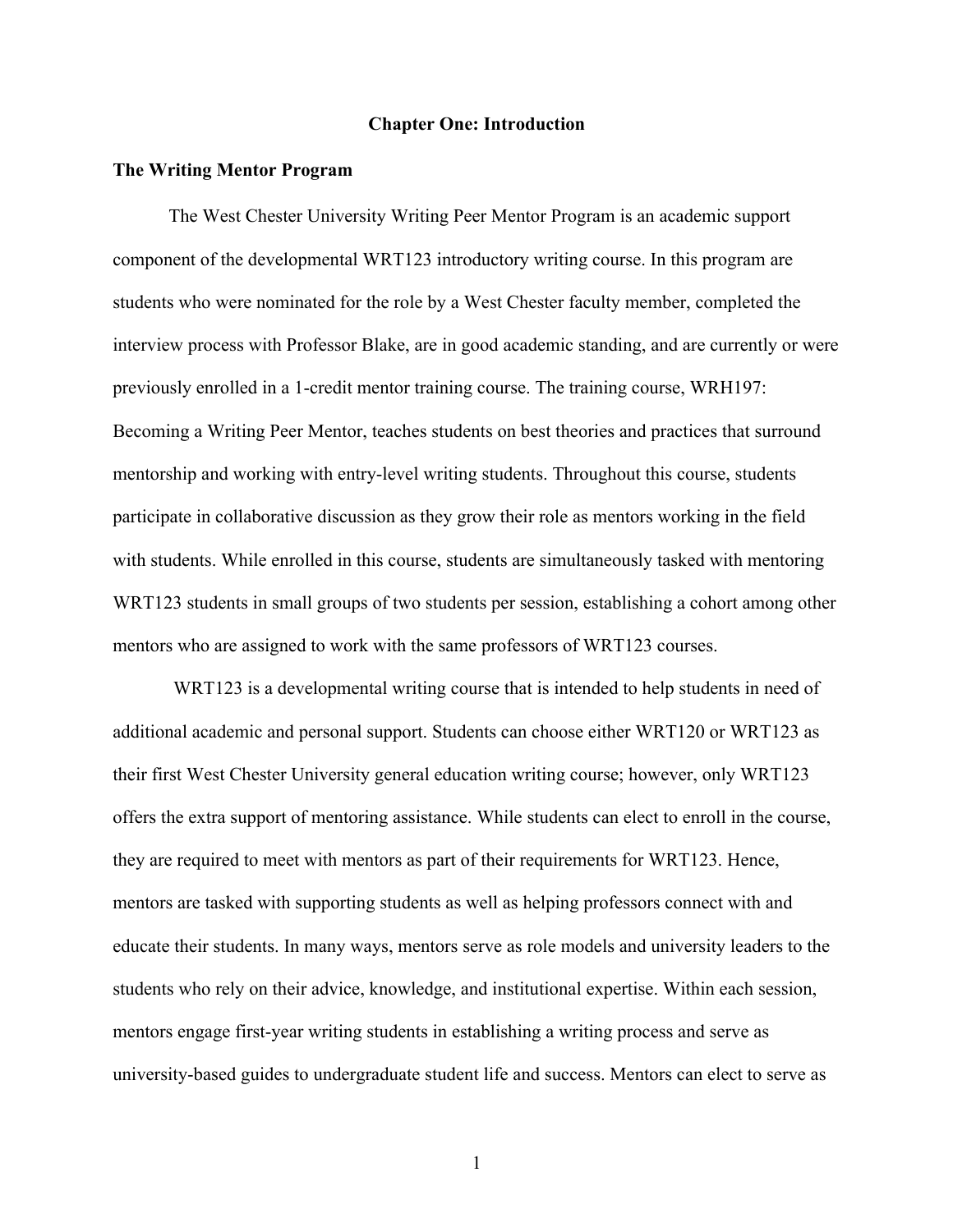many terms as they are a student at West Chester University after they finish the initial training course of WRH197. Upper-level mentors, or those who have served beyond a year, qualify as Senior Mentors—in addition to mentoring WRT 123 students, these students work with the Program Coordinator to advise new mentors on the process of mentoring.

However, even at the entry-level mentor role, mentors perform a variety of administrative tasks that contribute to the benefits and skills that they gain as leaders through their experience in this program. In addition to organizing and managing their mentoring schedule with students, mentors are required to keep detailed and current reports on their sessions. If students run late or do not attend their appointments, mentors are also required to send reminders via follow-up emails to their students. Additionally, after each session, mentors file reports that track the attendance, participation, preparedness, and struggles of their students throughout the session for WRT123 professors to use to develop their courses and support their students' success. Even though the reports are short, they provide a structure of awareness to professors that allows them to best serve their students. Moreover, as student employees of West Chester University, mentors are also responsible for acquiring state and federal clearances before they begin working with students and must keep track of their hours to submit to payroll bi-weekly. These experiences lend to a mentor's sense of responsibility, professionalism, and leadership. In their role, they are employees of the university and, through administrative tasks and expectations, they establish themselves as professionals who must punctually, responsibly, and authoritatively complete their work and adhere to the requirements of the position.

Therefore, mentors of this program act as university resources to the students they serve but the program also enables significant personal, academic, and professional growth for mentors through their leadership experience within the role. As the majority of the WRH197 course's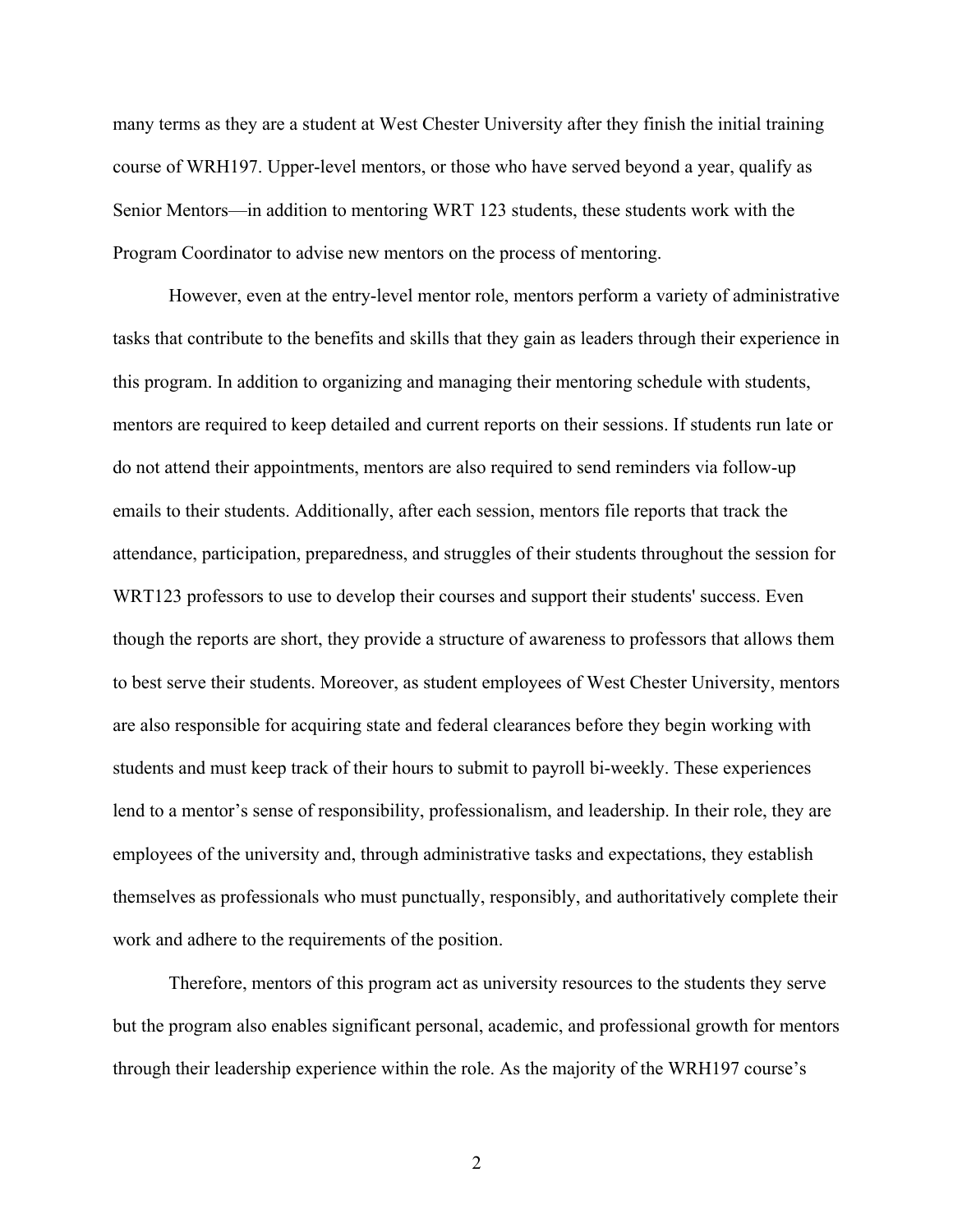grading is dependent on mentors' ability to complete their mentoring and administrative work with students, the program is extremely dedicated to helping mentors gain transferable skills by honing their leadership skills, qualities, and behaviors.

#### **Leadership**

Across programs and disciplines, the concept and development of leadership is difficult to articulate and design. As the meaning of leadership is perceived differently in academic and business settings, so too is the approach to generating and developing leadership through effective programs and pedagogy. Most scholarship on leadership originates in the fields of business and management and aims to explore leadership as either 1) skills that can be acquired (Mumford et al., 2000), 2) a trait (Kirkpatrick & Locke, 1991), and/or 3) a behavior (McGregor, 1960), for the purpose of developing programs that can effectively foster leadership through assessment, support, and challenge of individuals (McCauley et al., 2010).

## *Leaders and Identity*

Whereas leadership scholarship focuses primarily on the yields of leadership development programs and specific outcomes for leaders, scholarship surrounding mentoring and tutoring tends to disregard the experience and benefits to mentors outside of their effectiveness to support and advance students and institutional goals. Hence, mentoring remains unrecognized as a collaborative dual-learning opportunity that helps both mentors and students to grow and develop personally, academically, and professionally. Identity, as Denny (2010) explores throughout his text, includes race, class (Denny 2018), sexual-orientation, gender, religion, and/or political affiliations. While mentorship and identity are put in relation, they are not directly assessed for the resulting skillset and significance to mentors. In contrast, the *Peer Tutor Alumni Project* (n.d.), which serves as one model for this study's method and design,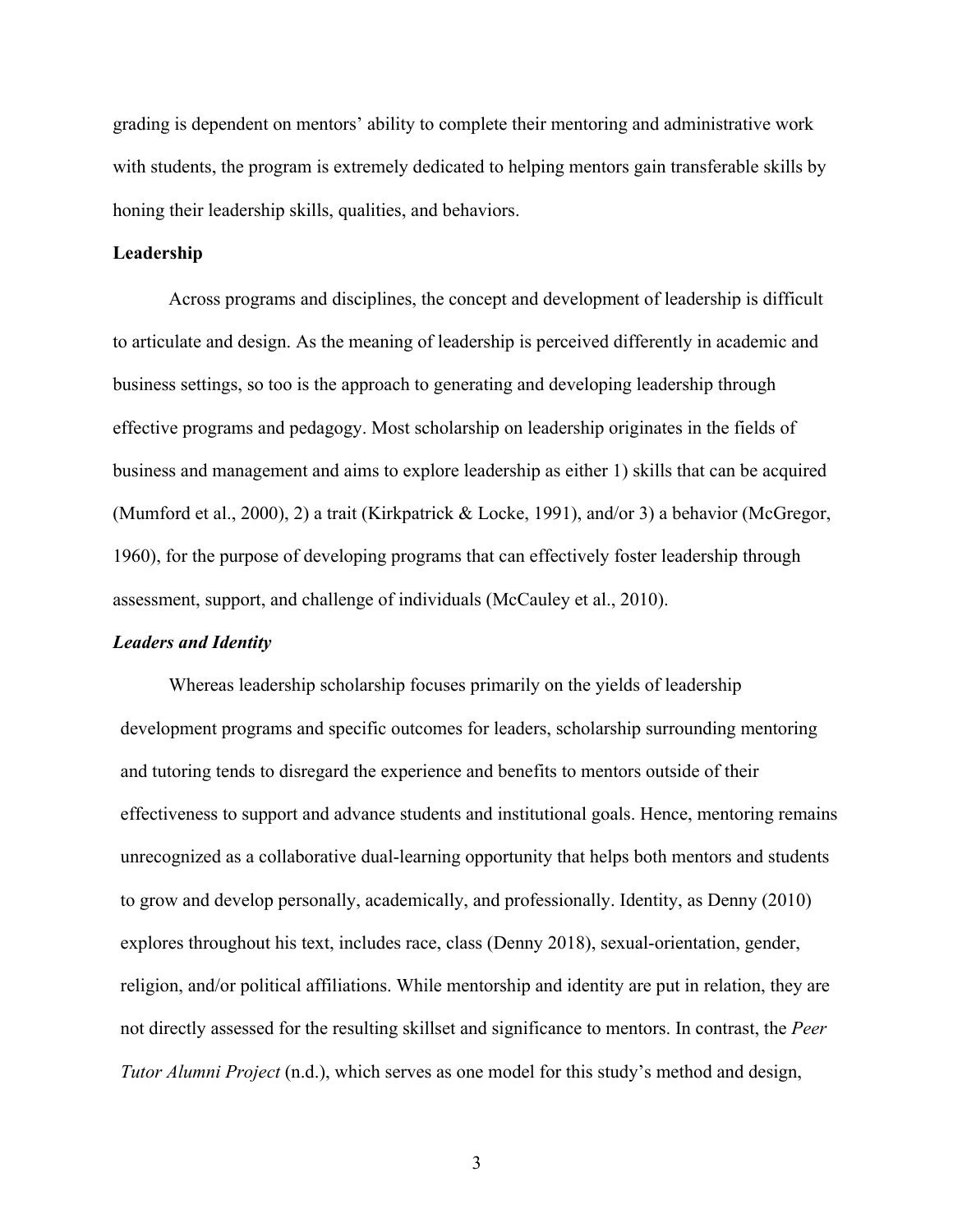considers long-term implications and takeaways of tutoring and mentorship work in alumni professional success, but does not consider identity or its role in individual mentorship experience. In neglecting to consider how identity and experience factor into the work that mentors do, scholarship fails to recognize the additional learning benefits and outcomes that exist within that role for generating potential leaders and more effective programs.

Although scholarship does address relationships between mentor experiences (Denny, 2010), identity, and critical institutional outcomes of such work (Denny, 2010), it neglects to consider the potential leadership and professional skills that stem from mentorship work among diverse identities. Through tutor narratives, Denny (2010) analyzes the implications of identity in writing center work. Specifically, Denny (2010) explores how tutor identity impacts teaching, learning, and dynamics of power and agency within the writing centers. However, these functions of identity not only play a role in writing center work and tutor experience, but are also applicable to that of mentorship and leadership. Both mentoring and leadership programs must also negotiate multiple tasks and dynamics, including dynamics related to power, in order to effectively develop their identities as leaders. In reference to this study, Denny (2010; 2018) reveals the benefit in understanding the valuable role of identity and power dynamic negotiation in mentor work as a leadership and professional building exercise because it enables mentors to be self-reflective and to adaptively problem-solve. These foci reveal a significant gap in scholarship about how the role and dynamic of mentors as individual and unique leaders adds to not only their own growth but that of their institution, their mentees, and their community.

## *Leadership as Skills*

Because leadership is not indicative of one specific role, the opportunity for individuals serving in such positions to acquire certain benefits and/or skills is variable according to their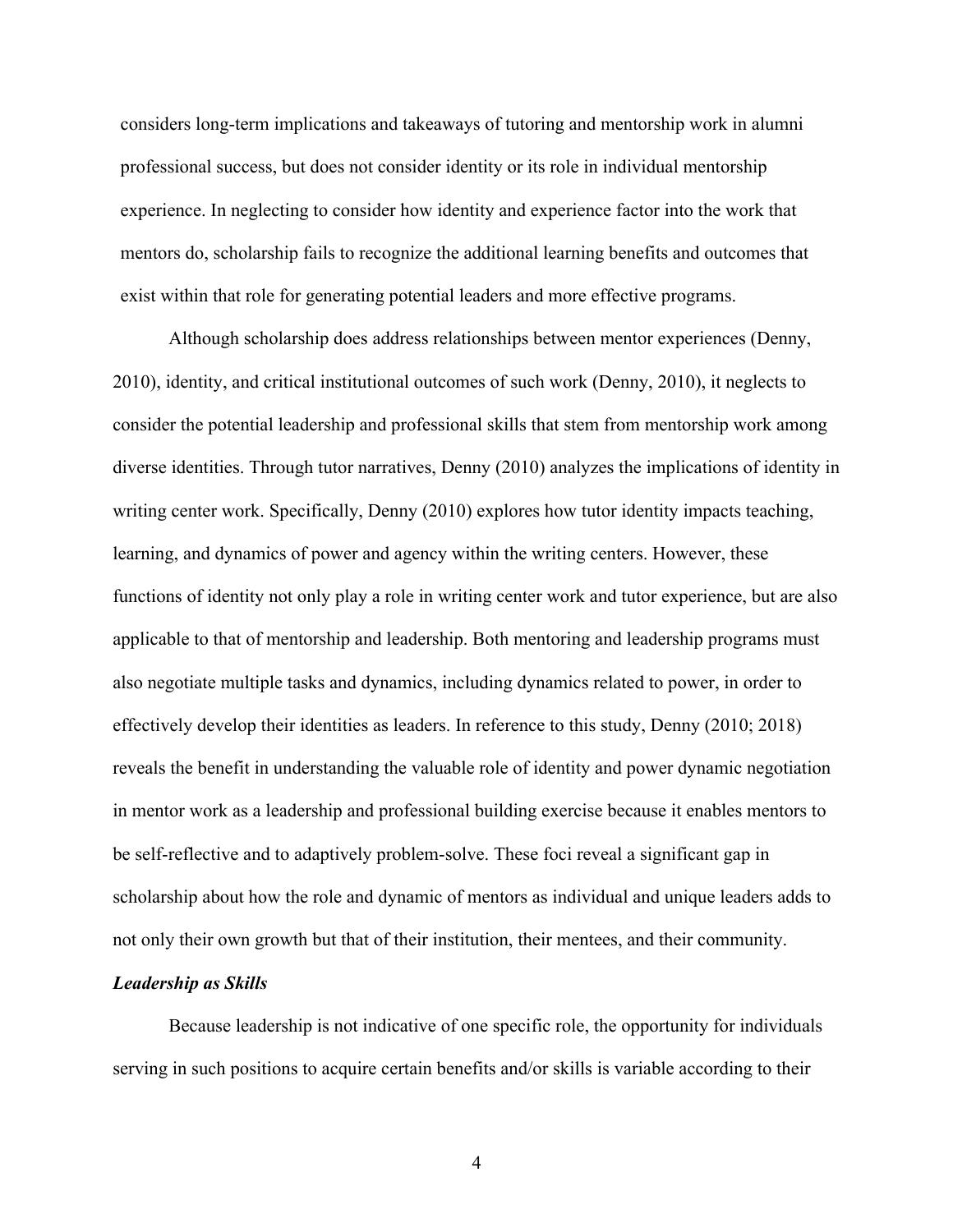experience and practice. Mumford et al. (2000) explore the development of skills as a function of leadership and thus consider which skills constitute leadership skills as well as how emerging leaders acquire those skills through experience and "developmental interventions" which reinforce training (p.92). According to Mumford et al. (2000), the most common skills that are related to or attributed to leadership and leadership development are implementation (conceptual knowledge), basic-problem solving (evaluating and organizing goals), complex-creative problem solving (evaluating solutions and principle knowledge), and complex organizational (wisdom and awareness) skills (p. 91). However, as emphasized by Mumford et al. (2000), leadership and acquisitions of skills do not simply occur unprompted. Leadership and relevant skills typically develop in phases over time as leaders undergo experiences and challenges that shape their understanding and ability to develop solutions and outcomes in complex circumstances that arise.

The developmental interventions that Mumford et al. (2000) recognize as critical factors in leadership include assignments and/or practice that incorporate "environmental opportunities," "learning through interaction," "intellectual involvement," and "challenging problems" (p. 92). Moreover, when considering how leadership skills are fostered through interaction with diverse environments, situations, and people, Mumford et al. assert that "Initially, people must acquire base concepts, learn what is expected of them, and apply these concepts in well-structured, relatively concrete situations" (2000, p. 89). Hence, leadership is not solely a product of programs and/or pedagogy, but rather a complex process which fosters skills that are acquired through rigorous and intellectually challenging training and practice.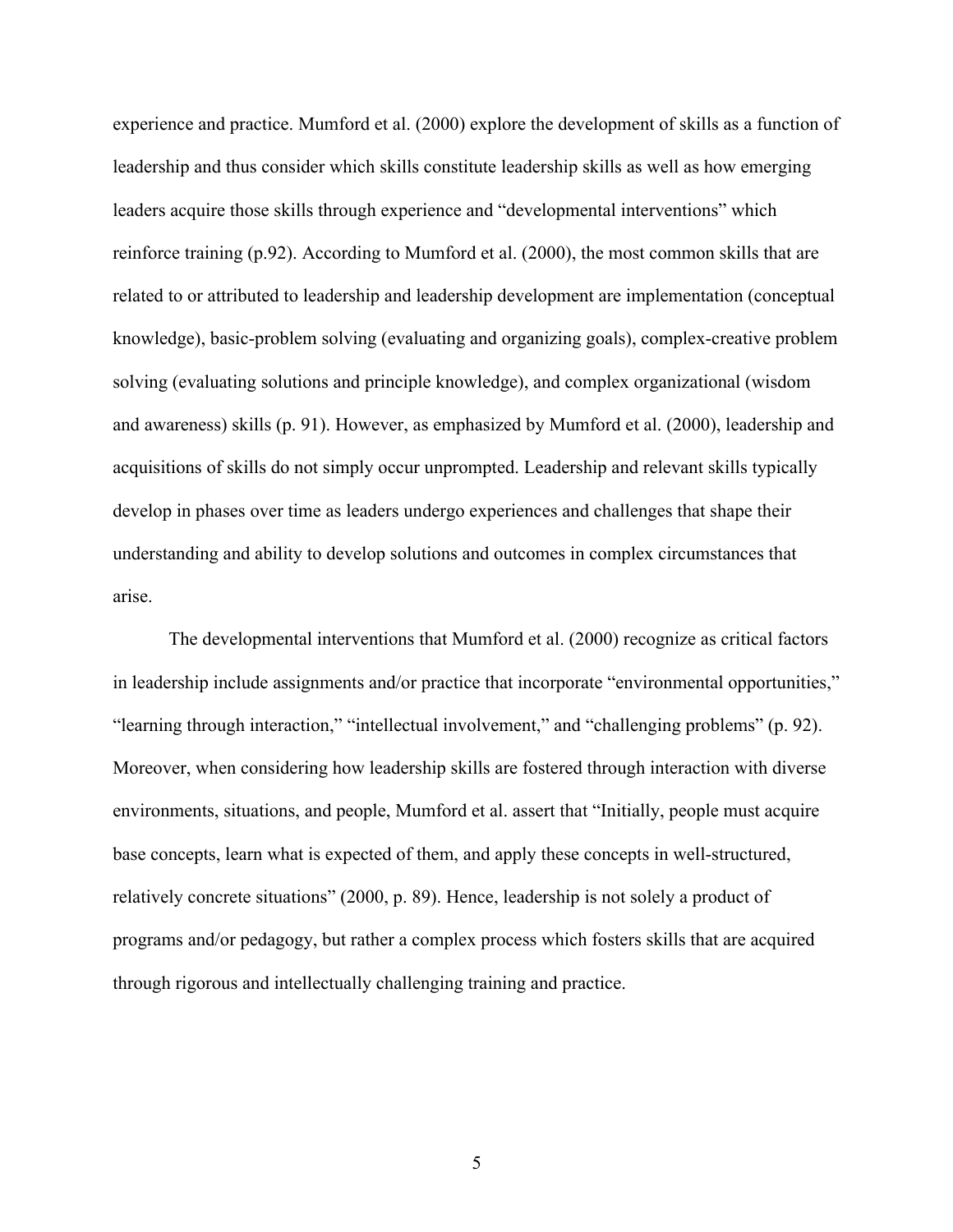## *Leadership as a Trait*

In contrast to Mumford et al. (2000), Kirkpatrick and Locke's (1991) scholarship on leadership development seeks to understand the relationship between traits and characteristics that typify leaders. The noticable difference between a skill and a trait lies in the function of skills to be learned, acquired, and developed, whereas traits are intrinsic. Across disciplines, many scholars have attempted to categorize leadership as trait oriented—that which develops as a product of specific personalities and individuals. Hence, Kirkpatrick and Locke (1991) aim to analyze leadership within the field of management as a product of traits and recognize the role that traits play in generating successful leaders. Kirkpatrick and Locke (1991) found that the six traits that distinguish leaders from non-leaders are "drive, the desire to lead, honesty/integrity, self-confidence, cognitive ability, and knowledge of business" (p. 49). Therefore, traits that are characteristic of leaders are also suggestive of high effort and/or achievement levels. However, while Kirkpatrick and Locke (1991) maintain that traits are significant to leadership, they also assert that "traits only endow people with the potential for leadership. To actualize this potential, additional factors are necessary" (p. 56). Therefore, traits, while intrinsic and significant, only serve as the starting point of developing leaders. Moreover, every person applies these traits in unique ways and does not need to possess all six to become an effective leader.

#### *Leadership as a Behavior*

Unlike the scholarship described above, which conceives of leadership as a combination of skills and traits, McGregor (1960) assesses leadership as a behavior within the context of business because of the role's incorporation of management and task-orientation. Additionally, through the scope of enterprise and industry, McGregor (1960) analyzes the vast array of needs and conditions that prompt leadership behavior. Potential leaders possess psychological, social,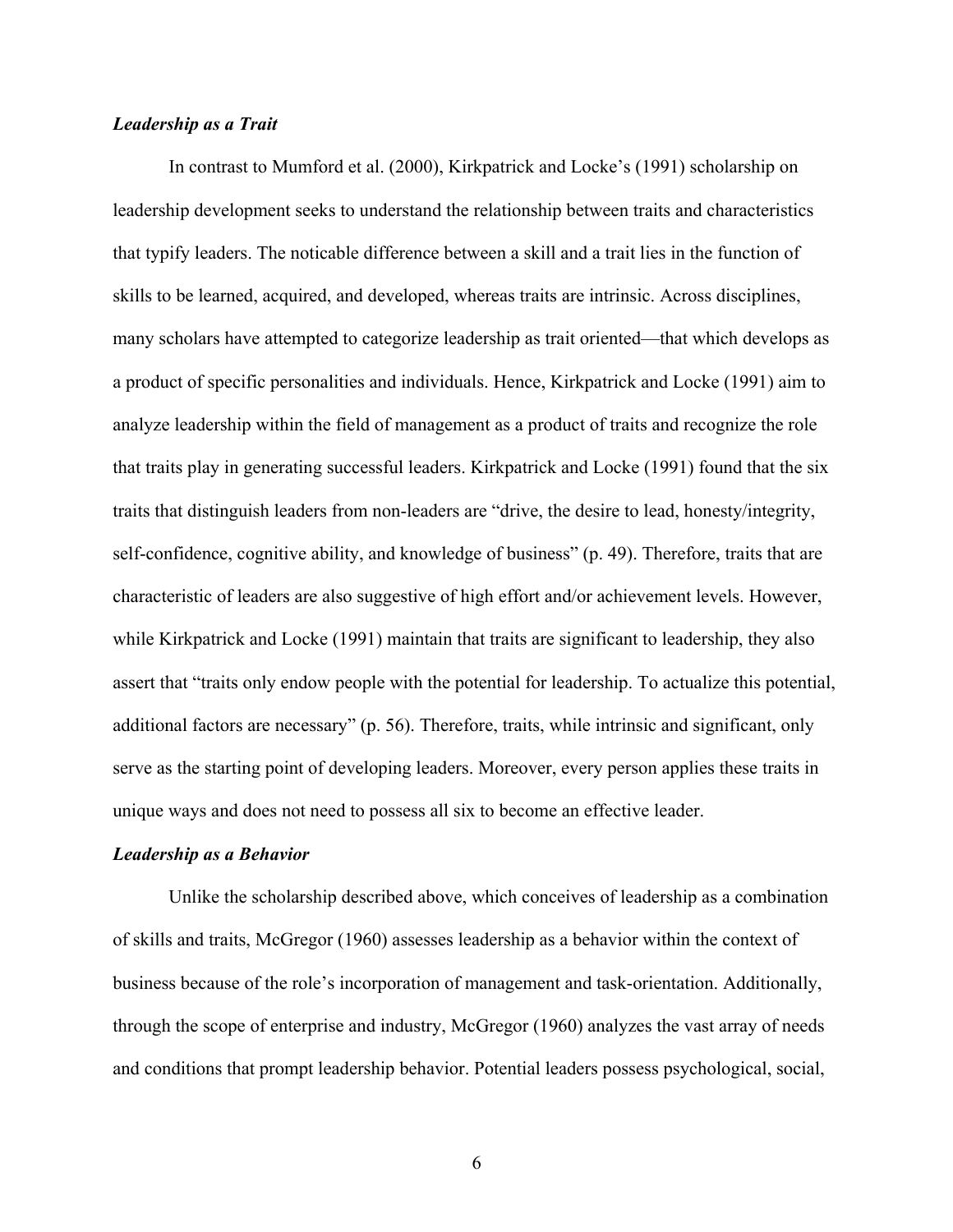safety, and self-fulfilling needs as individuals that must be met and considered in order to produce effective leadership behavior (McGregor, 1960, p. 31). Hence, leadership as a behavior is inclusive of a variety of responsibilities, actions, and tasks but is most effective when the leader is being considered and supported by additional factors such as developmental programs and instruction.

#### *Fostering Leadership within Programming*

As illustrated in leadership scholarship and research, leadership development programs are particularly valuable within both education and business contexts because of their potential to generate exceptional leaders who not only further the goals and values of their institutions (Bowers et al., 2016), but can also positively impact their society (Kezar, 2012). A development program is a multifaceted program that expands on the ability, understanding, and skill of emerging leaders to perform their role, through theoretical, pedagogical, and practical frameworks. As further explained by Lunsford and Brown (2017), leader development focuses primarily on skills and traits of a specific individual pre-designated to lead, whereas leadership development focuses on "intrapersonal or leader traits and skills needed" for leaders to work and connect with others (p. 264).

However, much like the definition of leadership, the exact model and objective of leadership development programs varies according to specific positions and needs of the communities that leaders work with. As noted in "A Teachable Approach to Leadership" (Leonard, 2017), "Many of the influential models for leadership . . . were identified as management-development models" (p. 246). Similar to McGregor's (1960) research on leadership as a behavior that emphasized management and tasks-completion as the source of success, leadership development programs originated within the field of business as outcome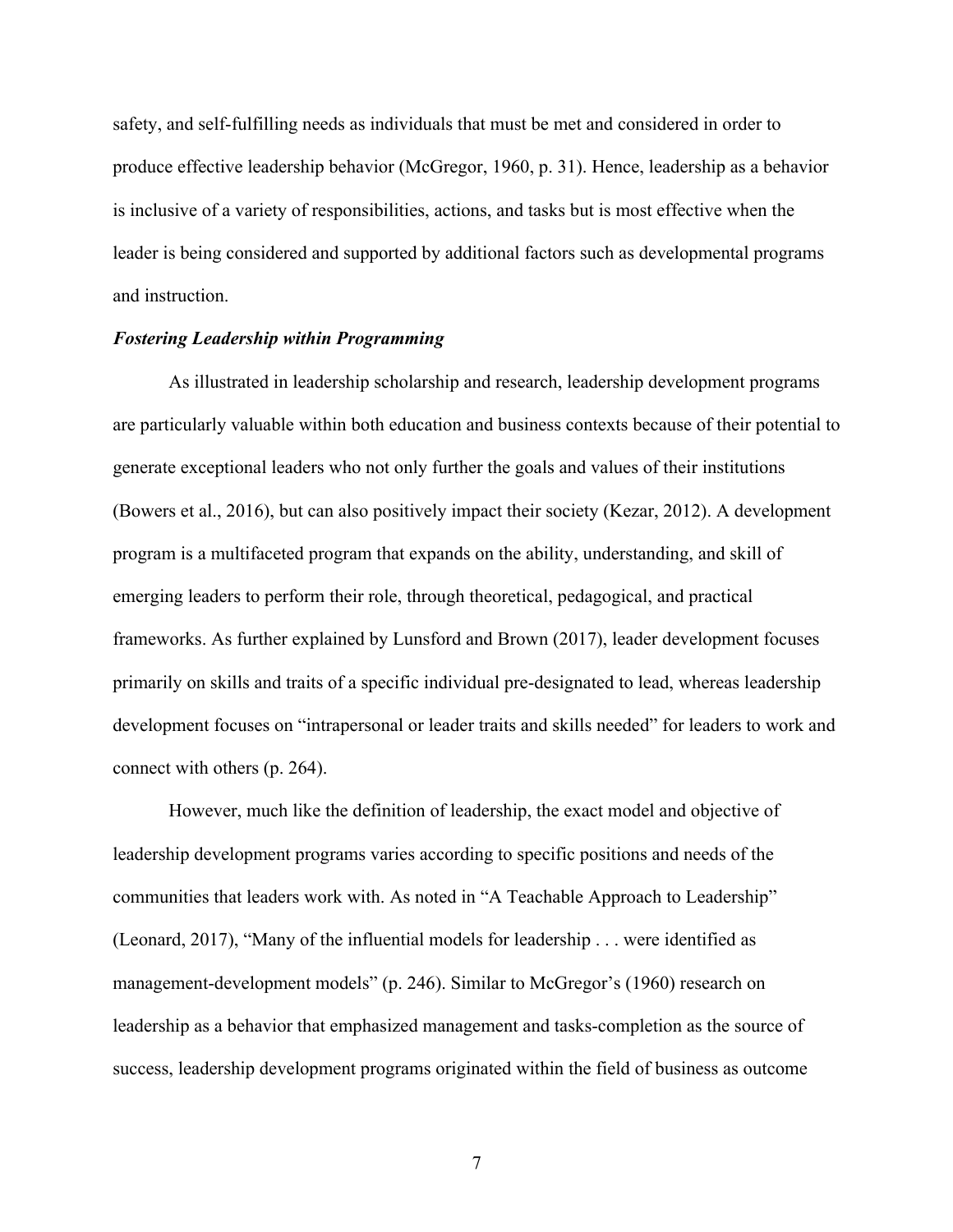oriented. Since the 1970's, there has been a significant shift from the approaches and objectives among leadership development programs in business and management fields (McGregor, 1960; Anderson, 2009). Moreover, leadership development has subsequently grown and branched out into education and humanities fields. However, as expressed by Anderson (2009), while there is a use for these models within leadership development, using solely management-based programming is in many ways counterproductive in educational settings because of the diverse needs, identities, and learning capabilities of both the leaders of educational institutions and the student communities that they work with.

According to Avolio (2016), today leadership programs and research consider the following key inquiries: 1) what constitutes a leader? 2) what are leadership roles? 3) how do programs develop leaders? and 4) what can leaders provide to their organizations and/or institutions? Regarding leadership pedagogy and program development, contemporary scholarship emphasizes the role of theory (Leonard, 2017), environments (Padilla et al., 2007), mentoring and coaching (Dugan & Komives, 2007), as well as goal orientation (Culbertson & Jackson, 2017) in evolving leaders, in addition to their self-efficacy and program success. Research has proven that leadership development programs should not only consider the outcomes and benefits that emerging leaders can provide for those they serve and support, but the potential for leaders as individuals and professionals to cultivate their skills, experiences, and identities through their practical, pedagogical, and theoretical education generated in these programs. This is made evident by McCauley et al. (2010), who explore the efficacy of leadership development program models founded on practices in the field of business and management, to generate successful and skillful leaders who exact positive outcomes in their institutions, communities, and careers (McCauley et al., 2010). At the core of these programs and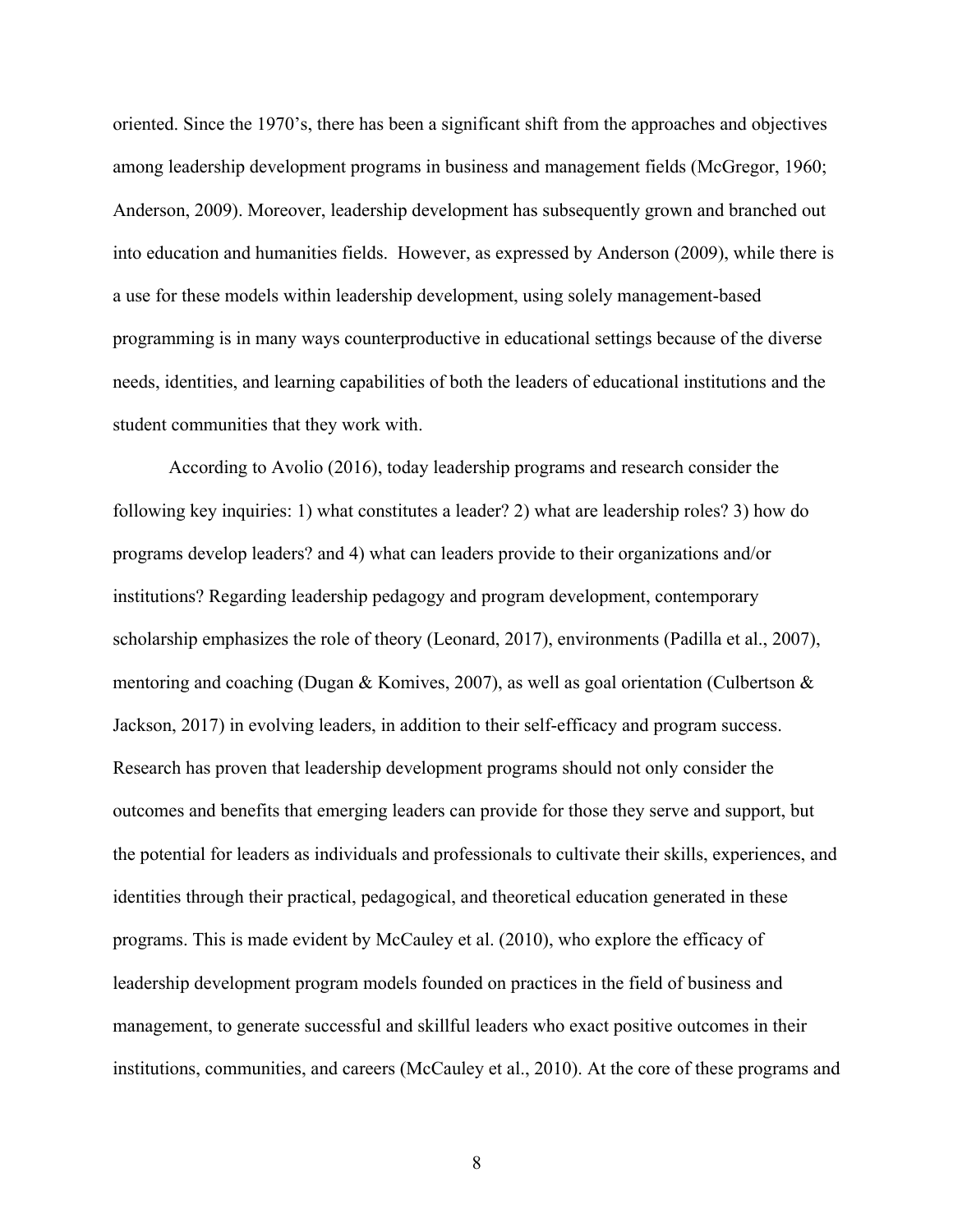models, as well as the shift from management style, is the assertion that "all people can learn and grow in ways that make them more effective in the various leadership roles and processes they take on. This process of personal development that improves leader effectiveness is what we understand leader development to be about" (McCauley et al., 2010, p. 3). Therefore, leadership is not exclusionary of any one field, personality, or identity. Anyone can develop into a leader with the support of a multi-faceted program that challenges them to employ many diverse strategies and theories as well as grow their skills and perception of self.

Although there are factors that contribute to emerging leaders seeking out such roles, leadership development programs are designed to foster individuals at every level, inclination, or skill set, to achieve their own potential. Hence, anyone can be a leader if they choose to positively grow, learn, and engage within their programs and positions (McCauley et. al, 2010; Dugan & Komives, 2007). However, as explained by Bowers et al. (2016), leadership qualities and attitudes can affect the outcome for those that they support and lead. Positive leadership, which embodies vast skills and characteristics involving communication, organization, and professionalism, in turn yield more positive outcomes. Hence, McCauley et al. (2010) stress three core elements of leadership program development that support leader growth and experience: 1) assessment, 2) challenge, and 3) support. Assessment, the theory-based element, allows for potential leaders to bridge their understanding of their current self and their ideal self as well as provides clarity about strengths, weaknesses, and areas for growth within each individual. Challenge, the practical element, enables leaders to learn through practice by giving them exposure to diverse perspectives, circumstances, and environments. Lastly, support, the pedagogical element, provides leaders with the confidence, knowledge, and clarification to grow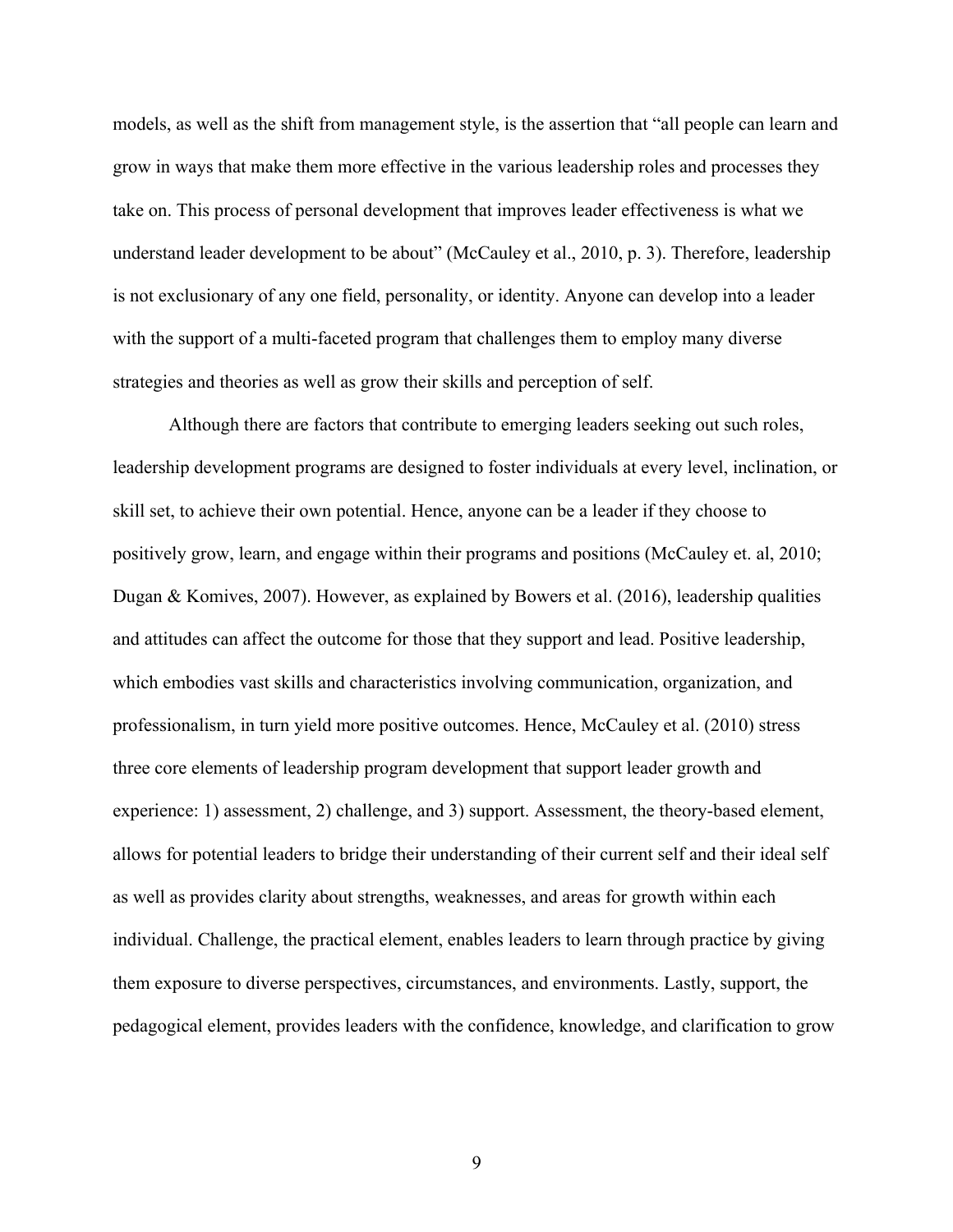in their abilities and practices. Whereas leadership development programs are unique in their use of these three elements, most utilize this model in some form to generate leaders.

However, despite the extensive research about leadership and related programs across fields of business, management, and the sciences, specifically in regards to how leaders are created, what constitutes a leader, and what models support their growth and success, scholarship neglects to consider how leadership is generated and modified in specific roles that do not directly identify as leadership positions or programs, programs such as mentoring and tutoring. Instead, the focus is on generalized program methods and strategies. Leadership scholarship rarely explores how individual identity and interests, specifically in reference to career and professionalism, factor into the diverse representations and outcomes of leadership philosophy, methodology, and career trajectory. Most contemporary leadership research aims to understand the interconnections between leadership and the relationships (Bowers et al., 2016), identities (Priest & Middleton, 2016), motivations (Rosch & Villanueva, 2016), and valuable traits (Avolio & Gardner, 2005) of the individuals who fulfill the role of leader. The research ultimately suggests that leaders are mutli-faceted and complex but focuses solely on how individual factors influence their success and efficacy (Rosch & Villanueva, 2016; Bowers et al., 2016). Additionally, these factors of individual leader experiences are primarily considered within scholarship only in reference to the outcomes they generate for their institutions, communities, organizations, and beyond.

The unique identities, experiences, benefits, acquired skills, and relationships of leaders as well as the potential for leadership in one-to-one mentoring roles are not connected or explored within contemporary scholarship through their professional ambitions or applications. Moreover, leadership is rarely explored within the context of the one-to-one mentoring or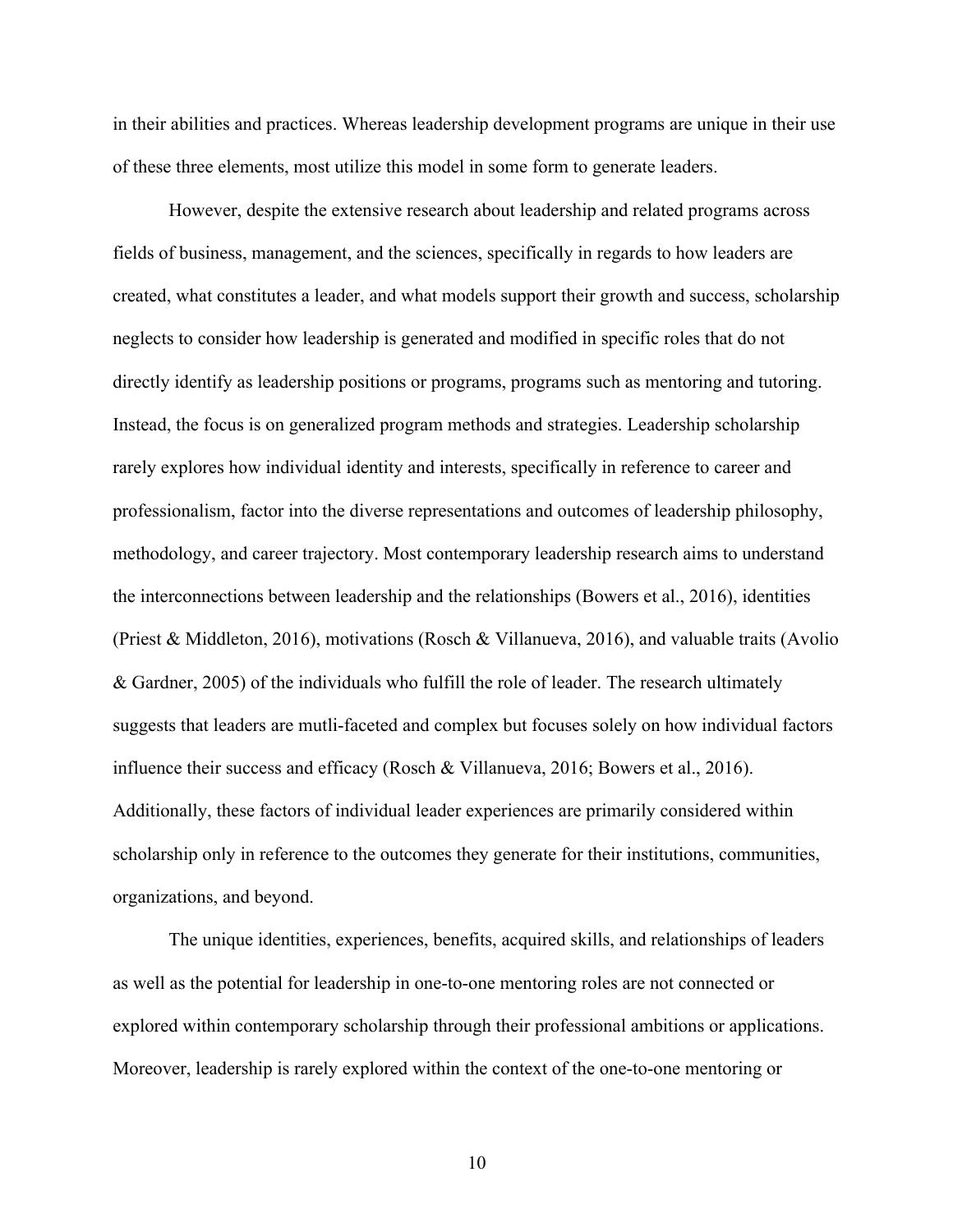tutoring roles which, while vital to many educational institutions, is not considered for its potential to generate leadership development or the ways in which it utilizes similar methods. Hence, leadership—which utilizes extremely diverse individuals, pedagogies, and programs needs to be considered for its value as a unique and multi-faceted learning opportunity which helps people develop not only as leaders but as individuals and professionals in addition to supporting their institutions, industries, and communities.

#### **Mentoring and Tutoring**

In contrast, research in tutoring and mentorship programs within higher education, such as the mixed-method studies conducted through the University of British Columbia by Mary DeMarinas et al. (2017) and Peggy Grant (2001), primarily focus on the effects, relationships, and outcomes of mentorship or tutoring on students and their institutions which do fundamentally relate to that of leadership, but which are not explored explicitly in terms of leadership, as in the literature reviewed above. These studies on students in tutoring and mentoring roles do show, in many ways, how both tutoring and mentoring and traditional leadership roles, such as those held by business leaders, utilize similar methods, goals, and skills as many leadership development programs, including that of McCauley et al. (2010). Both leadership and tutoring and mentoring programs develop their students through the McCauley et al. model which incorporates three core elements, including assessment, challenge, and support.

What does get studied in the context of peer tutoring and mentoring is the effect on the students who are tutored and mentored. In the study completed by DeMarinas et al. (2017), research showed a correlation between mentoring and leadership outcomes and goals in an institutional context through measuring the effects of mentorship on student retention and increased academic performance. While mentoring has proven to be an effective means of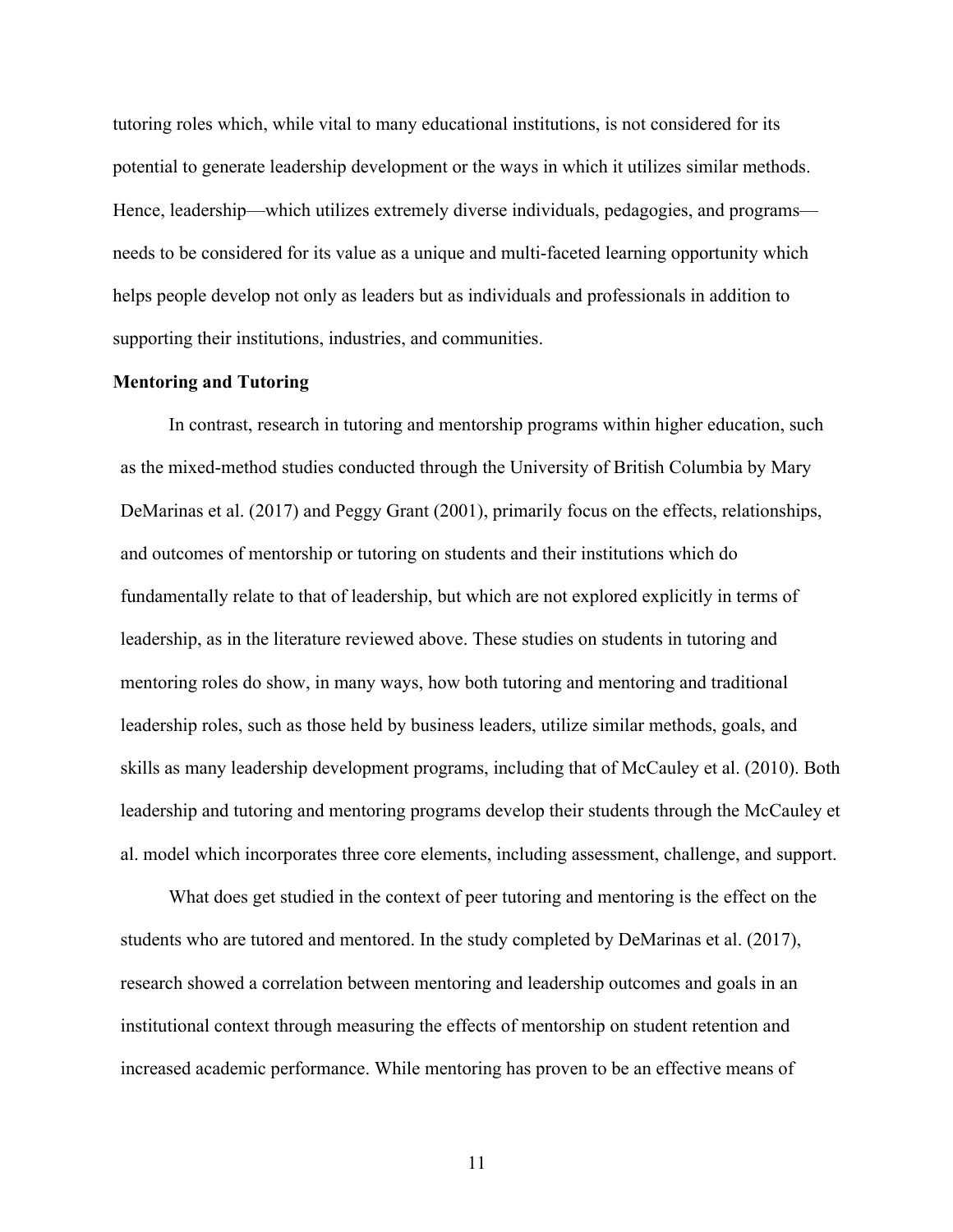achieving institutional goals to facilitate student success (DeMarinas et al., 2017), scholarship surrounding mentorship in higher education rarely assesses the outcomes, skills, and leadership experience that the role provides to mentors. Moreover, though peer mentorship has many parallels to leadership practice, theory, and pedagogy, it has not been explored in-depth through research in relevant fields. Mentorship is more commonly acknowledged for its effect on university and/or institutional pedagogies and expectations as well as the success and leadership of students rather than the mentors (Lane et al., 2019).

In one of the rare studies that considers the effect of peer tutoring on the tutors themselves, Grant's (2001) study analyzes tutor experiences and outcomes which, like the leadership development model emphasized by McCauley et al. (2010), has tutors reflect and strive to understand themselves as individuals, the results of their work, and their methods within the role. This study emphasizes the similarities between not only tutor and leadership pedagogy and learning experiences, but also how the roles impact individuals serving within informative, advising, and somewhat authoritative roles. The research study performed by Handsford et al. (2010) supports these claims in asserting that mentoring and tutoring are impactful learning opportunities which positively contribute to many institutions and industries. Overall, while mentorship and tutoring are not regarded or modeled as a leadership role, they do function as such and produce similar benefits, skills, and outcomes.

Although peer mentoring and peer tutoring in higher education are two different roles, which in many cases require different responsibilities, they do overlap in strategies and goals to support students. Whereas tutoring requires more subject knowledge and specialization, mentors can also serve as tutors within their position to help students acclimate and achieve as people, academics, and evolving professionals. Additionally, tutors and mentors commonly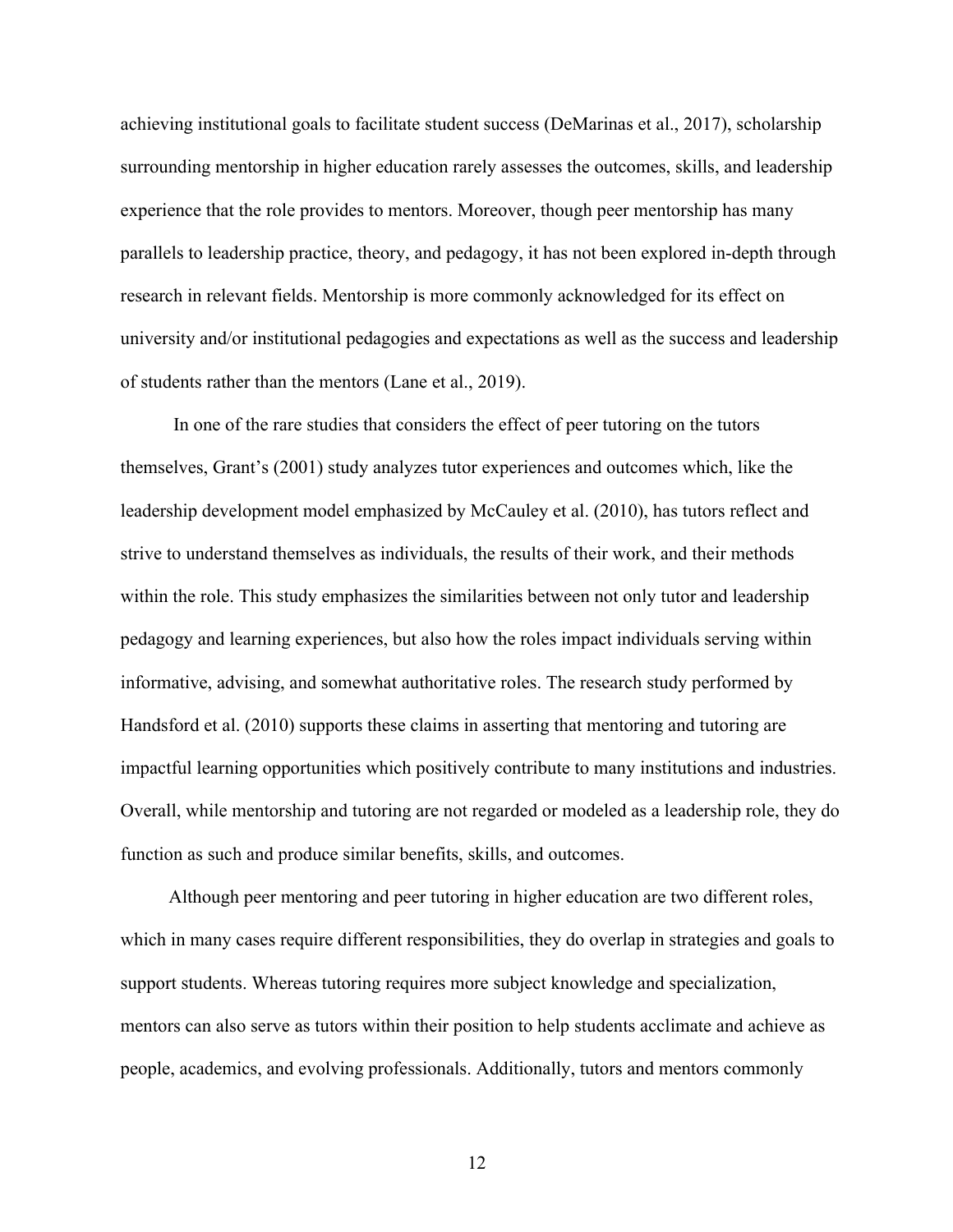utilize the one-on-one style outlined by Weisblat and Sell (2012), but, as employed by the West Chester University Writing Peer Mentor Program, mentoring can take place in small groups.

As further elaborated by Nowacek and Hughes (2015), tutors, much like mentors, act as institutionally experienced "expert outsiders" who bridge educational gaps between content and student understanding. In applying their personal knowledge, identity, and institution-based experience, they support student success and help students to feel like they belong in the community. Additionally, in accord with the teaching philosophies and pedagogies of Freire (1970), Shaughnessy (1977), and hooks (1994), both mentors and tutors provide students with the tools, community, and humanity that they need in order to become successful, critical, and independent thinkers, individuals, and citizens. Moreover, as illustrated in the Fox and Stevenson (2006) study, the collaborative learning experience not only benefits students, but also the mentors and tutors that they work with.

#### *Collaborative Learning*

Collaborative learning is a commonality in the study of leadership, tutoring, and mentoring. Within leadership scholarship, as indicated by Lunford (1991), Braun et al. (2021), Mullen and Kochan (2000), as well as Archer and Cameron (2013), collaboration functions as a critical function and responsibility of many leadership roles through which, leaders apply and develop their communication, problem-solving, and organization skills while also supporting those they work with. The collaborative dynamic of collaborative-style learning utilizes an open dialogue where students can receive useful feedback from leaders, mentors, or tutors to prompt their progress but retain control of their work and their voice. Ultimately, in embracing collaboration through discussion and conversation as the foundation, individuals are facilitated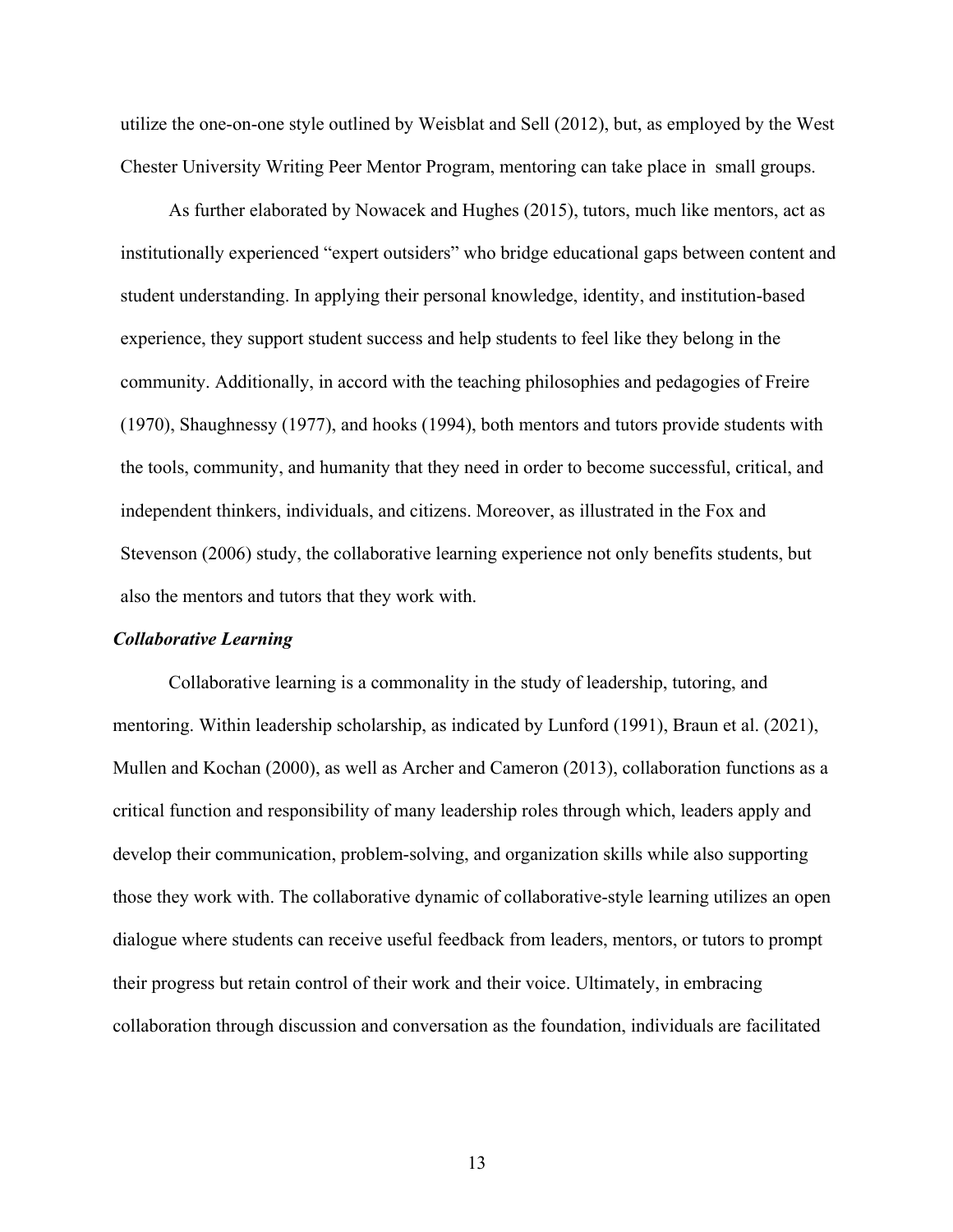but not dependent on, overshadowed by, or alienated by the leaders, mentors, or tutors that support them—they realize their own success.

Similarly, mentoring and tutoring employ collaborative learning, as explored by Miller (2020), Smulyan and Bolton (1998), and North (1982), to exact positive outcomes and increased performance in alignment with institutional and organizational goals. Additionally, this scholarship strives to understand the long- and short-term benefits of collaborative learning for students who engage in the practice. Whereas tutors act conditionally as mentors, and serve as informational resources to students by sharing their knowledge to guide student understanding of situational assignments, students are required to do the work-intensive thinking, creating, and revising within their own work. In contrast, mentors act as conditional tutors for content level needs among the students that they work with but primarily act as institution-based resources that provide academic, personal and professional support to students learning to navigate the university setting. Whereas each of these three roles–mentoring, tutoring, and leadership–pursue specific outcomes through collaborative learning, they overlap in their methods, benefits and skills.

## *Definitions*

For the purpose of understanding in this study, the following definitions will be utilized throughout this thesis:

*First-generation student:* Students with parents whose education did not progress higher than a high-school level.

*Mentor:* One who consults with students in order to provide guidance, advice, resources, and writing support outside of scheduled class-time for mandatory meetings. The term "mentor" is inclusive of tutoring in some cases, for writing-related support.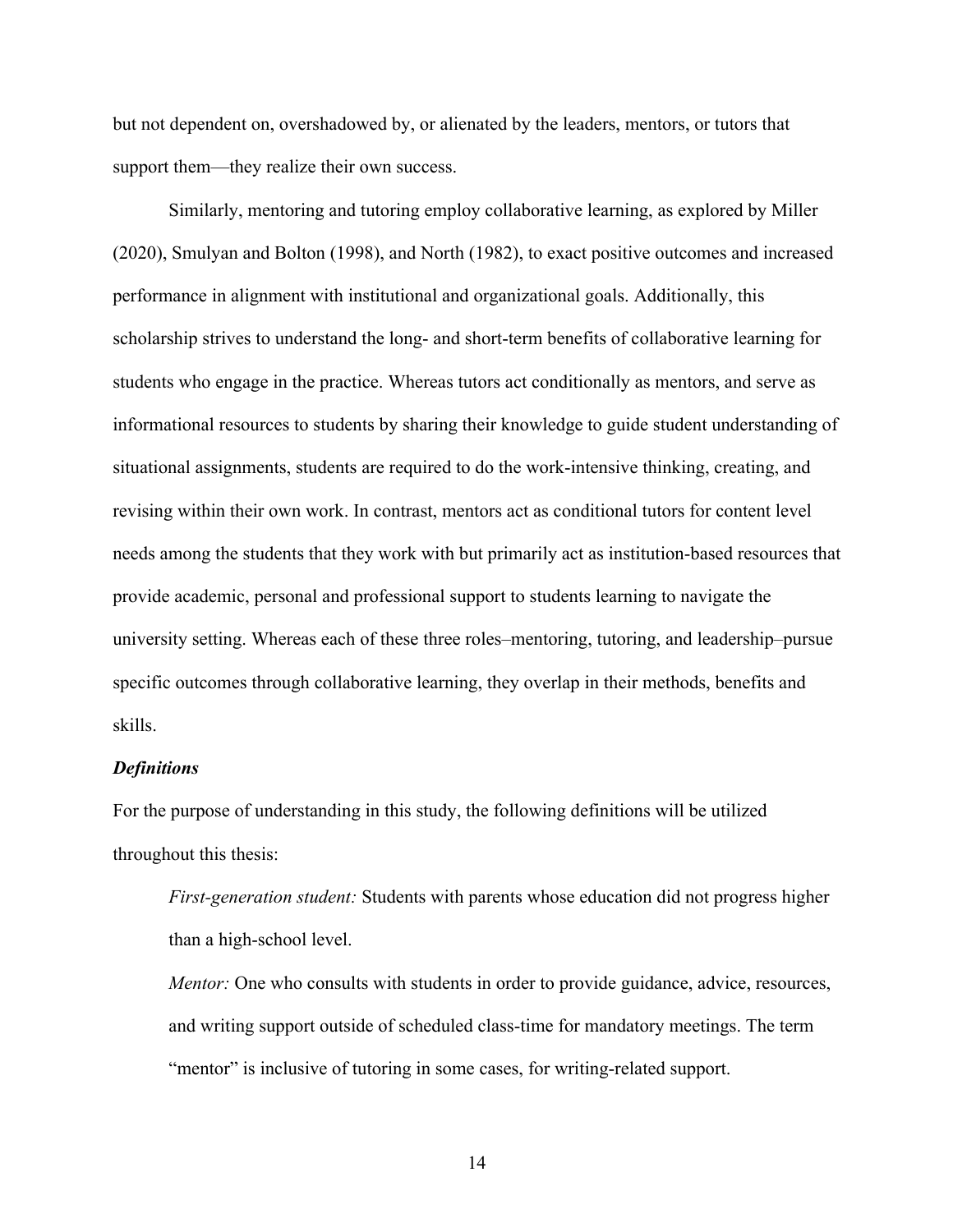*Mentee:* One who consults with mentors for academic and personal guidance, information, and support.

*Leader:* One who guides, supports, and provides directions to others regarding operations, performance, and/or personal, social, or position-oriented needs.

## **Conclusion**

Therefore, this research study aims to explore informational gaps across disciplines by expanding on the relationship between mentorship outcomes, leadership, and identity, specifically as it pertains to mentors of diverse backgrounds and interests. While significant research has been conducted regarding mentorship and leadership, their relationship and shared qualities, benefits, and outcomes have not been explored in-depth within the field. Hence, this study aims to provide new data to the field and support future mentor and leadership program development.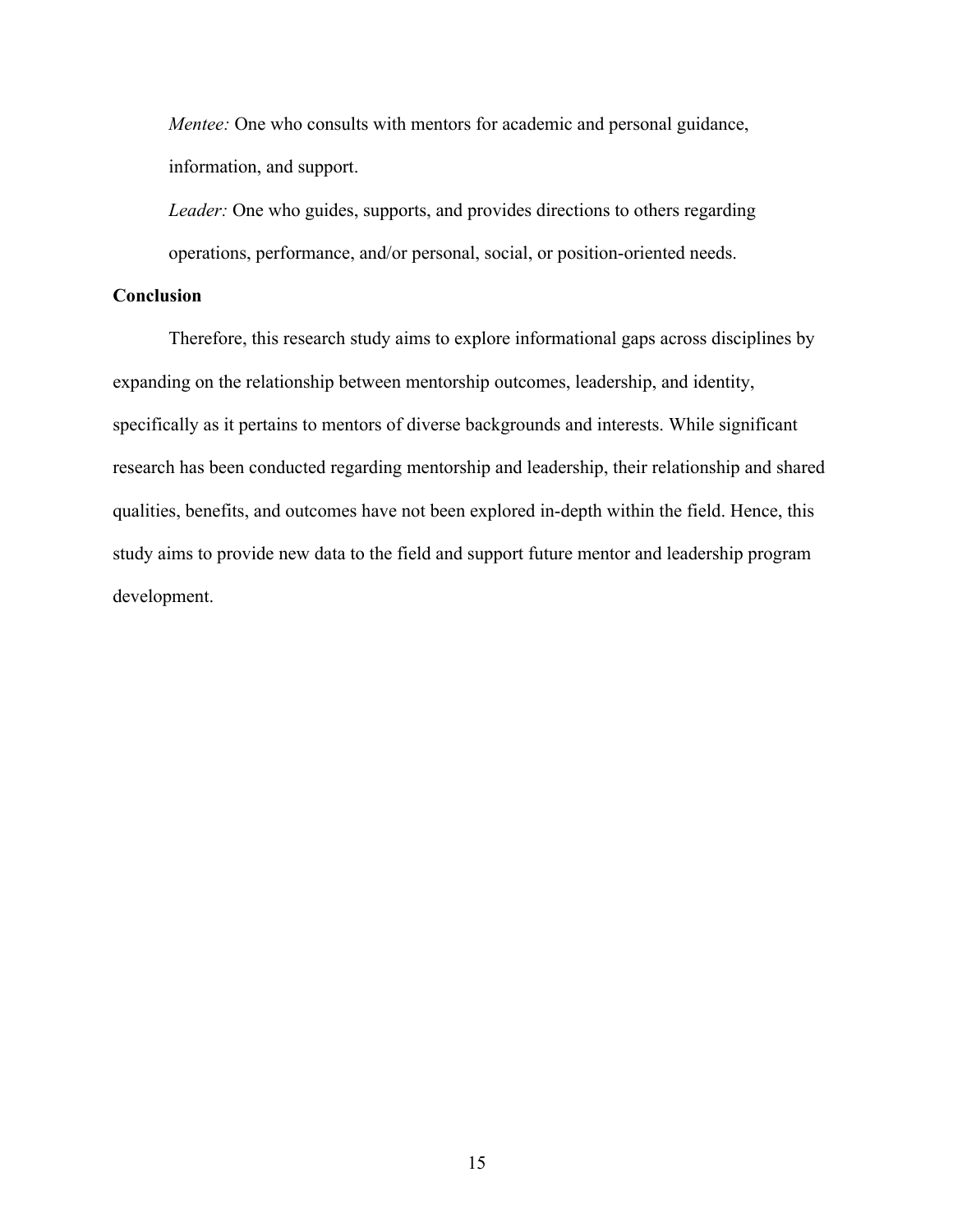#### **Chapter Two: Methods**

#### **Significance to the Field**

Through a demographic survey and individual interviews, this project explores the leadership experience provided by the West Chester mentoring program. Moreover, the study seeks to understand the relationship between theories of mentorship and practice and leadership development. As upperclass students with more experience as college students and training from the West Chester mentoring program, the mentors endeavor to support students from the WRT123 class, which is a developmental writing course offered as one of the mandatory writing general education courses that all students must take. The mentors' role requires that they support students not only academically, but personally, as they learn to navigate their lives in a higher educational setting. This research thus aims to investigate the role of the West Chester University WRT123 mentors—their experiences, outcomes, and personal engagement with their work—as a means of bringing new value and understanding to the field of education as well as, more specifically, to writing center and mentorship studies.

Moreover, by encouraging the mentors of this program to reflect and metacognitively think about what they have learned because of their experience as mentors, this research also provides insight specifically about the leadership and professional applications of this work. Their participation in this study also fosters mentors' understanding of the importance of research to increase understanding of academic-related matters while allowing peer mentors to learn about and consider research themselves. Moreover, this research prompts mentors to consider what pedagogies, methods, and/or practices effectively work for mentors, considering how and why their roles as mentors potentially contribute to their professional and leadership development. Similarly, mentors and administrators of other programs can equally benefit from these insights,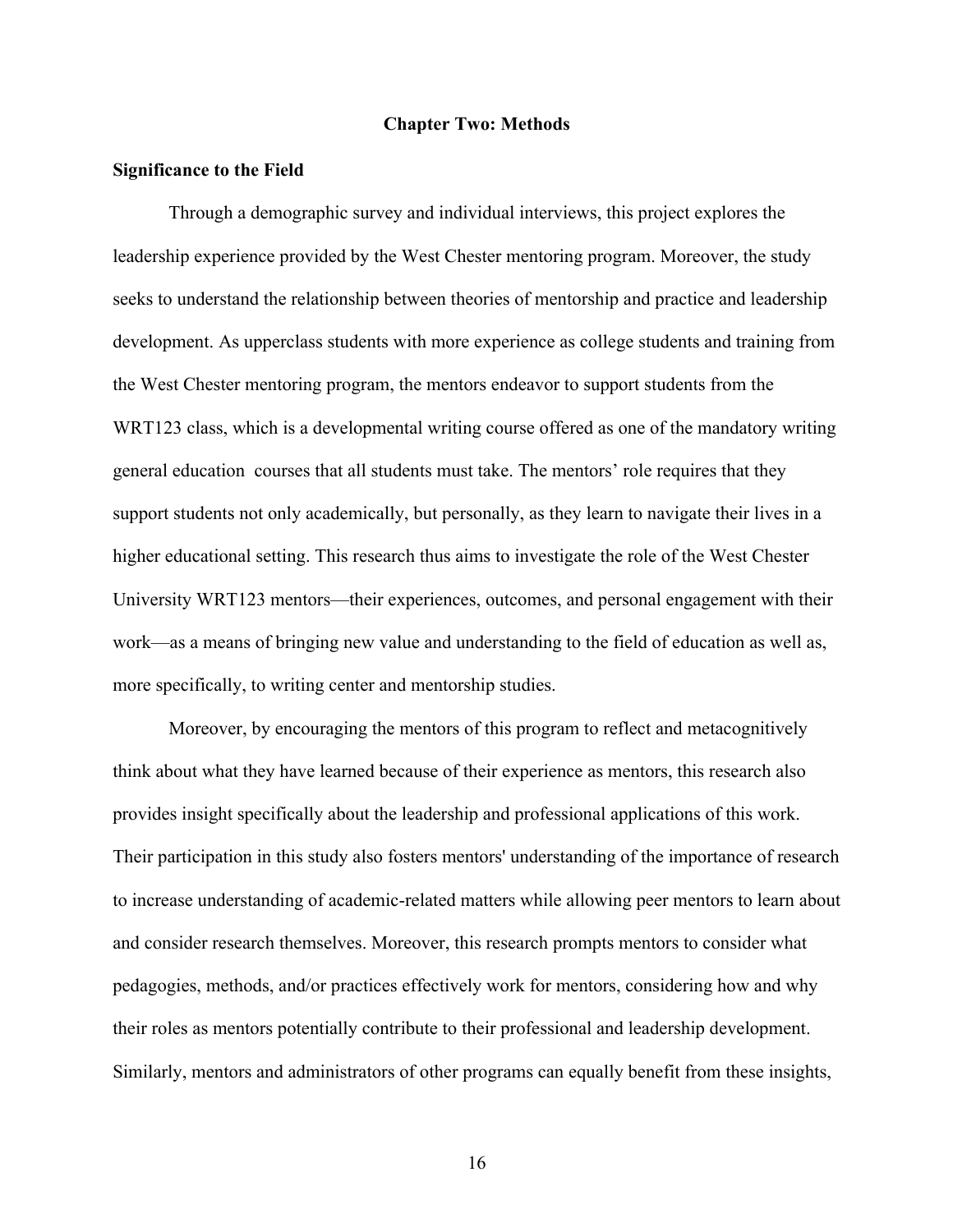with a greater focus on the outcomes of mentoring as a result of the strategies and pedagogies that they embody. In the overarching field of education, as well as in writing center and mentorship studies, this study potentially provides increased understanding of mentors' effects on leadership and engagement for and beyond an educational setting. For administrators specifically, this project facilitates their engagement with mentor training pedagogy and program development while also exploring how mentoring can support college students through this duallearning opportunity.

Additionally, this study provides significance to the field through short-term and longterm benefits to Mentoring and Leadership Studies. Short-term benefits include expanding on the skills and development of the West Chester University mentoring community through the program pedagogy and scaffolded hands-on engagement with first-year writing students. The results of this study reveal strengths and areas for growth within the program while also providing mentors with continual opportunities to gain enriched professional, personal, and academic experiences. Moreover, short-term benefits also include enabling mentors and the students they work with to establish relationships and a sense of community with West Chester University. Because the results of this research yielded leadership skills and experience-based outcomes among mentors within the program, this study could support the growth of the mentoring program at West Chester University but also convey the benefits to implementing mentoring programs like this at various institutions. Hence, the long-term benefits of this research include successive research stemming from the outcomes of this study, implementation of leadership-based mentoring programs at other institutions, and increased awareness within the field about the benefits of leadership and mentor programs within higher education.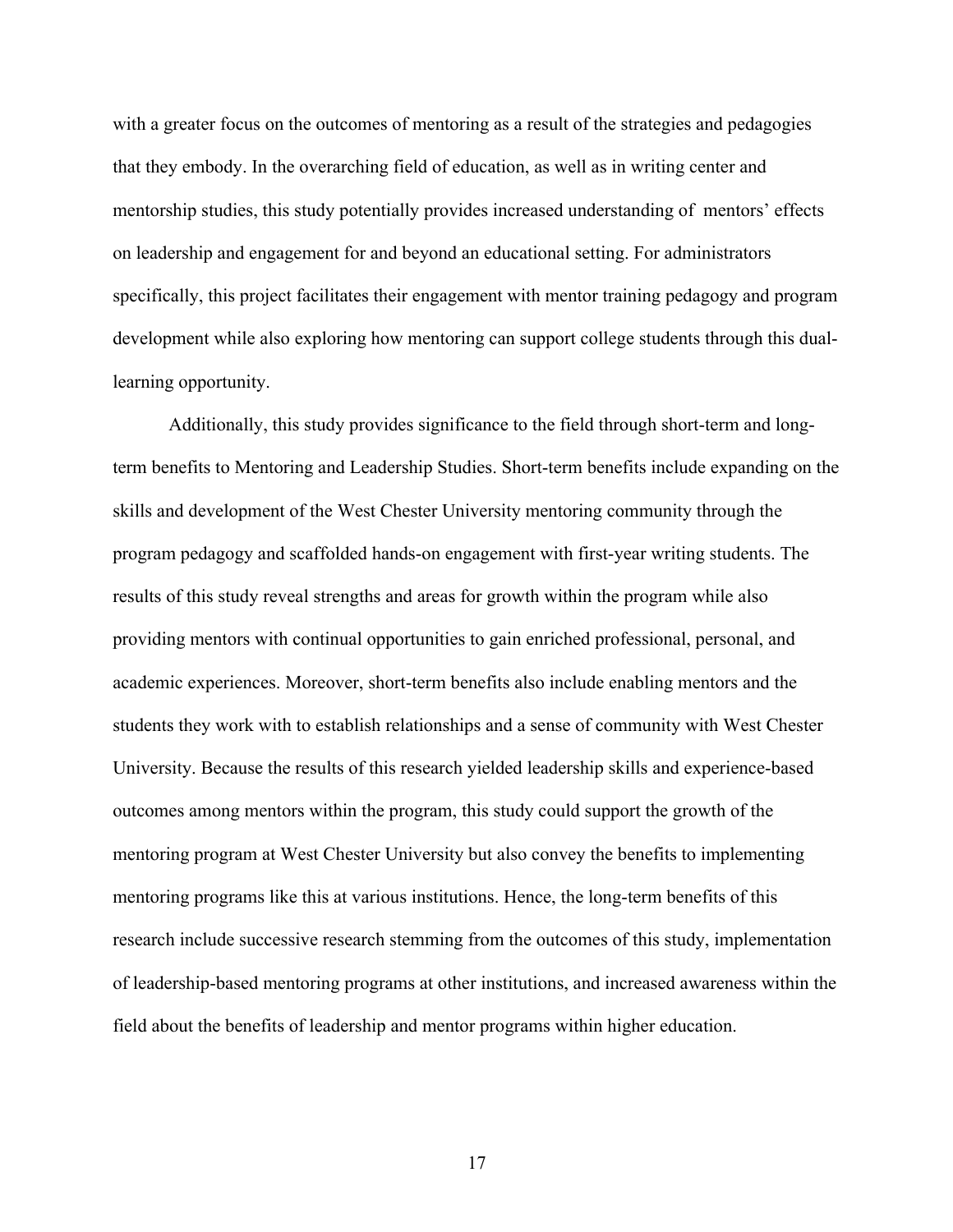#### **Purpose of Study**

This project is a mixed-methods research study that analyzes the personal, academic, and professional outcomes for undergraduate mentors within the West Chester University Writing Peer Mentor Program. Through individual interviews and a collective survey administered to all consenting undergraduate mentors ( $n = 25$ ,  $N = 53$ ) within the program, this study originally sought to understand the relationship between mentorship, leadership, and first-generation experience and explored the following research questions:

- 1. What is the connection between mentorship in the WCU writing peer mentor program (experience of the mentors) and leadership as I will define it?
- 2. What are the potential benefits and/or drawbacks that first-generation students experience when assuming the role of mentor?
- 3. Is mentorship an appealing opportunity to first-generation students? Why or why not?
- 4. What unique benefits, qualities, and insights do first-generation students bring to the program?

However, in post-analysis of the survey, the study was altered to explore the existing population of willing mentors, which did not include any first-generation students. Among the 24 survey participants, only five mentors were willing to participate and all originated from households with at least one parent or guardian who had acquired a two- or four-year degree at the higher educational level.

Hence, the research questions were adjusted to the following:

1. What is the connection between mentorship in the WCU mentoring program (experience of the mentors) and leadership as I will define it?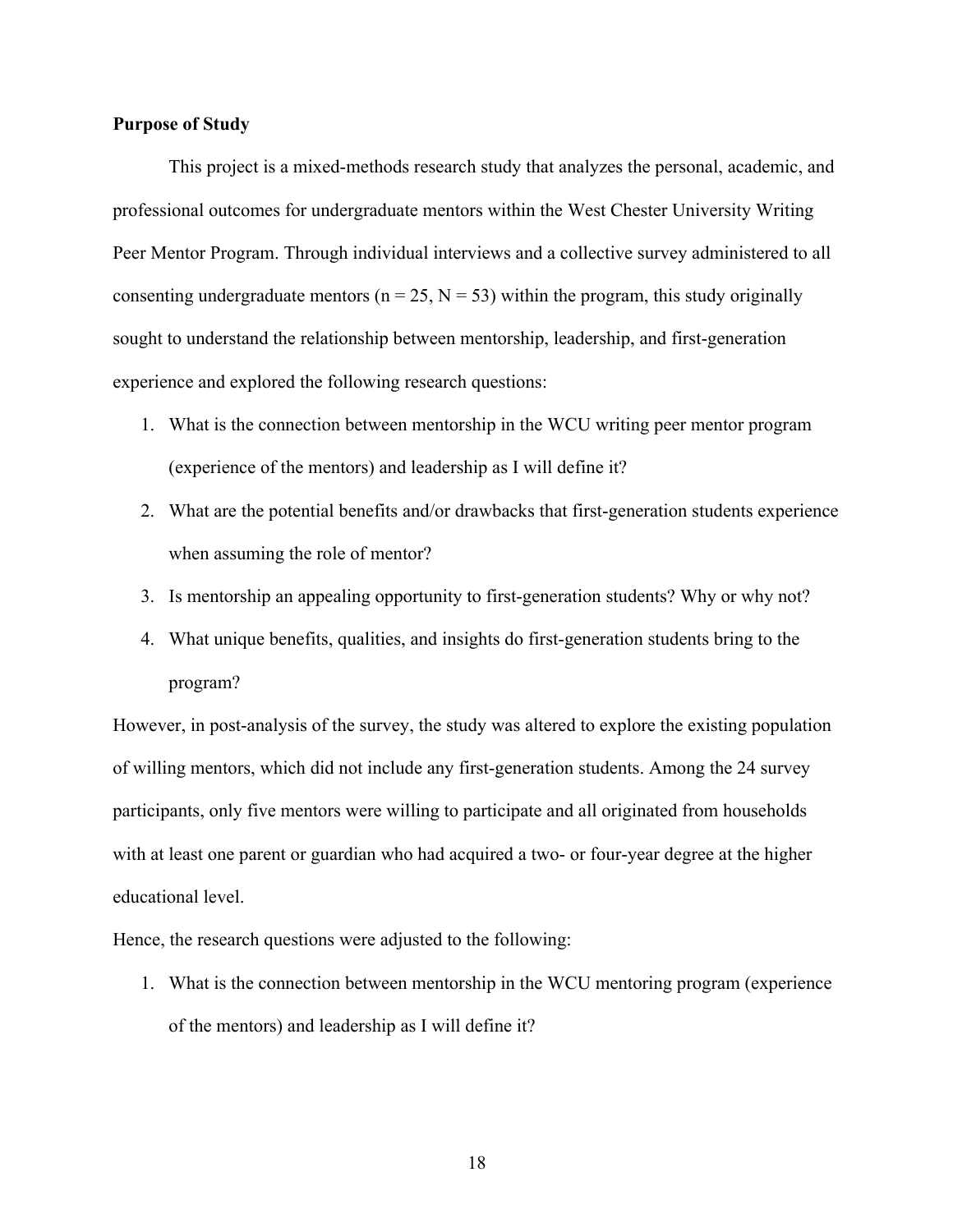- 2. What are the potential benefits and/or drawbacks that students experience when assuming the role of mentor?
- 3. Is mentorship an appealing opportunity for students? Why or why not?
- 4. What unique benefits, qualities, and insights do students bring to the program?

As the population of this study yielded differently than expected, the objectives of the study also adjusted to a more diverse and generalized population, specifically exploring the experiences and takeaways of those mentors from a variety of interests, backgrounds, and educational legacies. Although the objective of this research study remains unchanged in its effort to contribute to existing published research surrounding mentorship programs in higher education institutions, the study has broadened to explore non-first generation mentors. Additionally, this study aims to understand how and why, if possible, this mentorship is particularly educational and engaging to students and the potential benefits of mentorship programs as a professional building and/or leadership generative opportunity for students.

#### **Research Design**

This research study applied a mixed-methods approach in data collection. Quantitative data was collected solely from the survey for the purpose of viewing data in numeric form that allowed the primary investigator to acquire evidence of student demographic, background, and academic information. Additionally, the quantitative data was primarily used to determine student profile identities and their first-generation or non-first-generation status. The qualitative data that was acquired through individual student interviews was collected to give additional insights to the numeric data and the study as a whole. Ultimately, the qualitative data collection was intended to provide a platform for students to share their unique mentoring experiences and takeaways. While both variables were equally valuable, the initial population this study sought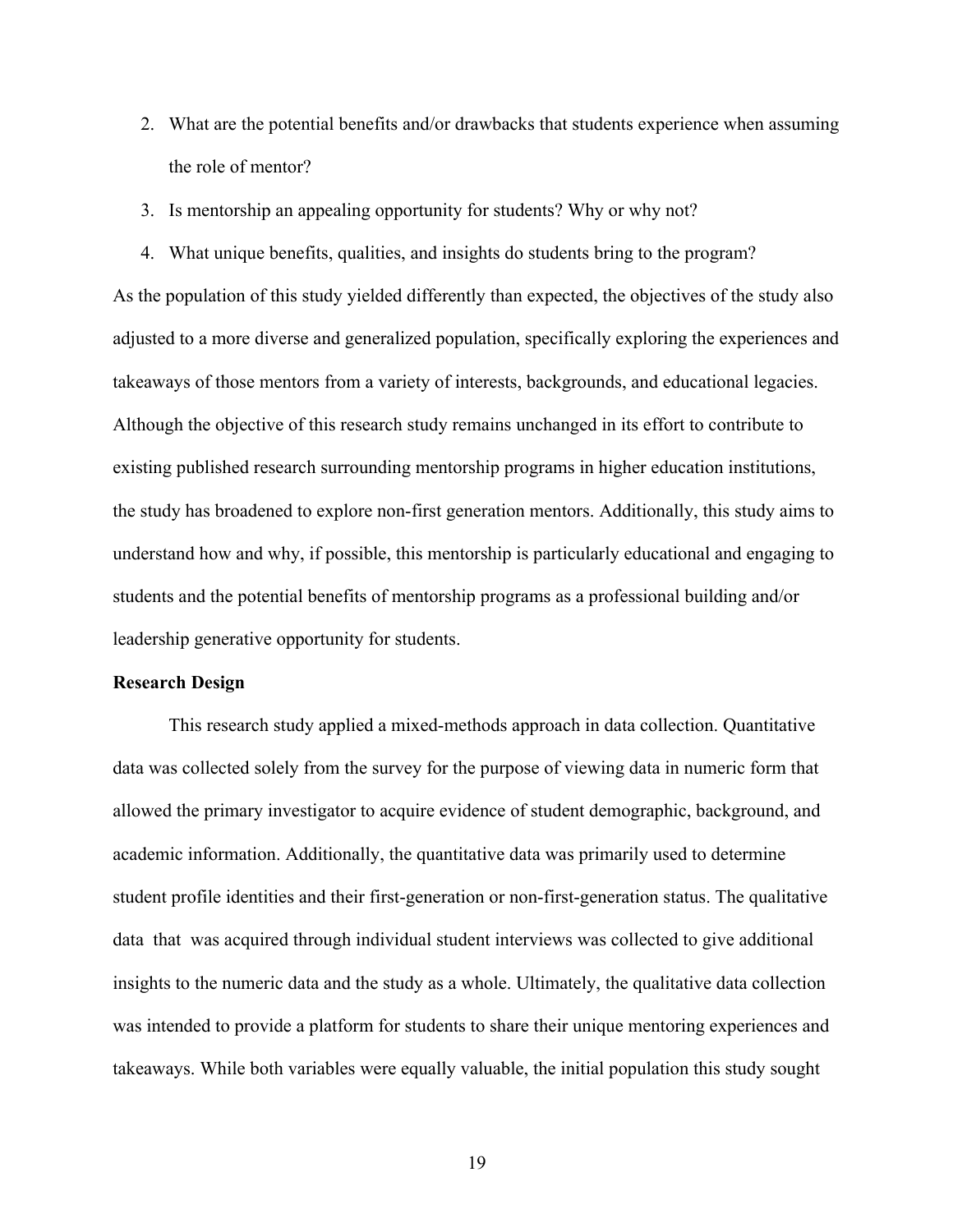was not viable because of the participants: only one first-generation mentor presented in the survey, and none were willing to participate in the interview process.

#### **Rationale**

In this study, the primary investigator and researcher sought to create a strong foundation of data and evidence that could be utilized to support leadership and mentor program development for the purpose of retaining and fostering student growth. Through enabling students to share their personal experiences and takeaways from their work within the West Chester University Writing Peer Mentor Program, the primary investigator was able to generate new qualitative and quantitative data about the efficacy and outcomes of the program as a leadership development opportunity for mentors of all levels, backgrounds, and interests. While the target population of first-generation students was not available for consideration in this study, the data collected hold significant value to both the mentor program and the field as a whole. Ultimately, both forms of data collection were coded to create a composite understanding of the relationship between mentoring and leadership as well as how such a program may appeal to students of diverse backgrounds and interests.

## **Methodology**

#### *Surveys*

In coordinating the survey, the primary investigator worked closely with the Mentor Program Coordinator over Zoom to schedule a time for recruiting student participation. In the end, it was decided that the survey would be conducted at the beginning of the WRH197, 1 credit, mentor training course in hopes of acquiring the highest yield of participation. In addition to a class visit, which allowed students to dedicate none of their personal time outside their engagement with the course, the investigator also arranged for a digital copy of the informed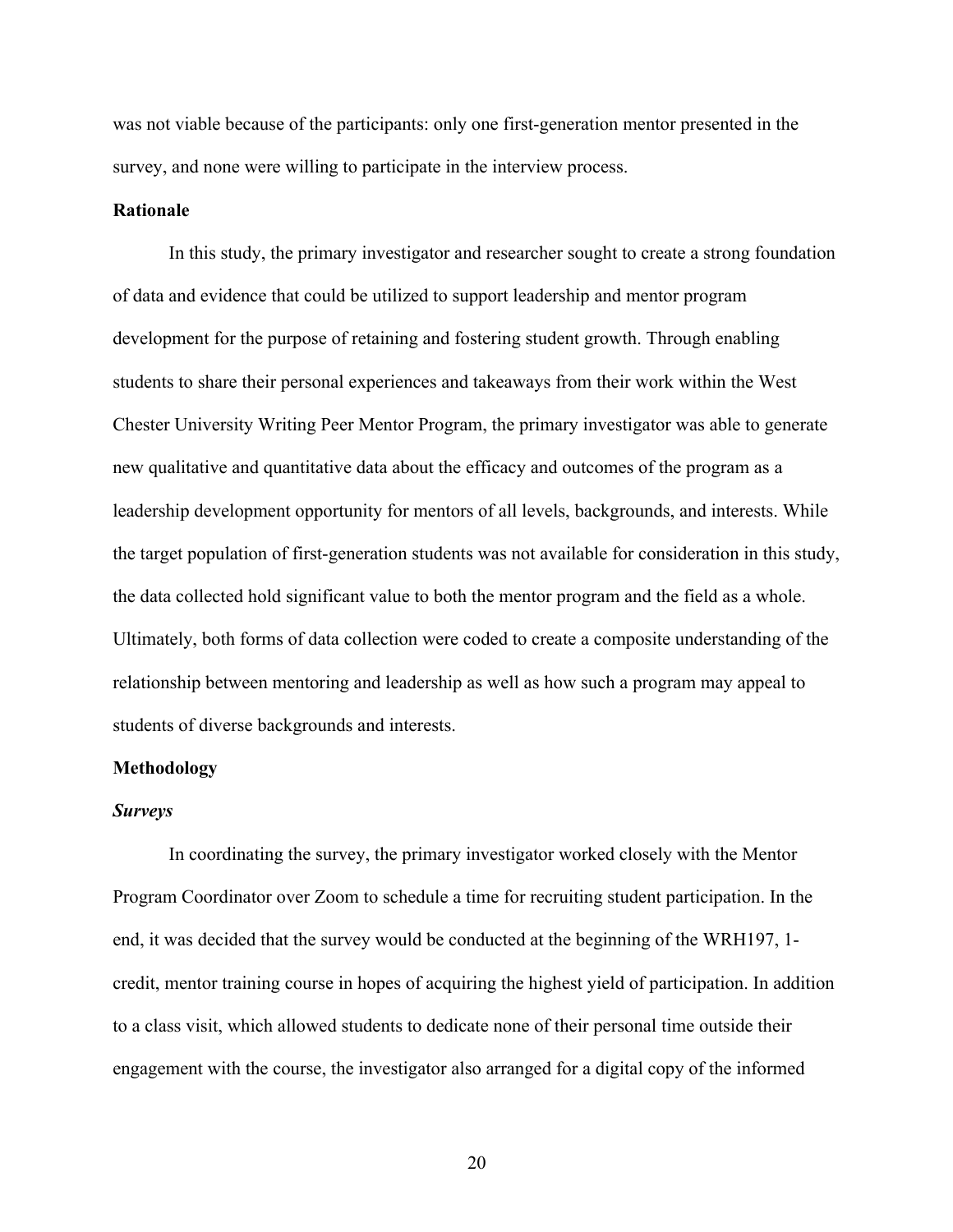consent and pertinent contact information, to be posted by the Program Coordinator on the WRH197 D2L course page for students' reference. Preceding the class visit to administer the survey, students were encouraged via email, to review the informed consent documents if they chose and/or wanted to participate in the research study.

Upon visiting the WRH197, Becoming a Writing Peer Mentor class, to administer the survey, the survey QR code and direct link were made available to both the in-person students and the virtual students who were unable to attend due to COVID-19. Before students began the survey, the investigator presented on the the study and read aloud the informed consent form from a screen at the front of class, specifically directing students' attention to the risks, benefits, duration, and purpose of this study, as well as reiterating their option to participate or not without penalty or pressure. Students were then directed to the 15-question Qualtrics survey (Appendix A) where they could review and provide consent for their participation. For those who consented to take the survey, they were able to continue on to complete the remainder of the survey questions, and for those who did not consent, they were excluded from the survey. Throughout the duration of the survey, which was given during the first 15 minutes of class time, the investigator remained at the front of the classroom in-person to answer any questions students had.

Following the completion of the survey, the responses were analyzed and anonymized before sharing with other investigators or faculty sponsors. Before leaving the class, the investigator emphasized to students that those who elected to participate in the follow-up interviews would be contacted via the email they listed on the Qualtrics survey by me for scheduling. After reviewing the data acquired by the survey, the investigator emailed students to schedule a time depending on our individual availability. In the email correspondence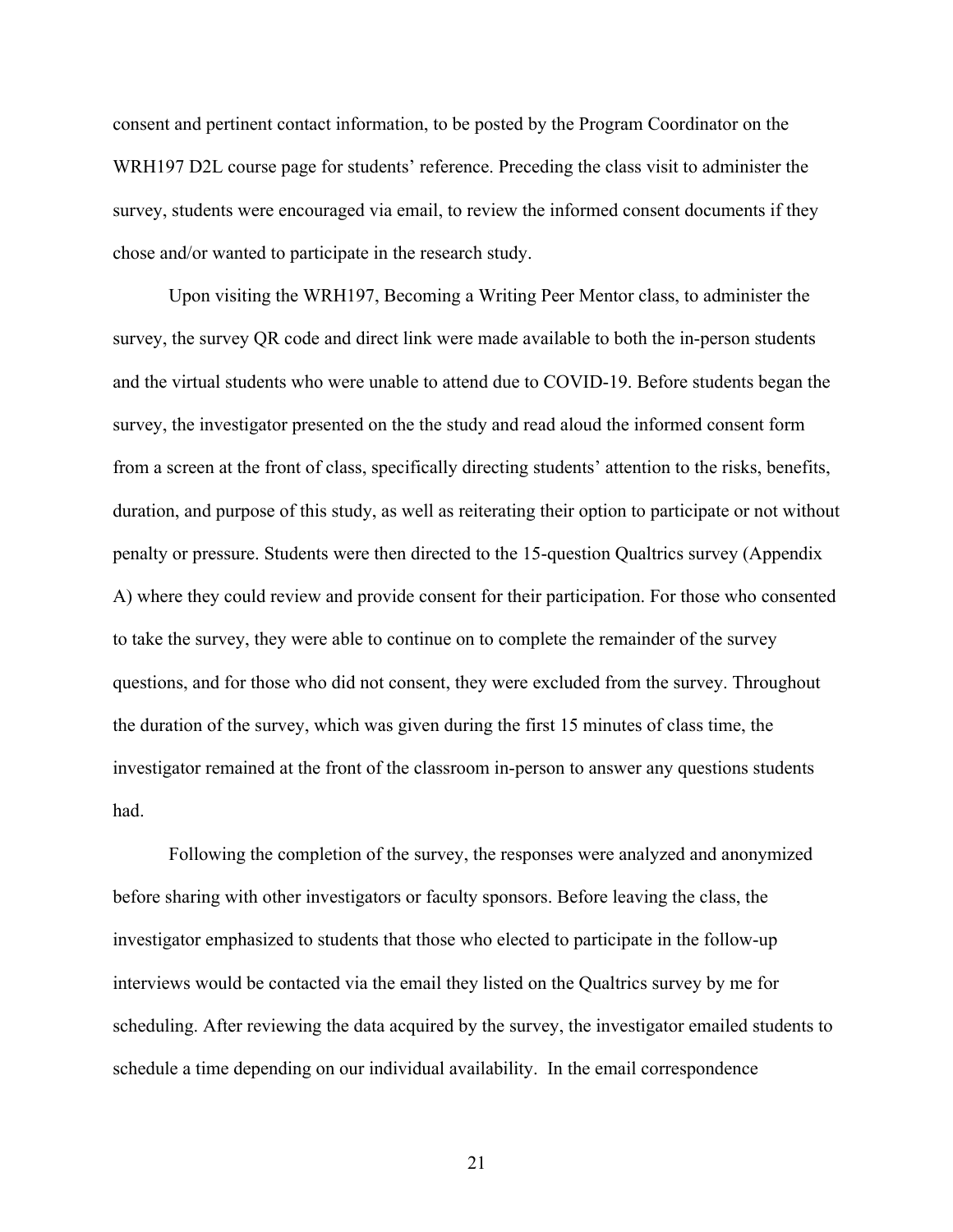(Appendix C), students were reminded that their participation was optional and provided a link for scheduling that emailed the Zoom information after the appointment was made. Five students responded and scheduled interviews; the remainder were either unresponsive or replied that they were no longer able to participate in the study.

#### *Interviews*

At the start of each individual interview, the primary investigator restated the terms of the informed consent and reminded participants that they were under no obligation to participate in the interview and that their participation in no way impacted their status in the WRH 197 class. The investigator also clarified that their choice to participate or not would not impact their grades and that they could choose to stop their participation at any time. Then, the investigator went over the interview process, explaining that their interviews were to last no longer than 30 minutes and informed students that they would be asked 6 questions (Appendix B) with potential follow-up questions as needed.

Before we began each interview, students were made aware that they could elect to participate through audio and/or visual Zoom engagement according to their comfort level. The investigator also ensured that students knew when recording began and informed them that if they wished to stop their participation at any time or refuse to answer a specific question, they were welcome to do so according to their comfort level. After each interview was complete, the Zoom recordings and transcriptions were saved to the password-protected West Chester University Zoom cloud for me to review, analyze, and code before writing my thesis. All data gained from this study has been anonymized and was done so before sharing with the other investigators via written text.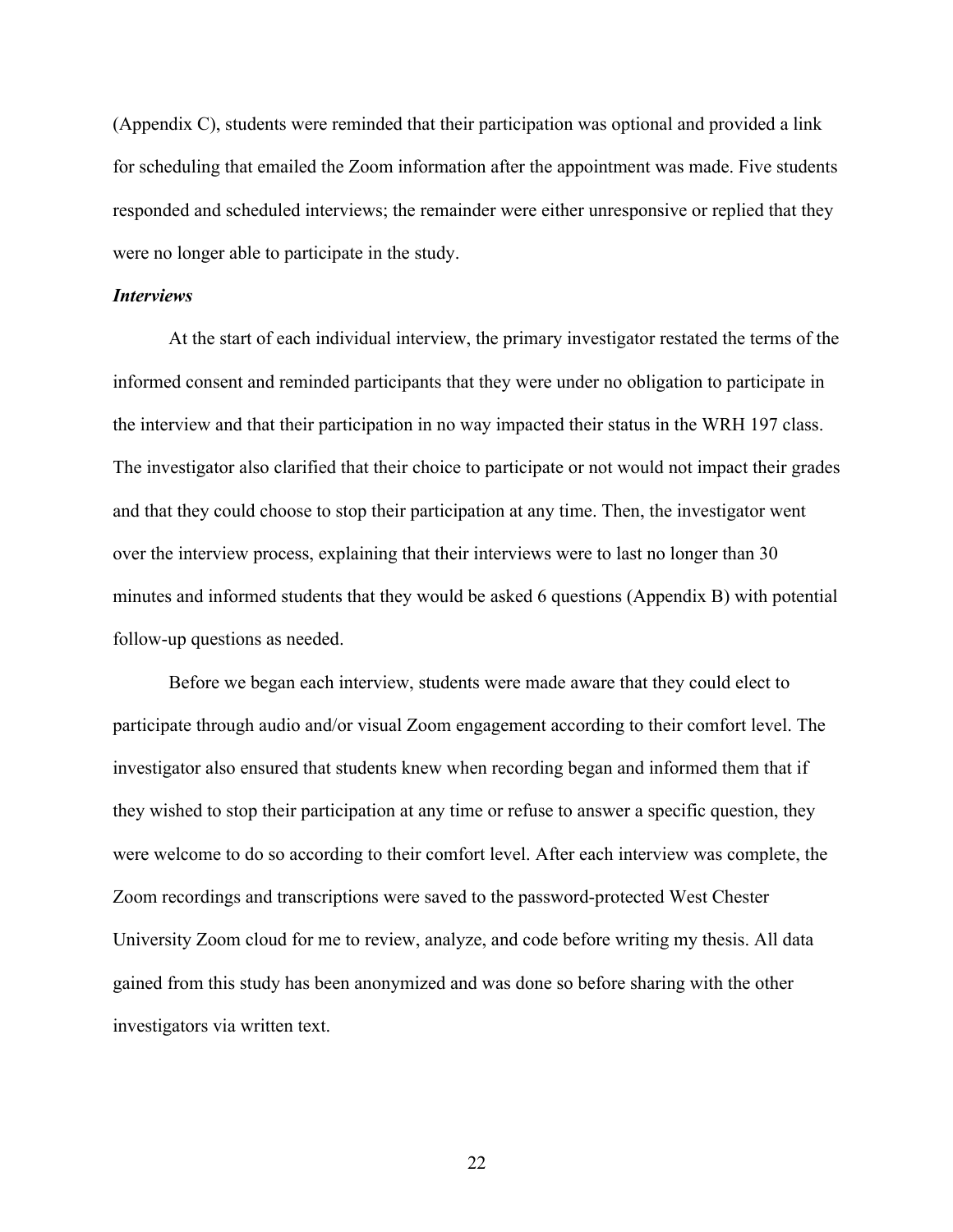The questions of the interview were generated to understand the personal experiences, perceptions, and takeaways that mentors had during their interactions with their mentees. However, questions were also designed to be broad enough that mentors felt secure in sharing their experiences to their comfort level and face no concern in being identified through their responses. Students were asked to share significant experiences they faced as mentors; their personal, professional, and academic takeaways from their work and time in the program; as well as their approach to mentorship with students.

#### **Setting**

This research study was conducted at West Chester University of Pennsylvania, a public research university located in Chester County, Pennsylvania. The University is also the largest of the Pennsylvania State Higher Education System. West Chester University (WCU) has an undergraduate student population of approximately 15,000 students and is composed of two campuses: West Chester and Philadelphia. The research included in this study was conducted at the West Chester campus, in two locations 1) room 215 in Anderson Hall and 2) West Chester University Zoom room account belonging to me, the primary investigator. The first setting was the classroom of the WRH197, Becoming a Writing Peer Mentor, 1-credit training course. West Chester University of Pennsylvania was chosen as the setting for this study because it houses the West Chester Writing Peer Mentor Program community. Additionally, this mentor community was chosen because the curriculum includes student leaders and leadership-based pedagogy without specifically acknowledging or striving to generate leadership as an objective of the curriculum. This study sought to explore the program and its outcome for the potential connections to leadership within the community of students.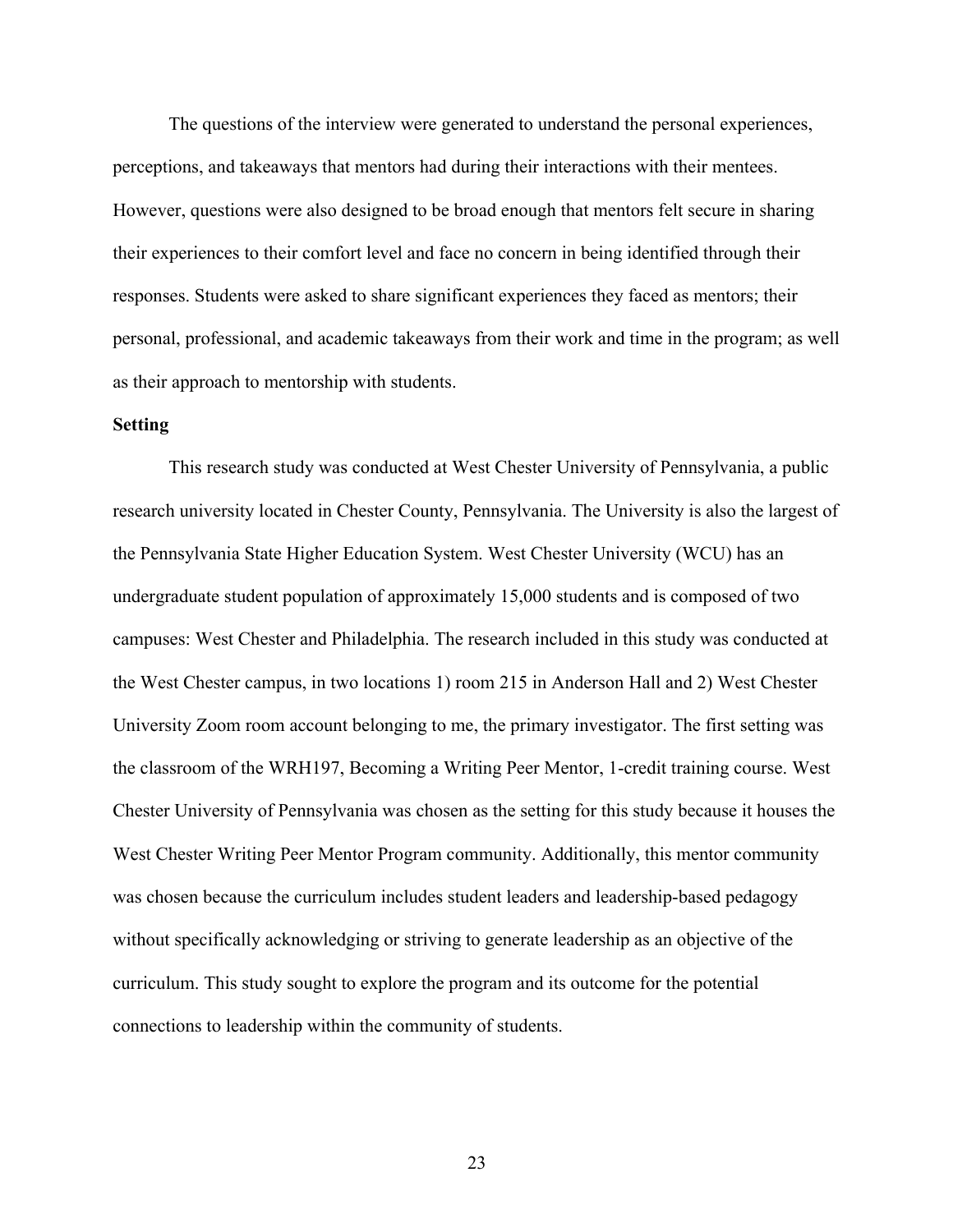#### **Participants**

The participants of this research study were undergraduate college students who were trained to serve as mentors to first-year WRT123 undergraduate developmental writing students. All mentor students who participated in this study attended West Chester University Fall 2021. However, their exact programs, identities, and years of experience vary. Additionally, not all mentors included in this research study were currently enrolled in the WRH197, Becoming a Peer Mentor class, but rather, were serving as mentors for an additional year. The students involved in this study were purposely selected for their involvement with the West Chester Mentor Program. Despite being available to all student mentors serving in Fall 2021, the survey and interview were conveyed as entirely optional to participants.

Participants were invited to engage with the study to their comfort level and could decline to participate at any stage. Students were given access to the informed consent form prior to any participation in either the quantitative (survey) or qualitative (interview) data collection. For students willing to participate in the survey, they were given the additional choice to accept or decline further involvement in the study via interview participation. Students who elected to participate were later contacted through the institutional email that they listed within the survey. Students who elected to participate in follow-up interviews were debriefed again prior to the interview about their choice to participate, study expectations, and objective of the study to provide insight on their experience as mentors. 25 students completed the survey but of those participants, only 5 chose to partake in the follow-up interviews. For the purpose of keeping the names and identities of the mentors anonymous, they will be referred to as Mentor 1, 2, 3, 4 and 5 throughout this section.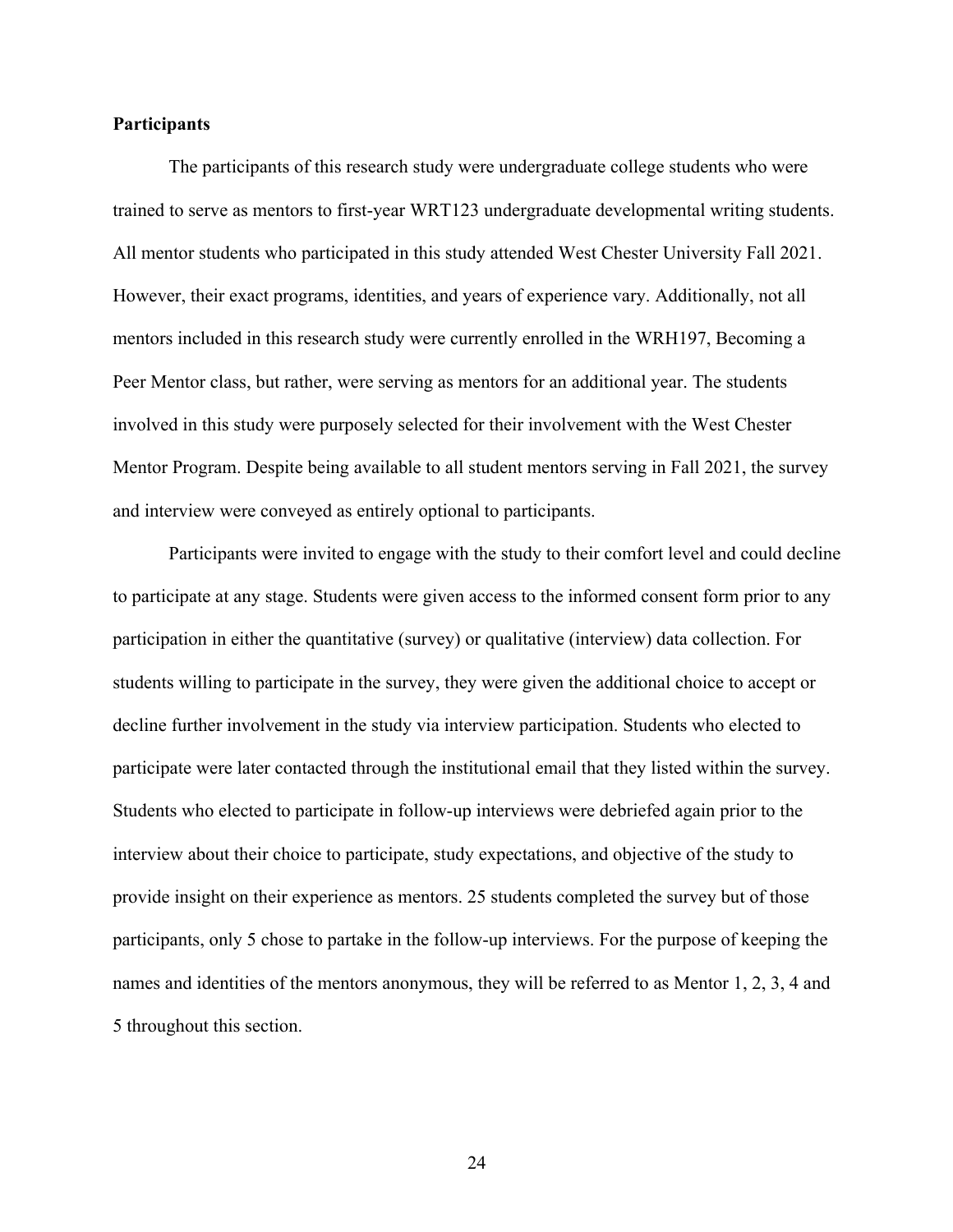#### **Chapter Three: Results**

## **Introduction**

Throughout this study, the primary investigator sought to understand and explore the relationship between mentoring and leadership through the experiences of mentors within the West Chester University Writing Peer Mentor Program. This section addresses the results from both the survey responses and individual interviews conducted during the Fall 2021 semester among the West Chester University mentor community. Moreover, the results of this research will be related to current research and scholarship on mentoring and leadership studies.

## **Review of Results**

### *Becoming a Writing Peer Mentor*

While all five mentors who were interviewed admitted that the cause for exploring the mentorship opportunity was spurred by a recommendation from a faculty member, each expressed unique reasons for seeking the role of mentor. Among the appeals of this role, interviewees shared that they were motivated by potential financial, professional, and educational benefits. In addition to being a paid position, mentoring appealed to the mentors for the prospective career benefits because the position offered new training, work experience, and skills that, as all the interviewed mentors felt, could be valuable within their fields and future careers in varying ways. Moreover, the mentors acknowledged that especially in the times of COVID-19, when they were new to the campus themselves, that the opportunity to mentor presented as appealing for the chance to learn more about and interact with members of the West Chester University campus.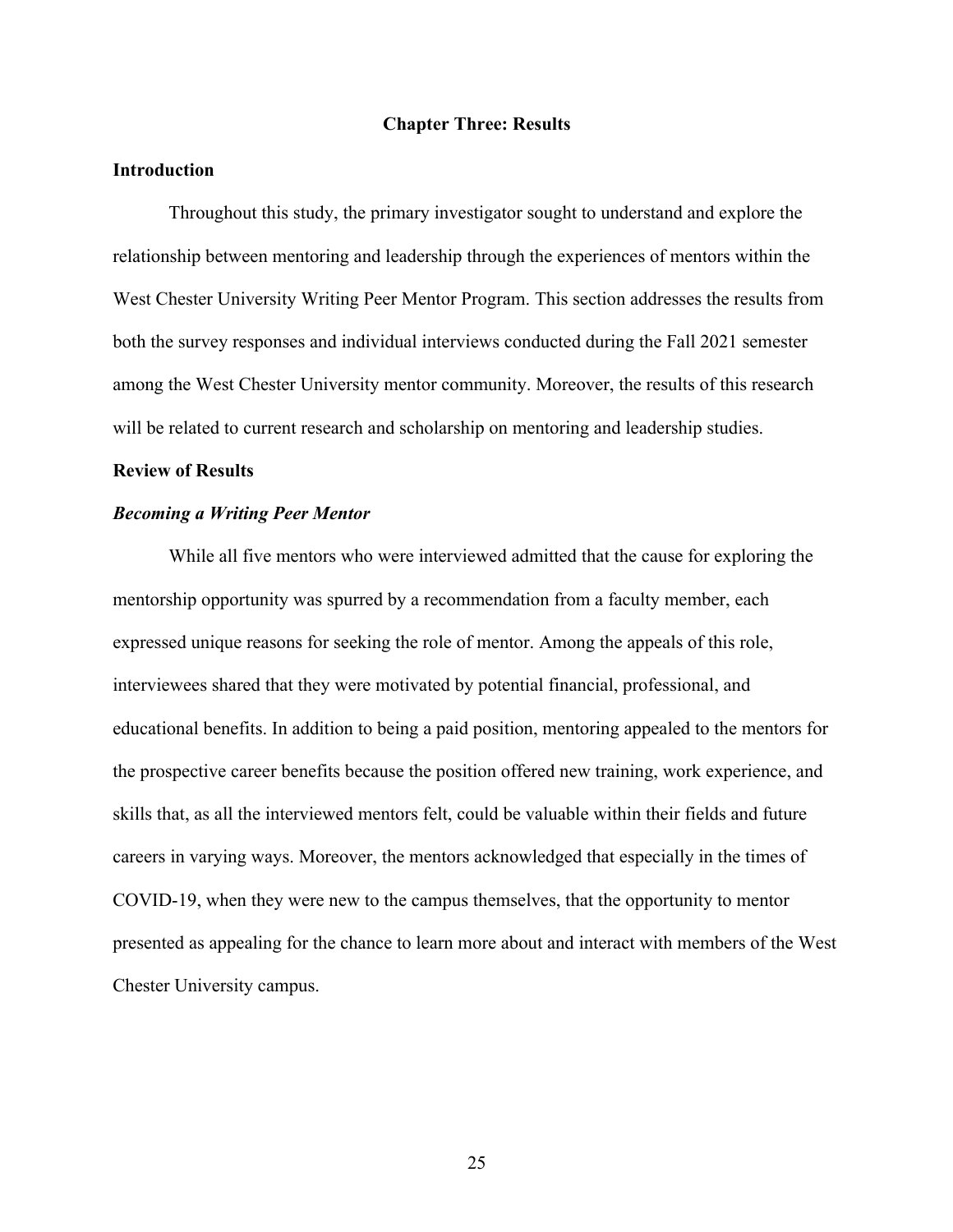#### *Identity*

Of all the mentors surveyed, 84% identified as white, 12% identified as Asian, and 4% identified as Black. Additionally, 16% of surveyed participants identified as male while 80% identified as female and 4% identified as gender nonbinary. However, all interviewed mentors identified as female. Of those five mentors, only one identified as a minority identity–four identified as white and one as Asian. However, despite the lack of diversity in gender and the minimal diversity in reference to race, each mentor emphasized diverse career interests, to which they applied mentoring and their acquired skills in unique ways. Mentor 1 was a white woman interested in pursuing Nursing. In her interview she explained that her newfound organizational and strengthened communication skills, which she gained through her mentor experience, are also extremely valuable in her career. She further elaborated that in learning how to effectively communicate information and ideas to her mentees, she could potentially do the same in the future with patients about their healthcare. Additionally, she expressed that in learning how to organize herself and her sessions, she learned how to more efficiently multitask, which is common within her field.

Similar to Mentor 1, Mentor 2 also identified as a white female but explained that she was pursuing a career in Psychology. As a student and budding professional seeking a position that would allow her to guide, advise, and support others across various circumstances, she felt that the mentoring experience was an invaluable learning opportunity that allowed her to practically apply what she was learning in both the mentoring training course and her Psychology-based classes. Through mentoring, she was able to hone her communications skills and learned how to organize and structure discussions, which she identified as transferable skills to her future role that would have her performing very similar tasks with clients.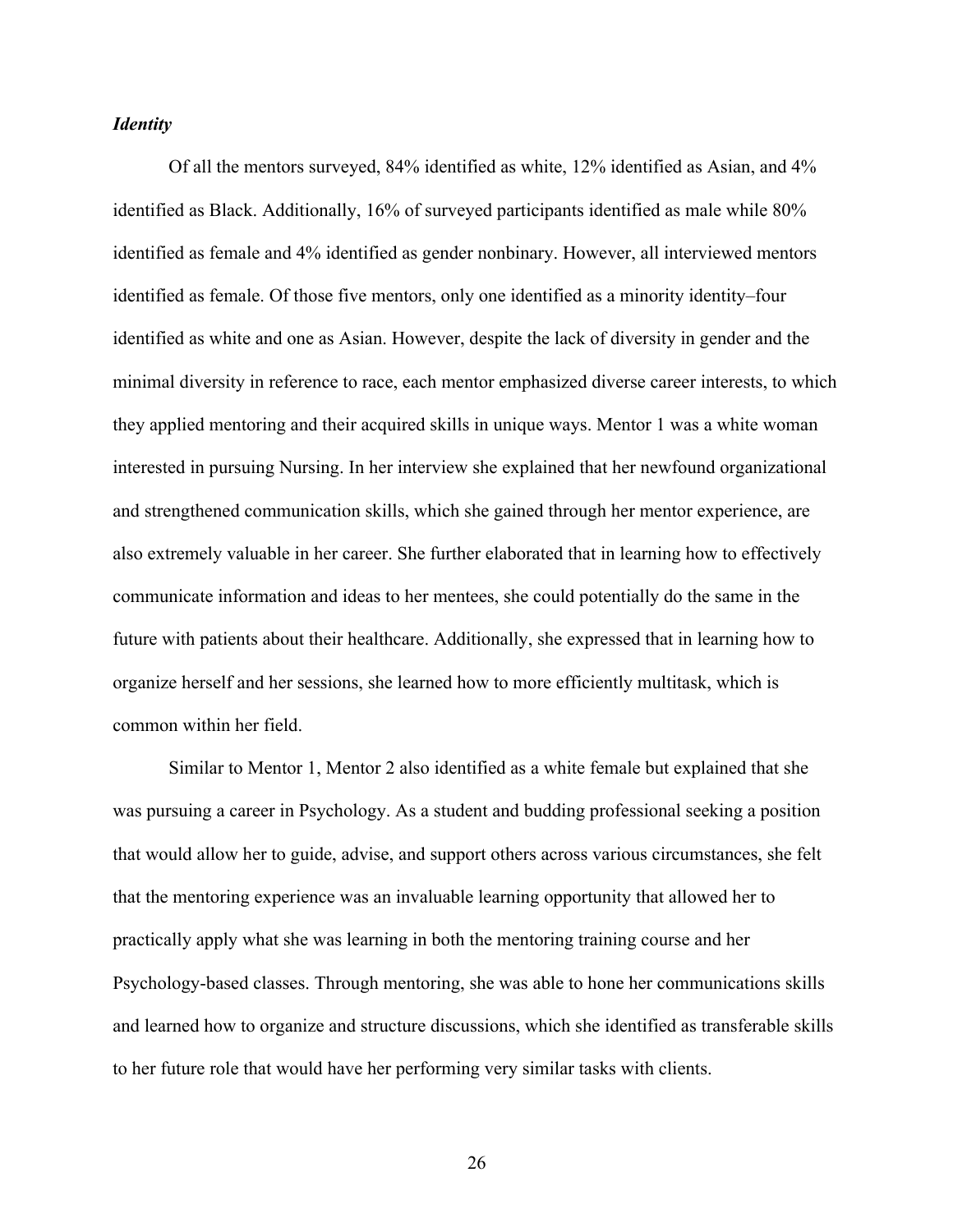Paralleling Mentor 2, Mentor 3 sought to pursue a career in Speech Pathology and identified her major as Communication Sciences and Disorders. She also identified as a white female and explained that, much like the other mentors, her experience gave her valuable insight into how to be efficient in her future career. Throughout her interview, she addressed that what she found most influential, was the opportunity to work, collaborate, and support students of ranging backgrounds and identities. In learning how to adapt and communicate within a session, she felt that she would be more adequately prepared to work with the unique needs of patients and clients in the future. Moreover, she felt that the administrative tasks that she needed to complete as a mentor also prepared her in some ways to be accountable with paperwork and reports that she will need to complete and commonly experience as a Speech Pathologist.

Unlike the other Mentors, Mentor 4 identified as an Asian woman who was pursuing a career in Early and Special Education. During her interview, she explained that mentoring was, in multiple ways, preparing her for her role as a teacher whose responsibility was to help and support students in need. Ultimately, Mentor 4 expressed that every skill she gained, including the ability to collaborate, communicate, adapt, and organize, as well as her increased level of confidence working with students, supported her progression as a developing educator. Additionally, as an education-based mentor, Mentor 4 specifically expressed that mentorship functioned as a practical teaching position. While she acknowledged that it was not exactly the same as teaching, it gave her valuable experience that would support her future success as an educator.

Lastly, Mentor 5, who identified as a white female, was pursuing a career in Finance and is the only mentor in this study that comes from a traditionally recognized leadership-oriented field. However, as shown by the results of this study, she is one of many mentors who gained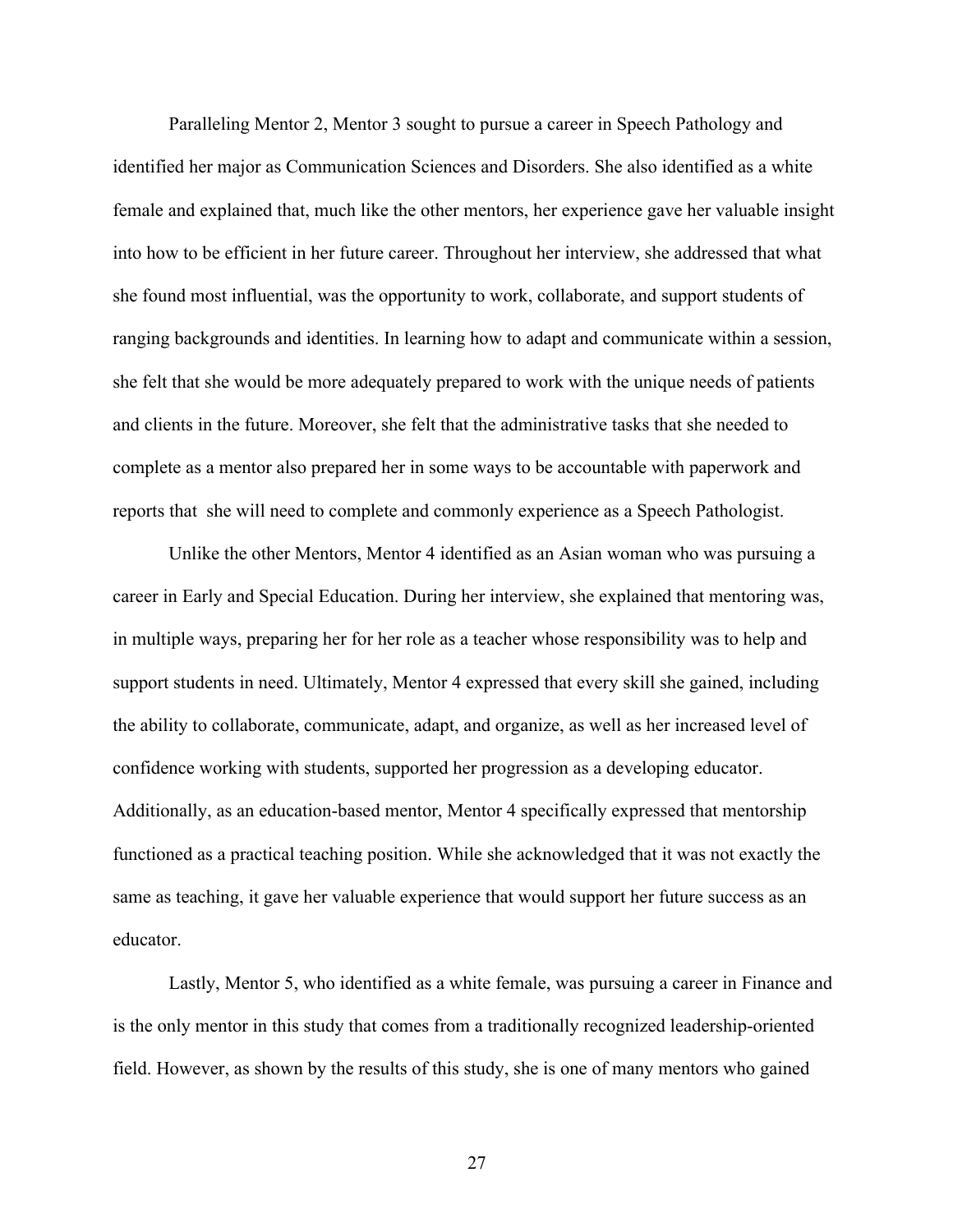positive benefits through her experience as a mentor. Additionally, unlike the other mentors, Mentor 5 explained that she often worked with many students in her particular field which, she felt, only gave her students more support in the long-term, because they were able to ask her program specific questions. Mentor 5 also conveyed that her mentoring experience gave her valuable insights into her own career and helped her grow as a professional. Through both the administrative tasks and intrapersonal work with students, she learned how to conduct herself as a professional and institutional role model in addition to generating crucial problem-solving and organizational skills.

#### *Experience*

Of the five mentors who were interviewed for this research study, only two had prior tutoring experience, but all were new to the role of mentoring. Additionally, the two mentors with tutoring experience both acknowledged that they were new to tutoring at the college level, having gained their experience through middle and high school tutoring of non-writing related subjects. Hence, being a mentor posed as a new position for each person interviewed. However, the two mentors who had prior tutoring experience did express that they felt more confident assuming the role of mentor because they knew, on a basic level, how to conduct a tutoring session and communicate with fellow students. Among the three mentors that did not possess prior tutoring experience, they each admitted feeling less confident entering into mentoring. They also expressed concern about their competency, efficacy, and capability to help their students in both writing and college life. The mentors' concerns stemmed from both their unease regarding the responsibilities of the role but also their lack of confidence in their ability as writers, scholars, and students themselves.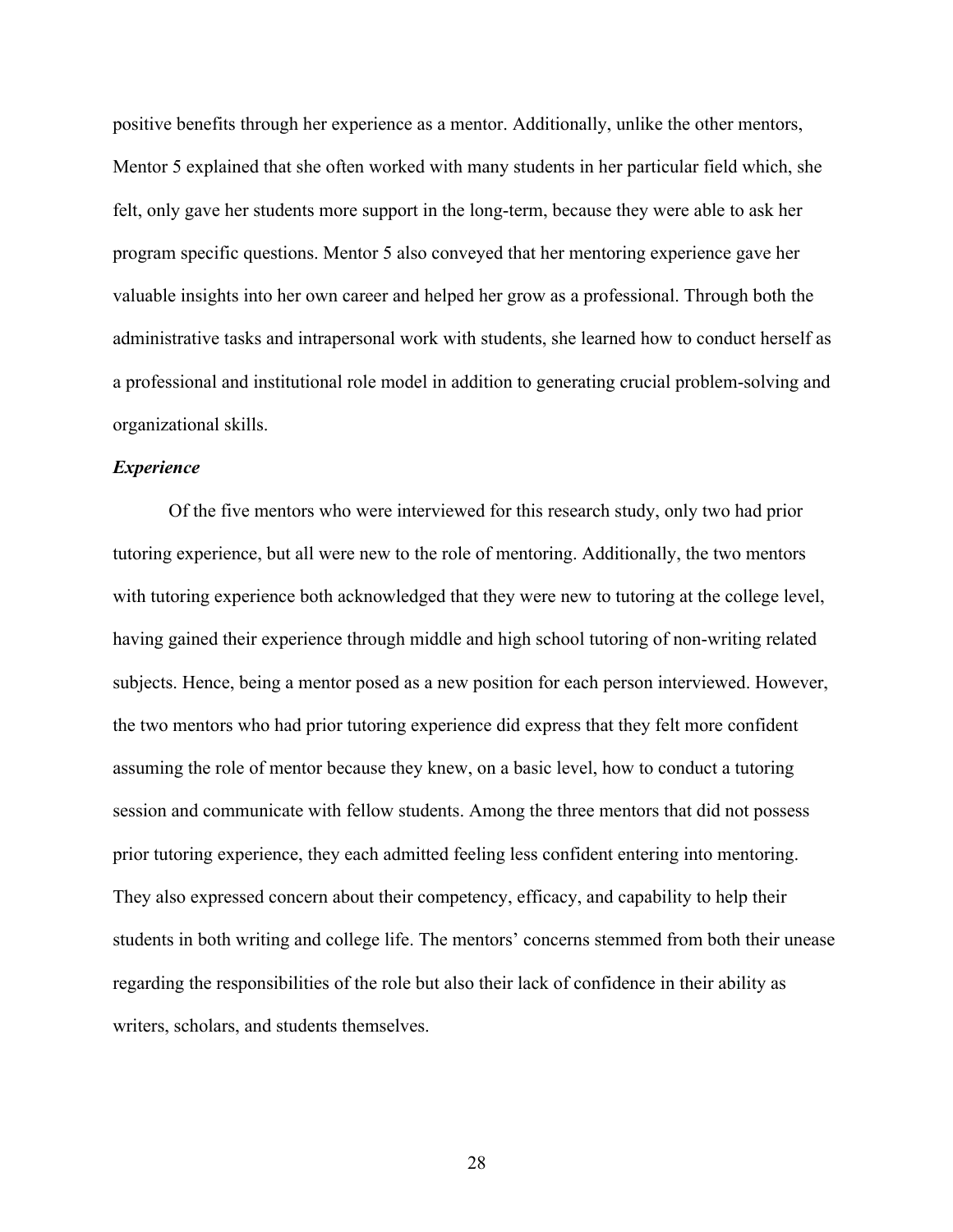Moreover, Mentor 2 struggled with feelings of not being fit for the role because, having had a mentor herself as a remedial writing student, she felt that she hardly had the strong foundation of knowledge and skill in writing to adequately support her mentees in their own work. However, for each mentor, over the course of their work with their mentees and relevant feedback, they grew to feel confident in their ability to help students and more knowledgeable about what strategies or practices provided the best result. Through assuming this role, mentors explained that they were expected to manage many tasks pertaining to the needs of their students, professors, and themselves as employees of the university. Each of those designated tasks and responsibilities within the program encouraged mentors to conduct themselves as leaders and professionals because of the expectation that they serve as resources, guides, and role models of the university and academic success. Hence, for each mentor, the mentor role has proven to be a multi-faceted learning opportunity that exceeded their expectations about both the process of mentoring and the dynamic between mentors and their students.

#### *Practice*

When conducting a session, each mentor took their own unique approach to mentoring students. However, their method and practice in conducting a session and establishing a relationship with their students did exhibit similarities, as indicated by their responses. When conducting a session, every mentor emphasized that their method was rooted in supporting students according to their level of need, enabling students to determine the extent of the relationship between themselves and their mentor, and facilitating student well-being through the difficulties of the COVID-19 pandemic.

In the beginning of the semester, as noted by Mentor 3 and 4, they made significant effort to explain their role as a mentor to students, emphasizing that they were institutional resources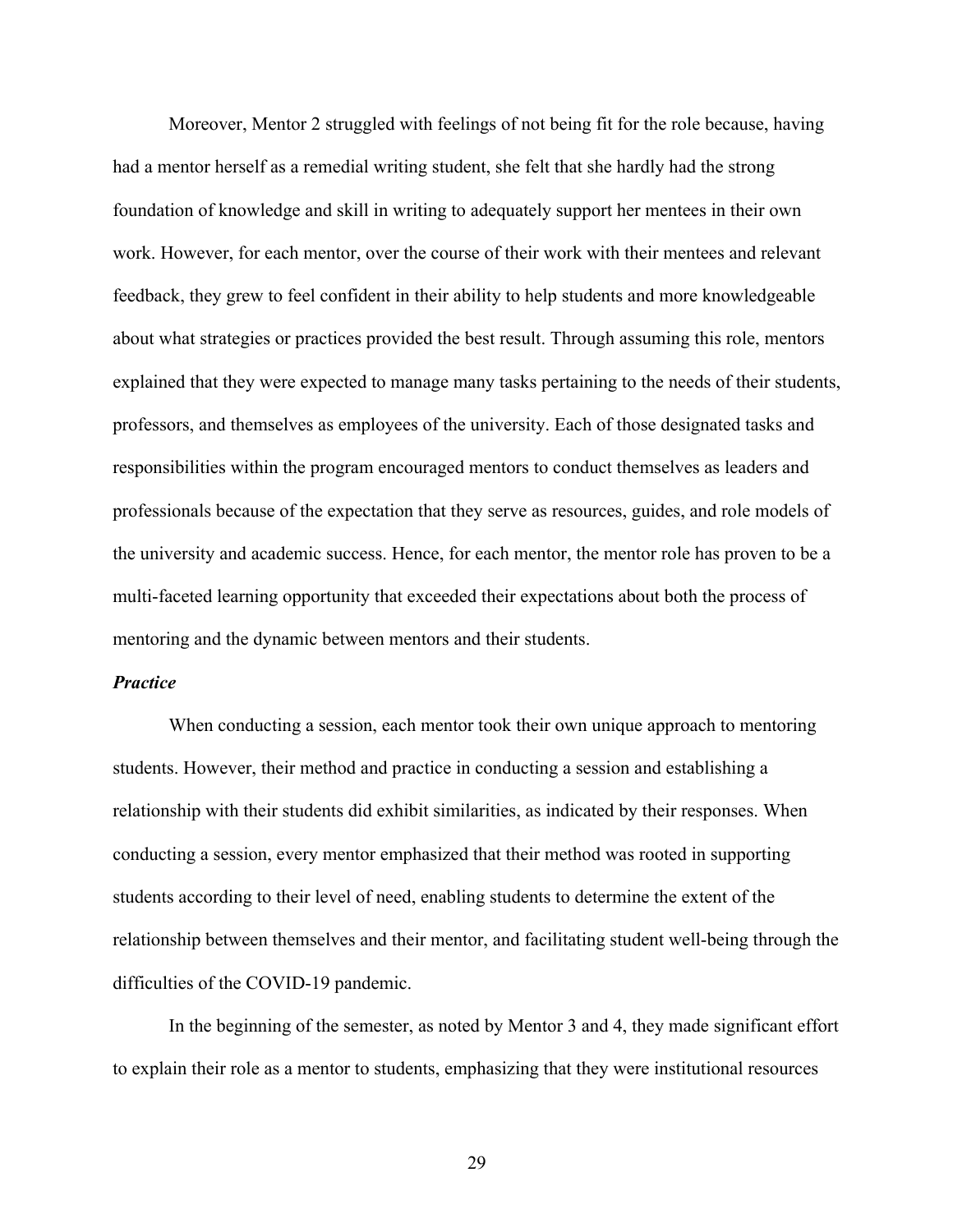and support guides for their students, dedicated to helping them succeed. Mentor 2 explained that in addition to sharing her role, she also made significant effort to express her mindset, which prioritized personal wellbeing over grades, to her students as they engaged in sessions. Moreover, Mentor 1 revealed that, especially in the beginning, she often found herself coaching her students to ask pertinent questions and express their needs during sessions. Students would attend meetings quiet and seemingly withdrawn and, in response, Mentor 1 would employ a variety of tactics and icebreakers to facilitate conversation until, after a few sessions, students grew comfortable and knowledgeable enough to dictate the agenda according to their academic and personal needs. However, Mentor 1 was not the only tutor to utilize icebreakers when establishing relationships and supportive sessions with students. Mentor 2 and 3 utilized the same icebreaker during their first session with students as a method of fostering positivity and connection by encouraging students to list five personal strengths and weaknesses that they felt were representative of who they were as people, students, and/or writers. In doing this, mentors gained not only a preliminary understanding of their students but also enabled their students to engage in the session and conversation.

While working with students from vastly diverse backgrounds, with varying learning capabilities, interests, and career tracks, each of the mentors expressed that they often needed to effectively multi-task and scaffold their sessions, which is evident not only in their use of icebreakers and targeted questioning but also in their recurring mental-health check-ins and task prioritization with their students. All of the five mentors included in their interview that they made a point of taking time at the beginning of each session to check-in with their student about their personal and mental well-being by asking them how they were, how classes and/or their lives were going, and/or how they felt at the time of the session. Following that initial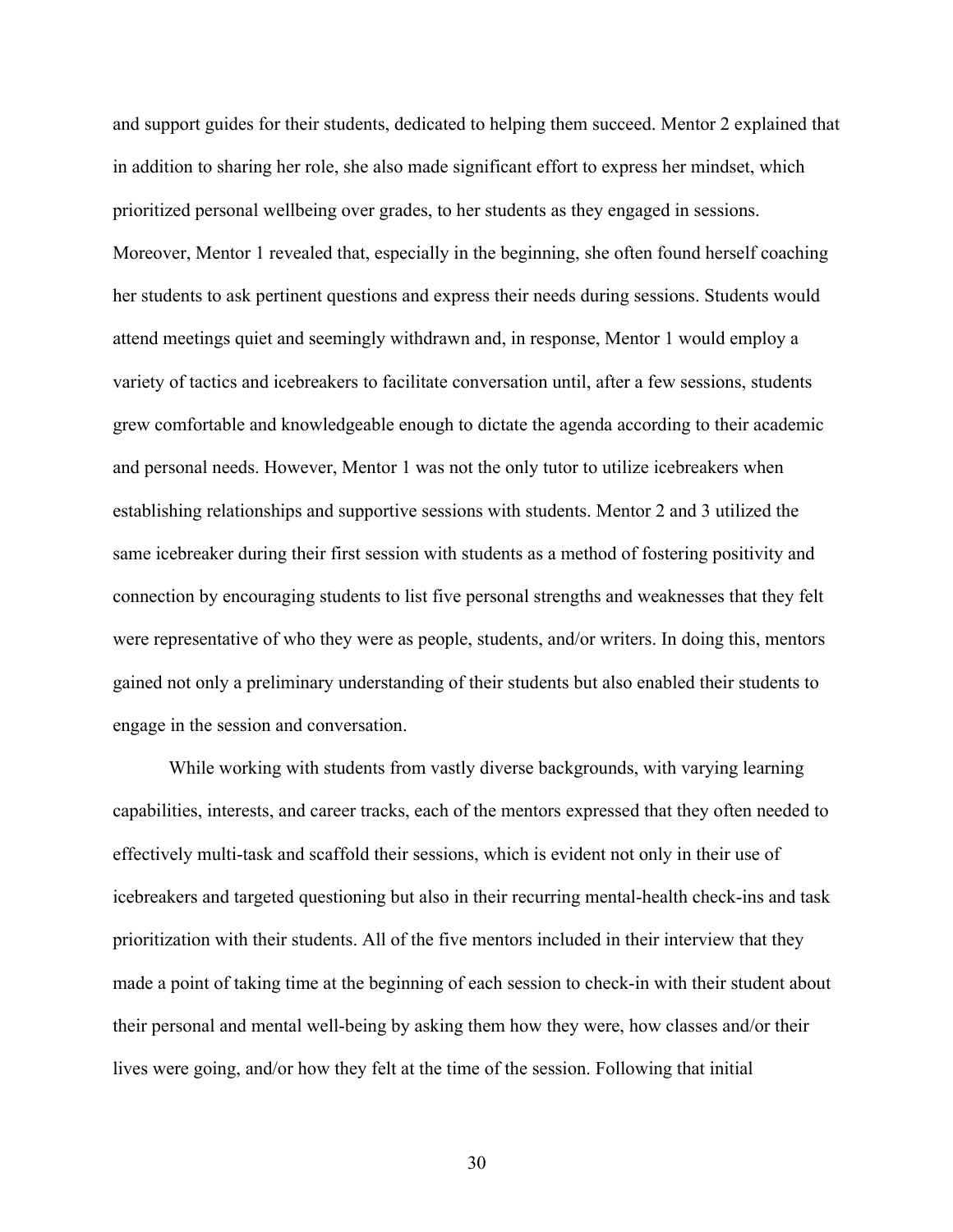conversation, mentors elaborated that their students were often more engaged and ready to participate as a result. While all mentors also conveyed that attendance was spotty for some students, they found that the students that did attend were genuinely engaged after growing comfortable talking and collaborating with their mentor.

Once mentors did establish connections with students and students grew more comfortable with the dynamic, the mentors expressed in their interviews that students sought information and guidance on topics including navigating the campus, finding resources, how to use D2L, accessing course materials, conducting themselves with professors, and, especially, writing. Hence, mentors needed to guide the session according to the varying needs and questions of their students and multitask in order to support both of their students within each session. In scaffolding the tasks and topics of each session, mentors ensured that students were not only utilizing the full extent of their time but also evolving as students and writers.

#### *Benefits & Leadership Skills*

Throughout their interviews, mentors revealed multiple intersecting benefits that they experienced through their work with students and the program. In the wake of the global COVID-19 Pandemic, every mentor expressed that their role in supporting students in the academic setting allowed them to grow more acclimated to West Chester University's campus and its resources and/or to establish a community with other students. Each of the mentors interviewed in the semester of Fall 2021 were first-year students the previous year. Hence, when mentoring, both they and the students they were mentoring were new to the campus. Mentor 2 and Mentor 4 shared that in helping their students to find resources and locations on campus, they became more familiar with college life themselves and, as a result, learned to be more efficient and prioritize their own academic success. Specifically, Mentor 2 found that while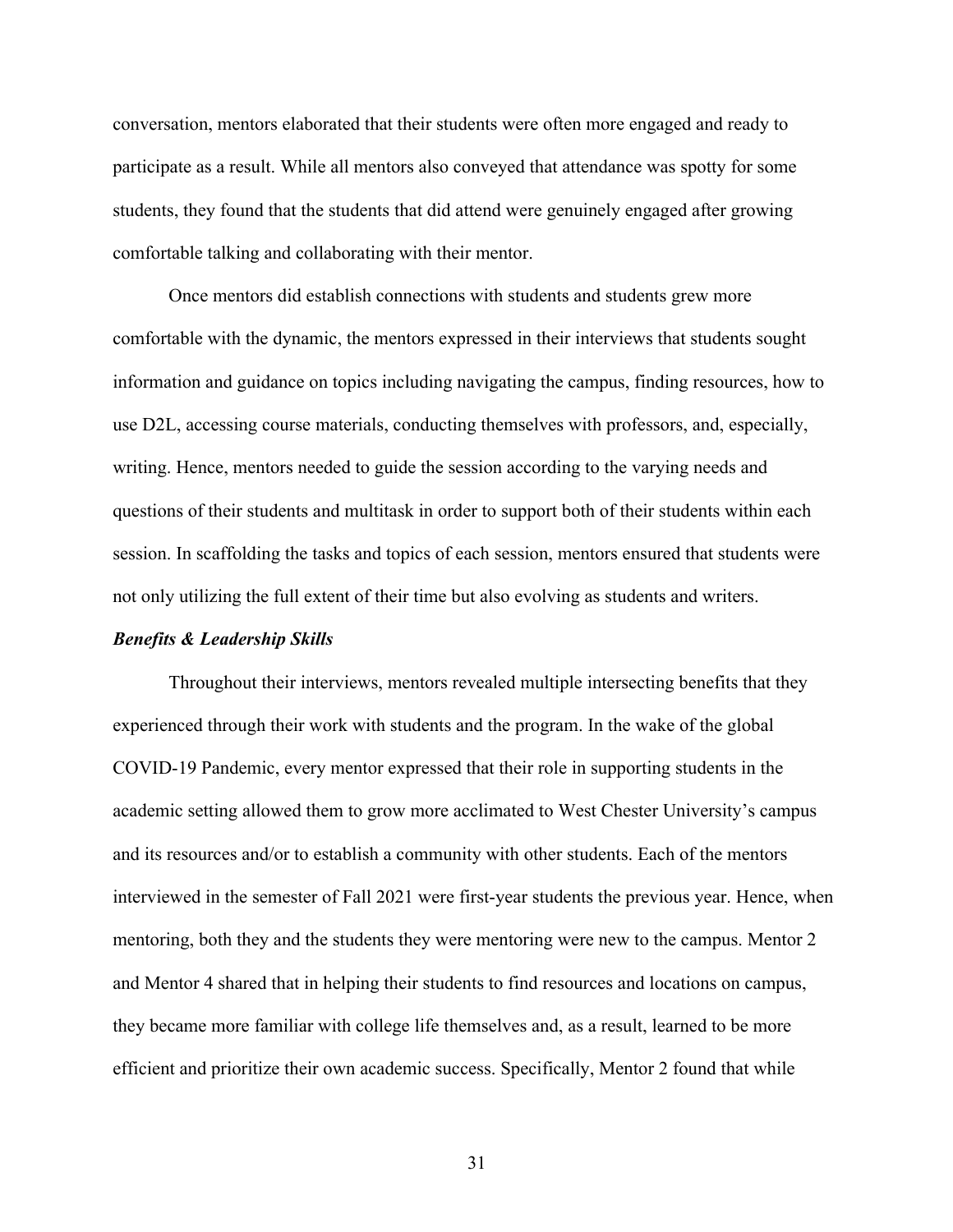advising her mentees on their writing and academic success, she was learning from them about D2L, campus events, and useful resources. Additionally, all of the five mentors experienced the benefit of establishing a community of fellow students on campus through the other mentors. Mentor 3 explained that mentoring allowed her to not only get to know new people but to grow socially.

In addition to the benefits of learning their campus and acquiring a newfound sense of community among fellow students, mentors expressed many other benefits of the role that contributed to their growth as leaders and fledgling professionals within their respective fields. Most notably, all five mentors who were interviewed conveyed that, through their work with students and WRT123 professors, they learned how to be more efficient, prompt, and accessible communicators and collaborators who can guide, instruct, and advocate for the needs of the students that they mentor. Mentors 1, 2, and 5 specifically addressed the benefit of being able to work with students from varying diverse backgrounds and identities. They explained that their experience helped them interact, find common ground, and/or connect with students who both did and did not relate to them as individuals personally or academically. Throughout mentoring, mentors are required to work with students from varying majors and backgrounds that may differ from the identity of the mentor.

Therefore, the experience of mentoring, which, in many cases, requires mentors to prompt and guide conversation with students, enables mentors to develop their communication skills, their ability to convey pertinent information, and their efficacy in collaborating with students who possess different ideas. Mentor 3 conveyed an example, as she explained, part of developing her communication skills was learning how to effectively provide feedback to writing and meeting students on their level of communication because "not all students communicate[d]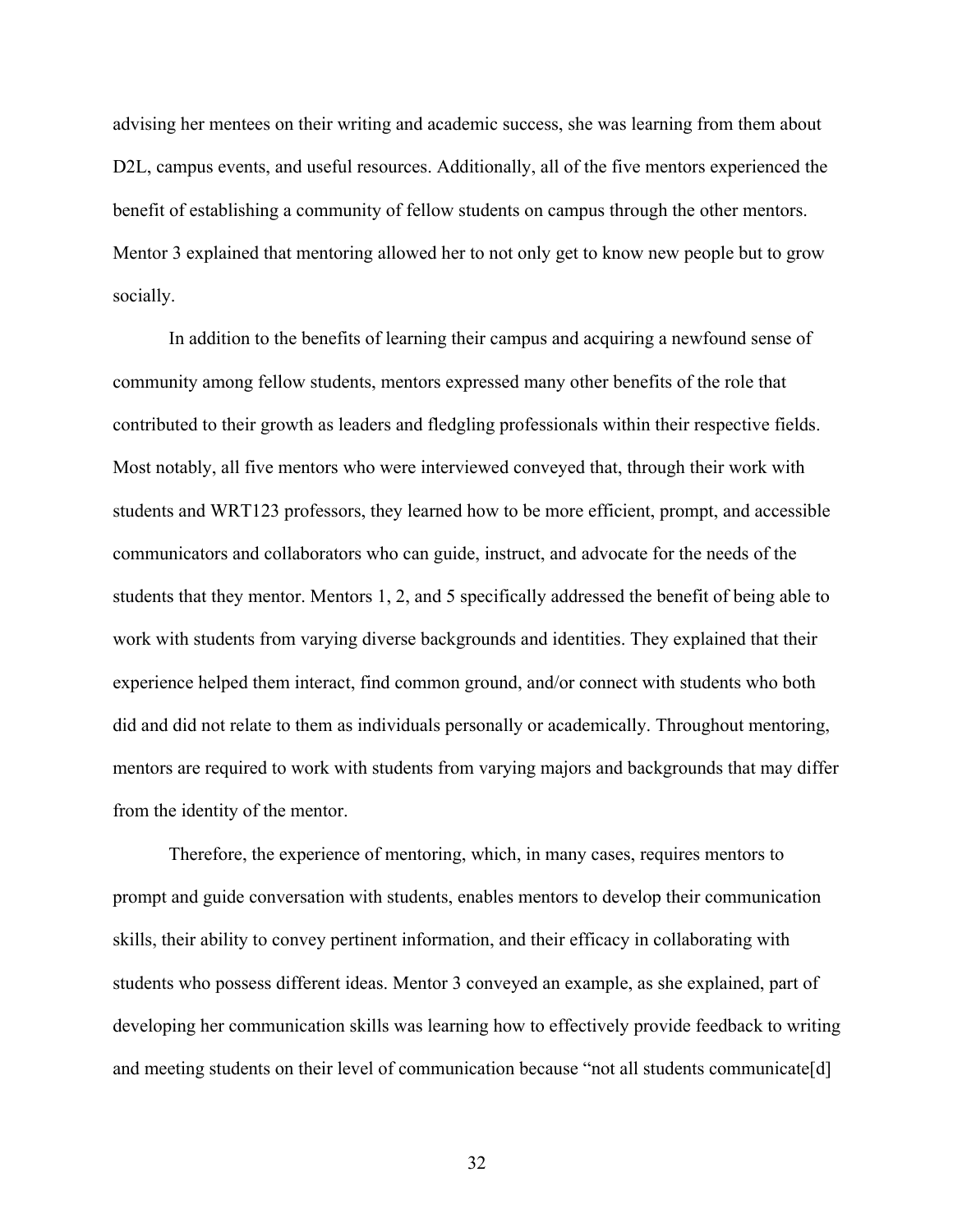the same way as a [her]." Moreover, Mentor 4, after acknowledging the development of her communication in an administrative capacity, specifically focused on her discomfort with sending professional style emails and her need to learn to appropriately respond or engage the coordinator, professors, and her mentees when she began her work as mentor. Throughout her experience, she grew more confident and efficient in communicating concisely and punctually, to ensure that her work with her mentees stayed on track.

Ultimately, each of the mentors' growth in communication resulted in many additional skills and benefits that helped them perform their work with mentees and professors but also, according to their interviews, has enabled them to develop transferable skills as emerging leaders and professionals in unique ways. In learning how to communicate effectively, mentors also acquired significant confidence in their ability to mentor, in themselves as scholars, as well in their increased organization, scaffolding of sessions, time management, and advising capabilities. The benefits and acquired skills of this role therefore form the foundation of leadership and professional development by providing mentors with experiences that foster transferable skills that apply to their unique careers and interests. As illustrated in Table A, transferable skills that are common in leadership, also present in mentoring as a result of their tasks and responsibilities.

| Table A: Mentoring as a Leadership and Professional Development Role                                                                                                                           |                              |  |  |  |
|------------------------------------------------------------------------------------------------------------------------------------------------------------------------------------------------|------------------------------|--|--|--|
| Tasks & Responsibilities                                                                                                                                                                       | Transferable Skills          |  |  |  |
| Managing the needs of 2 students within a<br>session.<br>Tailoring session according to students needs,<br>2.<br>level of engagement, and wellbeing.                                           | Adaptability/Problem-Solving |  |  |  |
| Active listening.<br>Synthesizing materials from writing course.<br>Collaborating with mentees on writing.<br>3.<br>Corresponding with professors, program<br>4.<br>coordinator, and students. | Intrapersonal/Communication  |  |  |  |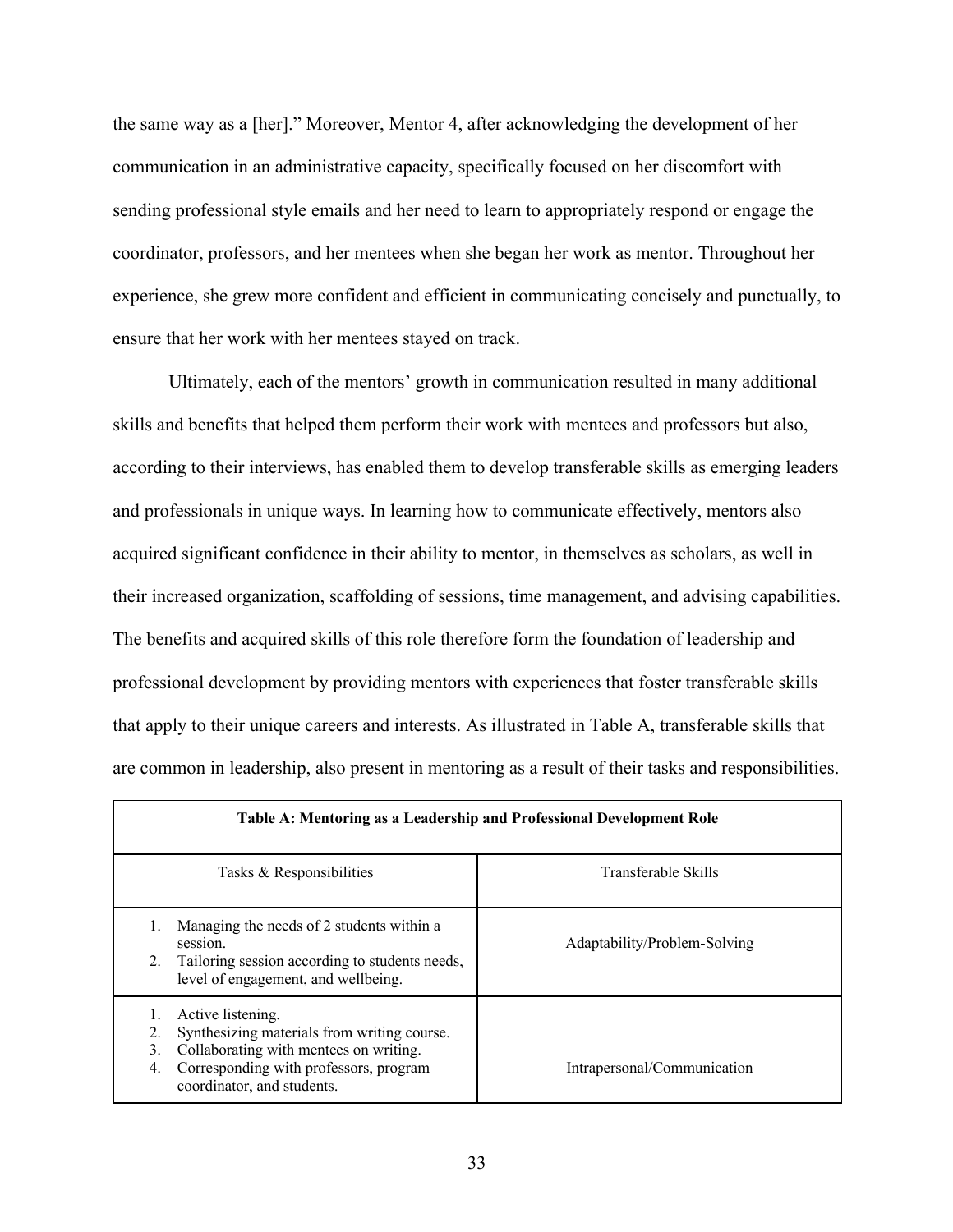| Guiding students through assignments, D2L,<br>campus resources, and conduct.                                                                    |              |
|-------------------------------------------------------------------------------------------------------------------------------------------------|--------------|
| Scaffolding sessions.<br>Scheduling meeting times.<br>Efficiently and punctually completing reports<br>3.<br>for professors regarding sessions. | Organization |

In accordance with the model posed by McCauley et al. (2010), mentors experienced all three elements of leadership development including assessment, challenge, and support through their collaboration with students and the mentor training course. They underwent assessment as they developed their confidence and method both in the classroom and during their sessions with students. Challenge was an integral part of their responsibilities to connect, advise, and support their mentees. Lastly, support was generated through the mentor training course and cohort of serving mentors which facilitated discussion, reflection, and growth. These markers in leadership development, which are also present in mentor training and practice, show that mentorship is a leadership position that not only employs similar pedagogy but also supports related skill acquisition, professional evolution, and personal growth. Mentors serve as leaders to the students who depend on them and the institutions that utilize them as figures of academic support and success.

## **Conclusion**

Over the course of this study, the research has established a relationship between mentoring and leadership, both in how these roles intersect and how they support students aspiring for careers within their respective fields. Additionally, this research study has shown, through the many positive outcomes and benefits experienced by mentors, the significant effects of the Writing Peer Mentoring program at West Chester University in generating leaders and professionals across fields. Moreover, this research explores how such a program poses as a unique dual learning and developmental opportunity for mentors and the students that they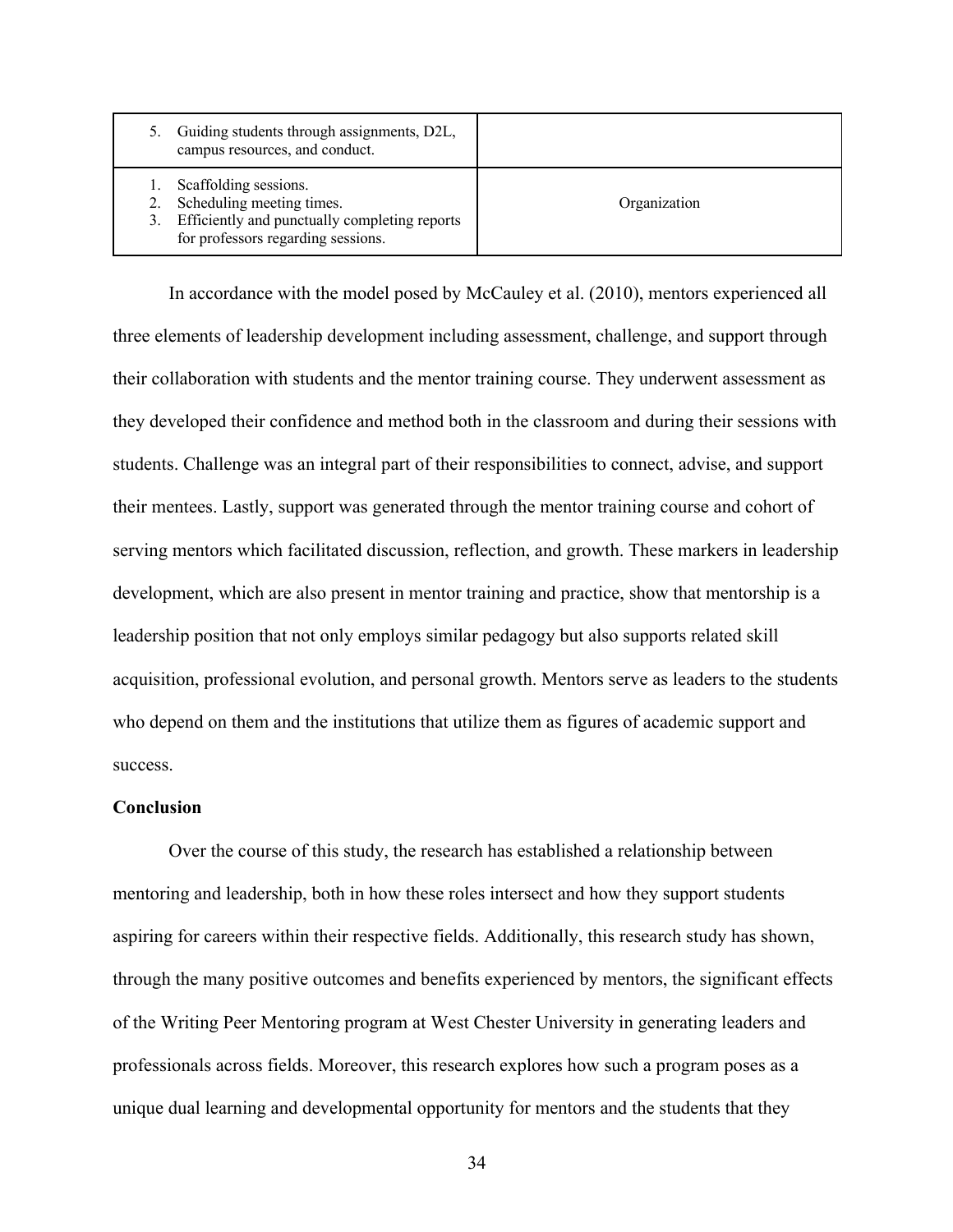support. Among the population of mentors who participated in this study, common themes and outcomes resulted from their individual and collective experiences, which included shared benefits, transferable skills, experience, appeal to the role, and leadership methods of engagement. Moreover, this research confirms that a lack of research regarding first-generation students in mentoring and leadership roles continues to exist. Therefore, this study fills some of the existing gaps in scholarship about leadership and professional development opportunities in mentoring programs within higher education, for mentors of all backgrounds and interests.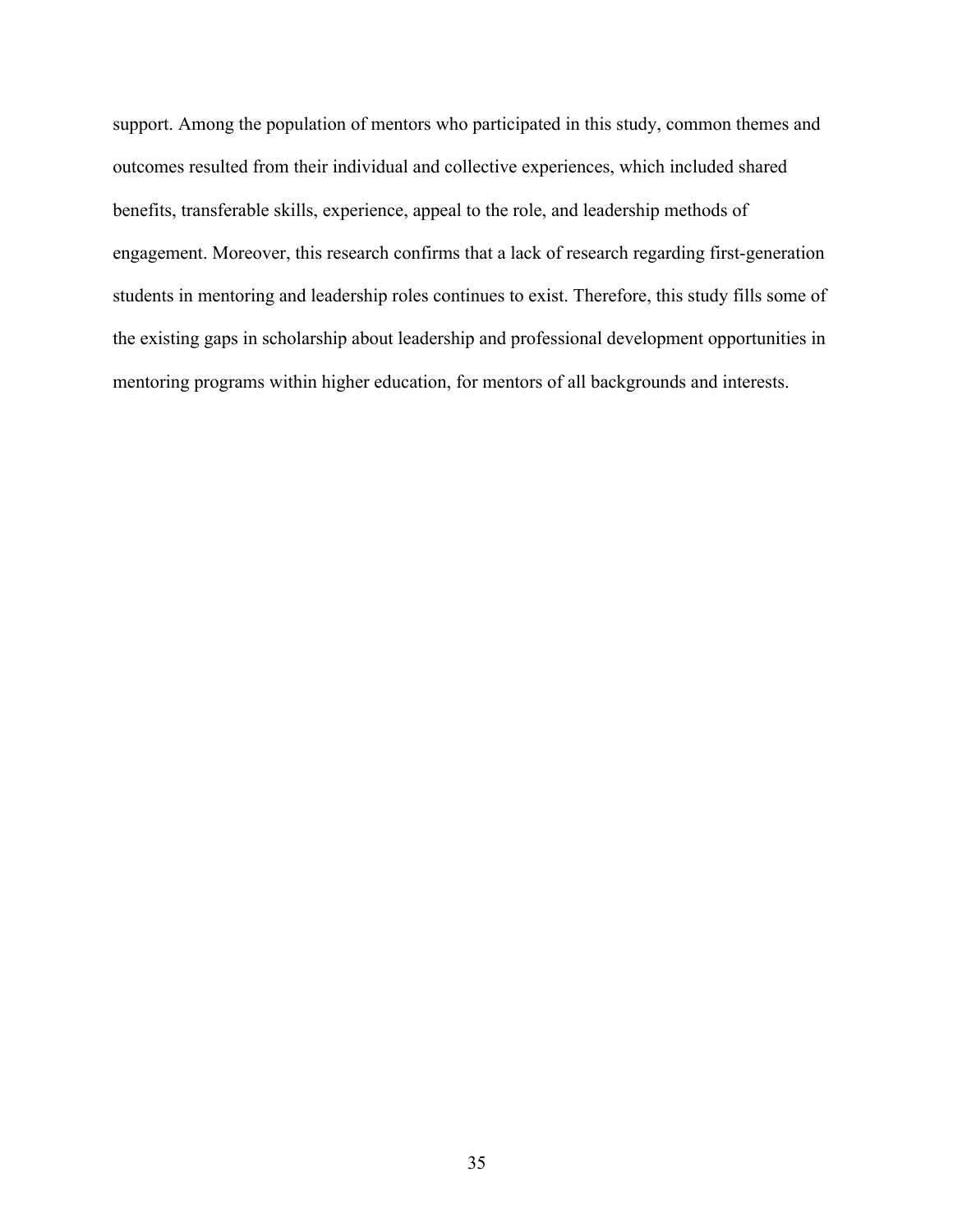#### **Chapter Four: Discussion**

## **Introduction**

While this research was unable to explore first-generation students and the ways in which programs like this can support their growth as mentors, leaders, and professionals, it does give insight into why the West Chester University's Writing Peer Mentoring program should expand to include those communities in the future. Moreover, there are significant implications of this research to support future research studies and program development across mentoring and leadership studies at this educational institution and others nationwide. Hence, this chapter will explore the limitations, effectiveness of the model, and implications of this study as well as recommendations for future research before concluding with a self-evaluation of the primary investigator's work within this study. Ultimately, this chapter aims to provide future researchers with a composite understanding of this study's strengths and weaknesses, while also enabling them to consider how to conduct future research that expands on the objectives, methods, and results of this study and the role of mentoring as a leadership role.

#### **Effectiveness of the Model**

The mixed-method model applied in this research study was effective in providing greater understanding regarding the relationship between leadership and mentoring, as well as the shared and overlapping outcomes, incentives, and qualities of those roles. In both the survey and interviews, students shared their responses in a safe environment and provided valuable insights into the influence of identity and experience on mentor work, leadership, and professional development. The qualitative data collected enabled the primary investigator to establish the correlation between diverse mentor experience and leadership development. In addition to providing the framework for the results of this study, the qualitative data generated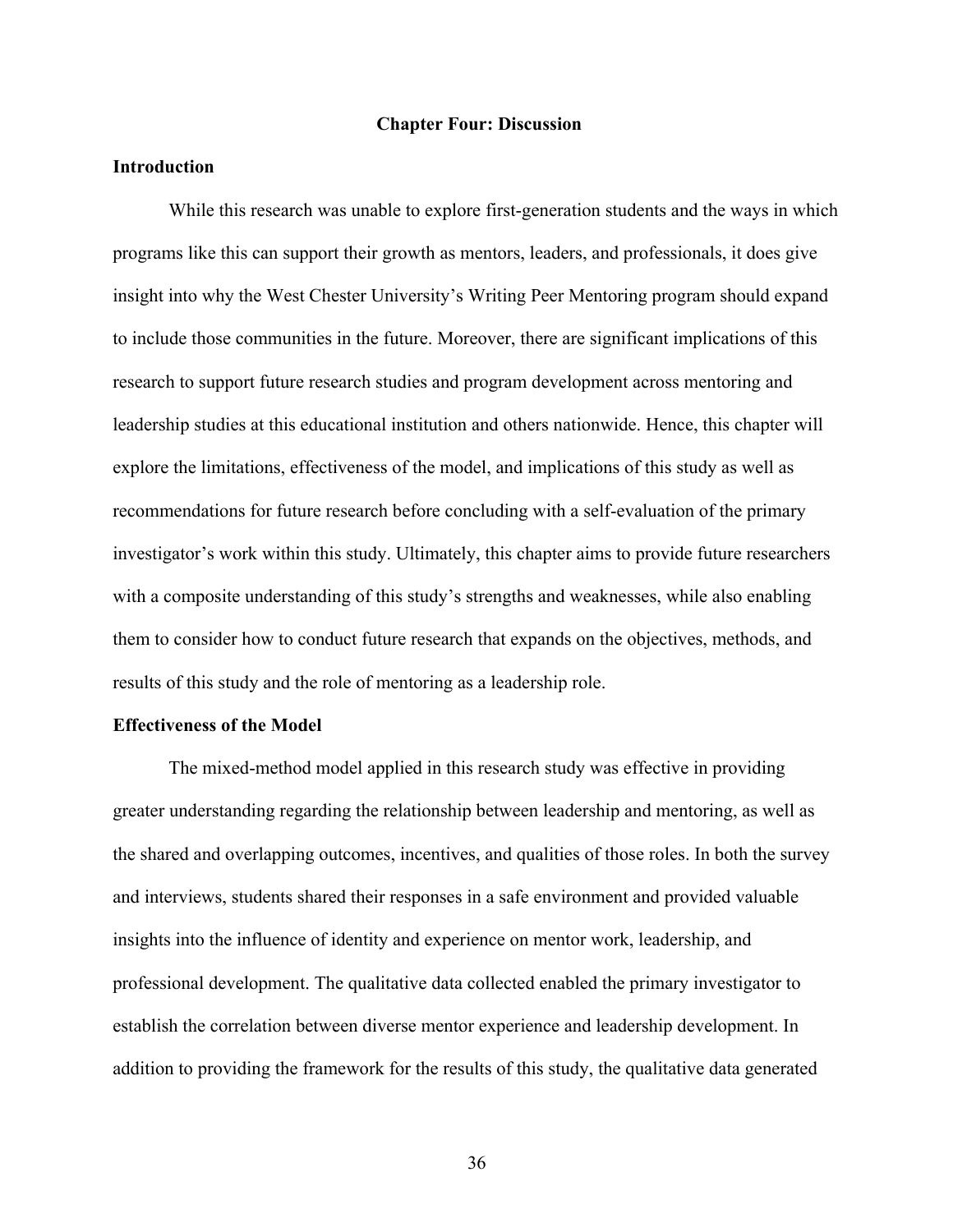the narratives that inform the relationship between mentoring and leadership. Meanwhile, the quantitative data allowed the primary investigator to understand the study's participant demographic and identities, which supported the relationship and applications of mentoring as a professional development experience and leader-generative role. Ultimately, the quantitative data gave context to the qualitative data, informing on the significance of identity in the relationship between mentoring, leadership, and professional development. Both data collection models—the survey and the interview—were effective for the use of this study because they allowed the primary investigator to gain a composite understanding of the mentors' experiences, takeaways, and identities. While the study was not able to assess the specific first-generation population it initially intended to explore, it was effective in exploring the experiences, outcomes, and identities of participating mentors.

The qualitative data acquired from the Qualtrics survey gave the primary investigator insight into the students' demographic information, specifically including their degree tracks, their familial background in higher education, and other markers of their identity, which lent context to their personal narratives and experiences as mentors of the West Chester University's Writing Peer Mentor Program. Moreover, the quantitative data revealed a potential area for growth within the mentor population and the program overall, which would facilitate more firstgeneration and diverse student identities to be integrated. Additionally, the interview model was effective in generating greater understanding and insight regarding the method, practice, and pedagogy of mentors within the program. Specifically, the qualitative data collected in the interviews was effective in establishing a relationship between mentoring, leadership, and professional development. By enabling mentors to share their interactions and takeaways from working with students, the model proved effective in yielding enriched results, which supported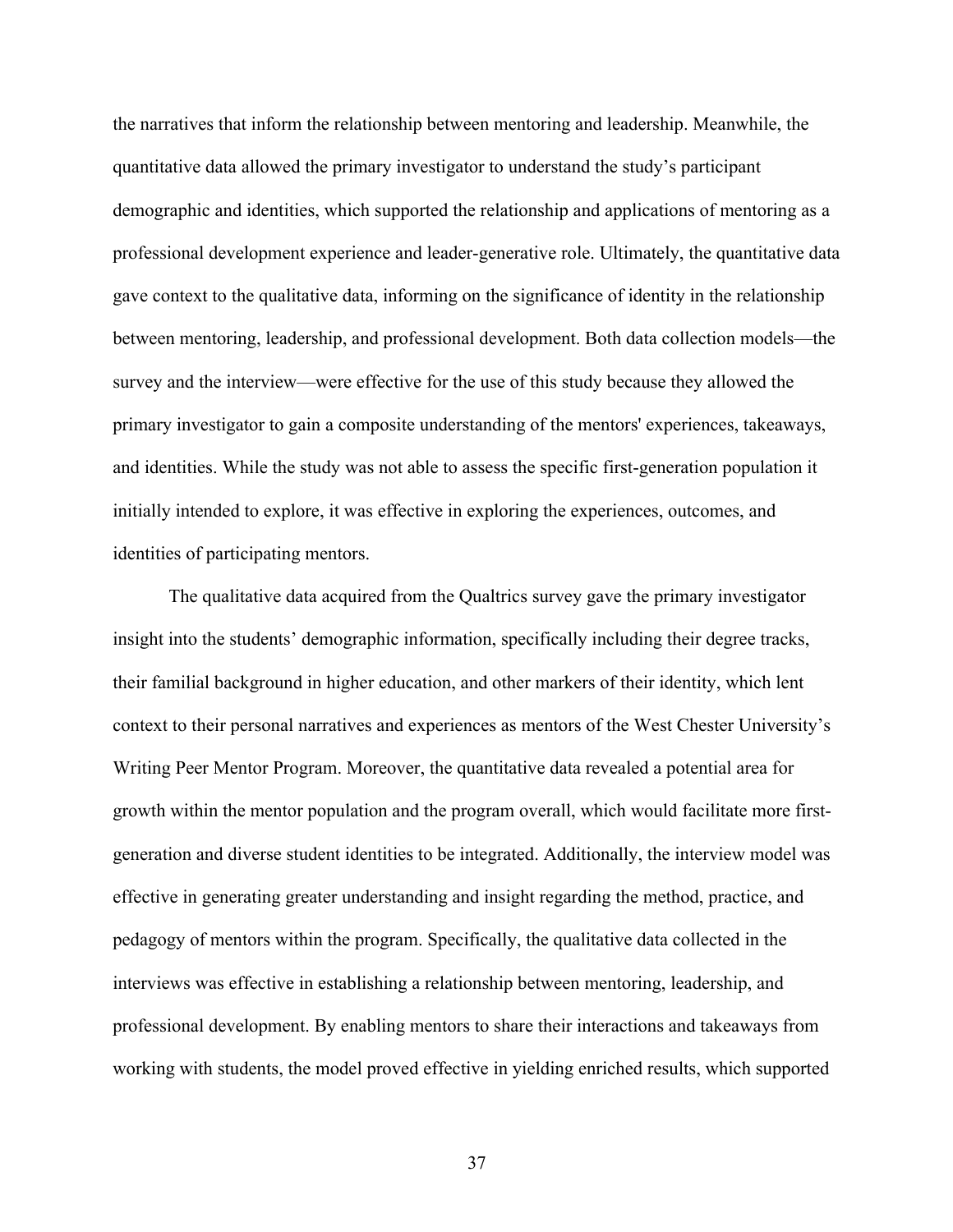mentors' metacognitive understanding of their experience and allowed for the primary investigator to see connections between mentoring, leadership, and professional development. Through individual interviews, students were given the opportunity to share their experiences and takeaways, which emphasized their role as not only knowledgeable mentors, but also as evolving leaders.

#### **Implications of Research**

The findings of this research will impact how administrators and mentors understand the role of mentoring as a leadership position and develop effective programs that generate growth in skills, professional identity, and personal achievement. Moreover, these findings inform administrators and researchers about the value of mentoring as a leadership position and academic support resource to institutions, faculty, and students–both mentors and mentees. An implication for the mentoring program at West Chester University is that there is potential to expand inclusion and recruitment to more first-generation students and students of marginalized identities. The findings of this study emphasized the unique contributions of mentors from varying levels of experience, career interests, and identities within their practice and engagement with students. Additionally, findings revealed the vast benefits for mentors who progressed throughout this program. Hence, there is significant potential for the program to further diversify and provide more composite perspectives for both the mentors and their students. By diversifying the population of mentors that serve in this program, the West Chester University Writing Peer Mentoring program can provide more accurate representation and give credence to the value of identity within the institution. Moreover, this implication also serves to provide a more accurate representation of the fields and discourses that students can pursue and receive help with at the university.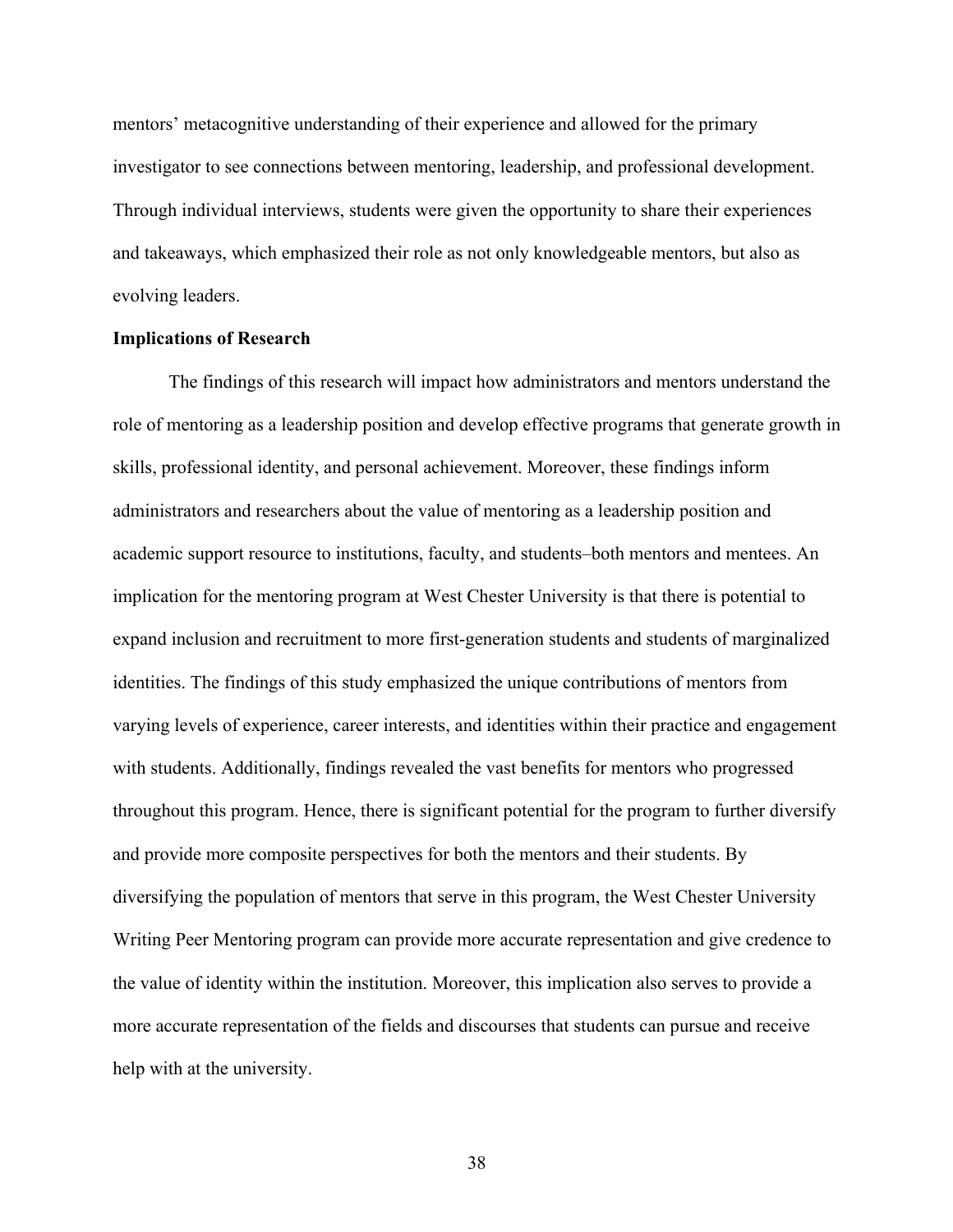Another implication of this study is that the role of mentors and the framework of the program be considered through the scope of leadership and explore the ways in which leadership and mentoring intersect. This would allow mentors to metacognitively and reflectively understand their roles in new and incentivizing ways while also utilizing additional critical frameworks that they can apply within their work with students. Examples of such frameworks include the scholarship generated by Dugan et al. (2017), Porfilio and Ford (2015), and Collinson and Tourish (2015), which all explore leadership theory and its role in the applications and outcomes of leadership work both within the educational setting and the world. These scholars specifically address the need for leaders to consider themselves in relation to cultural and social constructs that they work within as well as how identity and power play an influence. Ultimately, by enabling mentors to recognize their role as leaders and role models to the institutions and student communities that they serve through critical cultural and social frameworks, mentors are given the tools to apply their role and skills in larger contexts. Mentors are thus able to see how they might approach and generate meaning within the role of guiding and supporting the students that they serve but also how they might expand upon such work and eventually apply it within their professions and their role as citizens.

However, there is also an implication for leadership studies that presents in multiple fields and careers such as education, which are dedicated to generating knowledgeable, responsible, and capable students, leaders, and citizens. Much like mentorship has the potential to gain significant insight and innovation from the theories, pedagogies, and practices of leadership work, the findings of this study revealed the many ways in which leadership studies could consider incorporating mentorship work into their curriculum as a method of developing intrapersonal skills and other beneficial outcomes. As indicated by this study, mentoring presents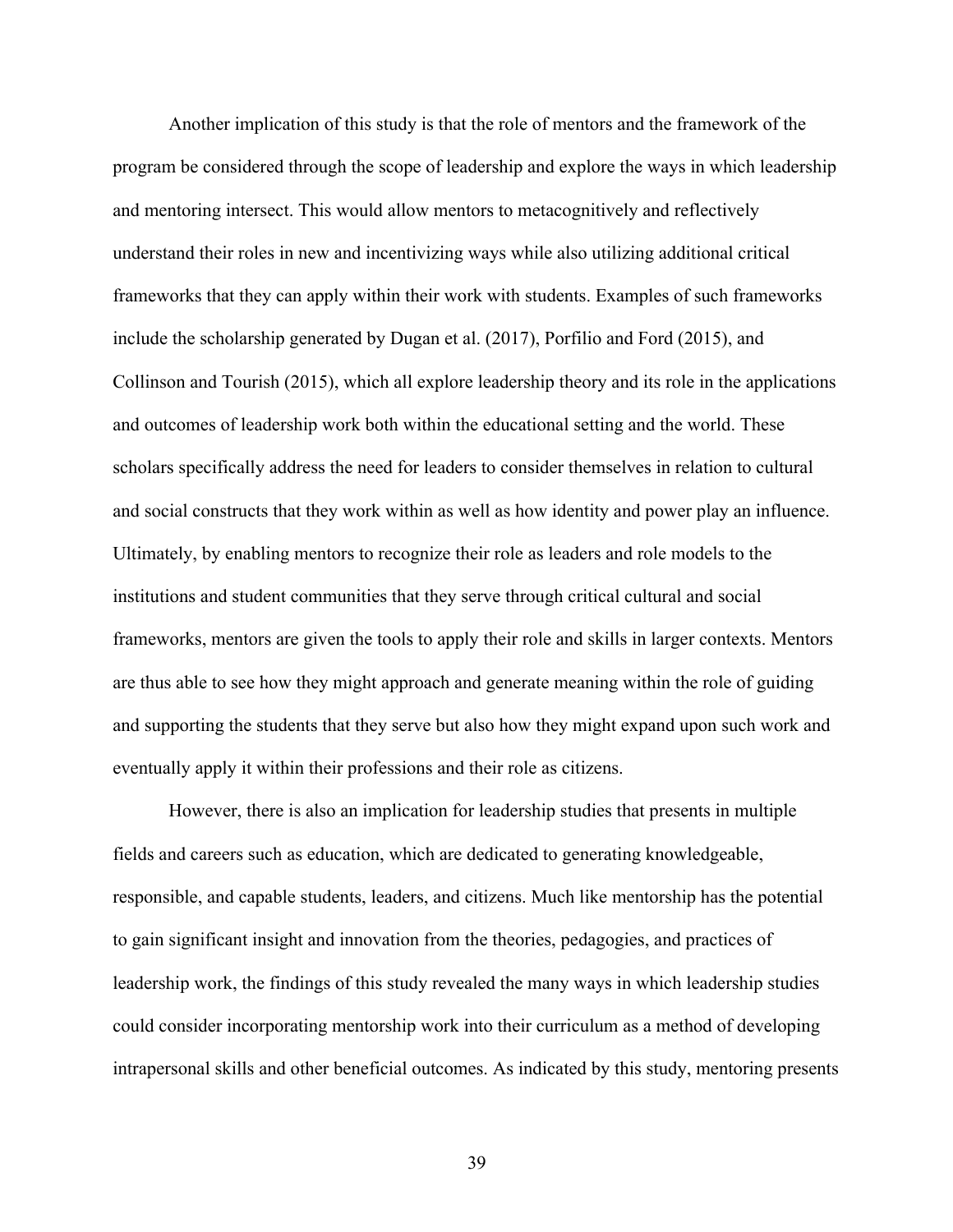as a unique leadership opportunity that enables leaders to learn, practice, and evolve simultaneously. Additionally, through a variety of intersecting tasks that occur in tandem during sessions, mentoring has also proven to be an extremely metacognitive, reflective, and knowledge-generative opportunity, which allows leaders to make positive impacts on the communities they work with as well as within their own lives. As utilized within the West Chester University Writing Peer Mentor program, mentorship poses as a unique practical experience for leaders across disciplines, to grow their skills while also supporting the growth, understanding, and outcomes of those they work with in the same position and those they serve.

Another implication that stems from the findings of this study, specifically regarding the benefits elicited from the mentors, is that both leadership and mentor scholarship need to consider the ways in which identity and individual interests factor into the applications of these theories, pedagogies, and practices among leaders. As the mentors illustrated throughout their responses, each of them found themselves applying the skills they acquired within this role to their future careers and professions. While all mentors hailed from different fields, they each explored the implications of how their experiences with students generated transferable skills that they could utilize in future professional settings, which included Speech Pathology, Psychology, Nursing, Business, and Education. Mentoring acts not only as a leadership role but a professional development opportunity for students to garner essential administrative and collaborative experience that yield significant intrapersonal, problem-solving, and organization skills. Hence, mentoring prepares and supports students as leaders as well as equips them to work in their respective fields and should hence, be explored further for its notable influence in education.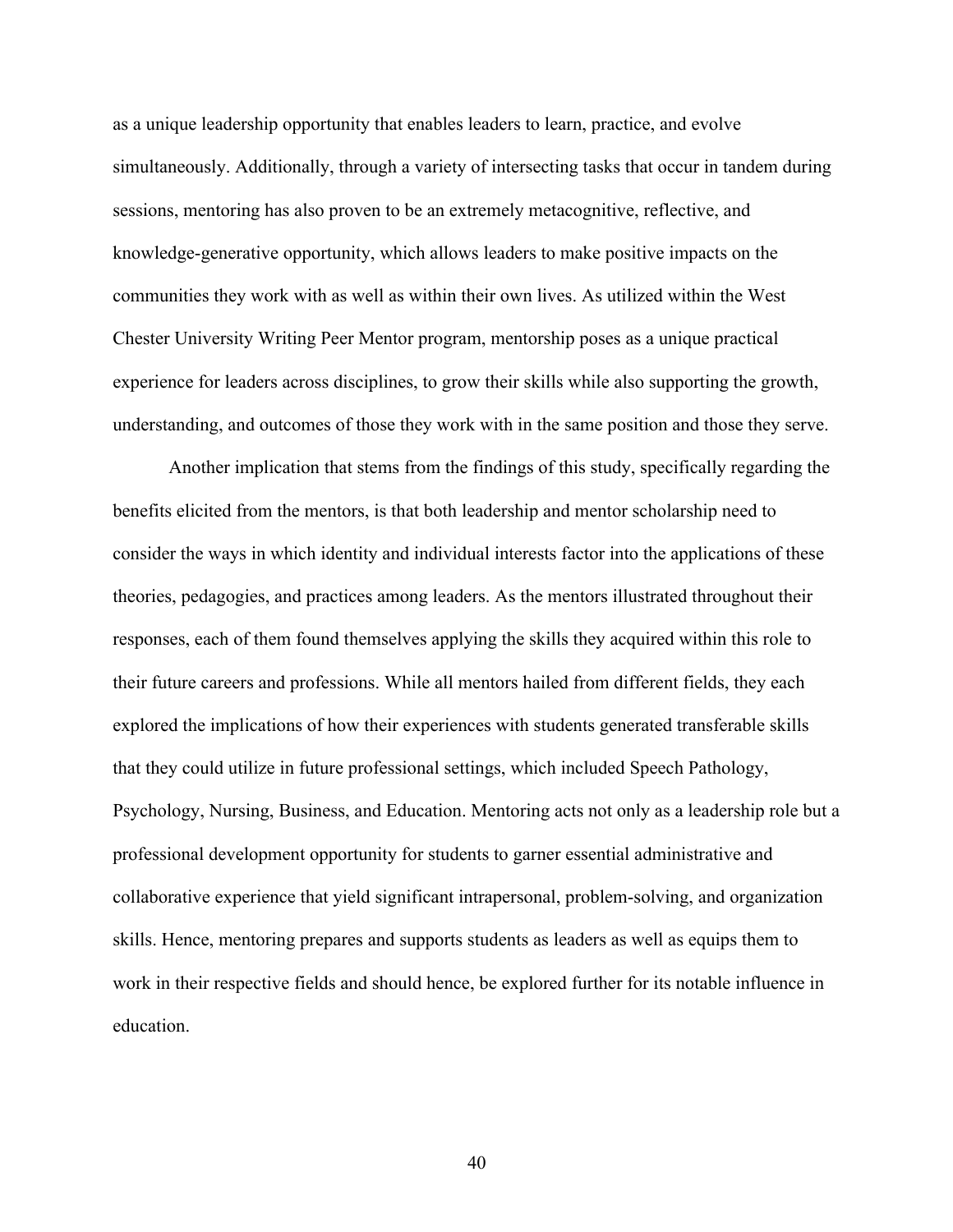#### **Limitations of Research**

The primary investigator recognizes that there were numerous limitations that may have affected the results of the study. The first limitation of this study is that the study could not yield the targeted population of first-generation mentors and, hence, the population of participants shifted the focus of the study. Rather than primarily exploring first-generation students and the unique ways in which their experiences, takeaways, and skills influenced the relationship between their work as mentors, leaders, and burgeoning professionals within their respective fields, post-survey, the study adapted to the willing population of participants, which included non-first-generation mentors within the program. Moreover, while this study only received one first-generation survey response and no interviews, the entire population of serving mentors within the program did not participate. Hence, a second limitation of this study is the low participation rates of all active mentors of the West Chester University Peer Mentor Program. Twenty-three students participated in the survey, out of which, five elected to complete the individual follow-up interview. However, there were approximately 60 students serving as mentors in the Fall of 2021.

Therefore, a limitation of the study is the low participation and response rate among the population of mentors in the follow-up interview section of this research study. Although 15 students out of the 25 who participated in the survey did select that they were willing to complete the follow-up interview, only five remained willing over the course of the semester. Hence, the limited response size that resulted from the survey (Appendix A) and the scheduling email (Appendix C) prevented the responses from a more diverse interview group. This limitation prevented a larger and more composite collection of narrative interview responses, which may have contributed additional insights and connections regarding the relationship between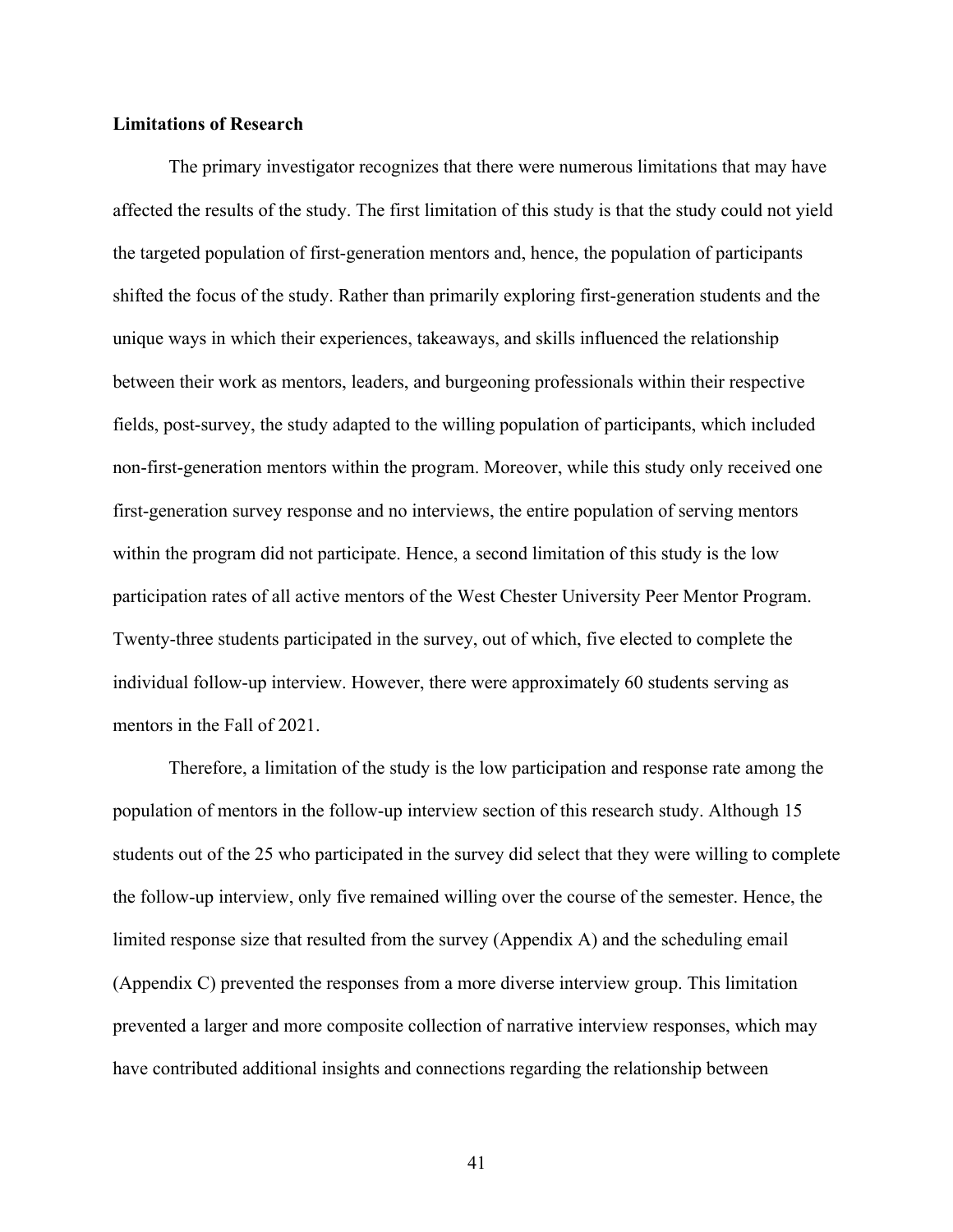mentoring, leadership, and professional development. Overall, there were fewer responses to analyze than possible. However, the data that was collected allowed the primary investigator to acquire multiple perspectives and draw connections between mentor experiences, takeaways, and skills, and leadership.

Given the diverse interests and fields of the participating mentors, another limitation is that the primary investigator was not able to generate questions in advance that were tailored to the unique applications of this work to the various fields and interests of the mentors. For each student, many of their elaborations beyond their initial answer were formed as a result of followup questions asked by the primary investigator. Follow-up questions were not premeditated in their design and, while significant to the collection of data, were specified to each student's experiences. Hence the depth of students' answers and the focus of their interviews in some ways varied according to the follow-up questions. While most of the study was standardized to achieve accurate and unbiased results, because of the variability of the follow-up questions, there was a limit to standardization of research and the level of engagement for each interviewed mentor.

Additionally, the population of mentor-participants was limited to only the West Chester University mentors that were actively serving in the program during the Fall of 2021. This study did not seek to include and was not advertised beyond mentors who were actively mentoring first-year WRT123 students. In addition, the study was also closed to the general West Chester University student body and mentors who had served as mentors at one point in their experience as students because this research aimed to explore a select group of mentors who were actively learning and engaging students as mentors. However, this methodological choice became a limitation because it limited the population of participants of both first-generation and non-firstgeneration mentors, which might have allowed the study to be completed the way in which it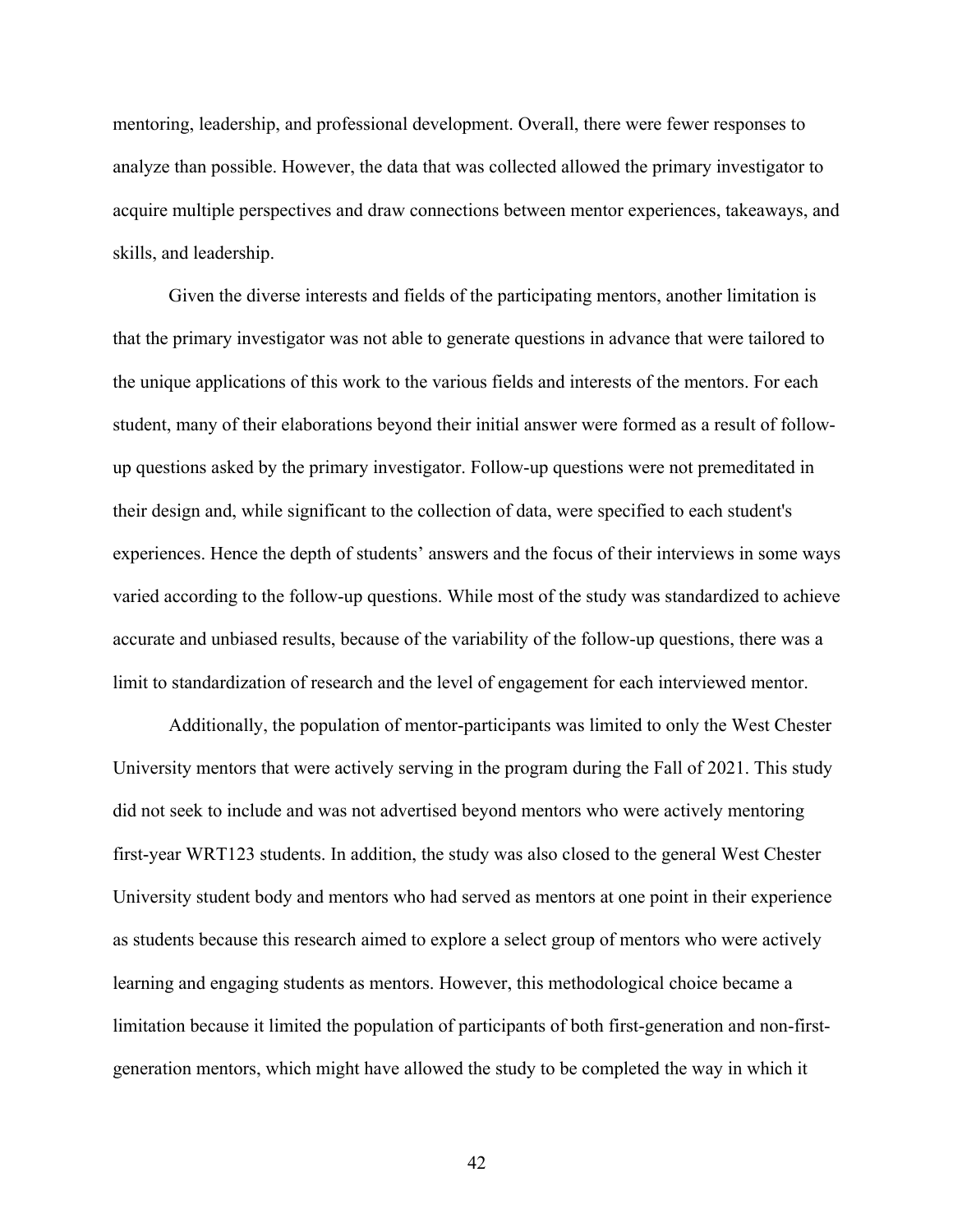was designed. Lastly, due to the timeline of the study, the data was unable to be coded by additional researchers. All data included in this study and analyzed for results has been done solely by the primary investigator.

#### **Recommendations for Future Research**

As illustrated by the limitations and implications of this study, there is significant opportunity for future studies to expand on this research and, as a result, to provide a more extensive and comprehensive understanding of mentoring as a leadership role that fosters personal and professional growth among mentors, specifically those of marginalized identities, who make up a significant and essential population within higher education communities. One area for future research to expand is in the population of the study, which was limited due to the timeline of this study and the number of participants. In future research, researchers should consider exploring all the past and present mentors within this program and/or pursue additional mentor programs at other institutions to assess how the results compare and contrast to those that occurred in this study. Additionally, future researchers should consider extending the study over a longer period of time to give mentors a greater range of availability to participate. As the first semester back in-person since the COVID-19 Pandemic began in March 2020, students who agreed to participate and, later retracted, mentioned that the primary reason for the change was the time constraints and workload of their semesters. This was largely because interviews were only open to be conducted over a two-month window according to the primary researcher's schedule. Perhaps, in a longer length study, mentors would have felt more able and inclined to participate.

Moreover, future research may also consider extending the length of the study in order to assess and understand how the results found in this study change and/or evolve as mentors gain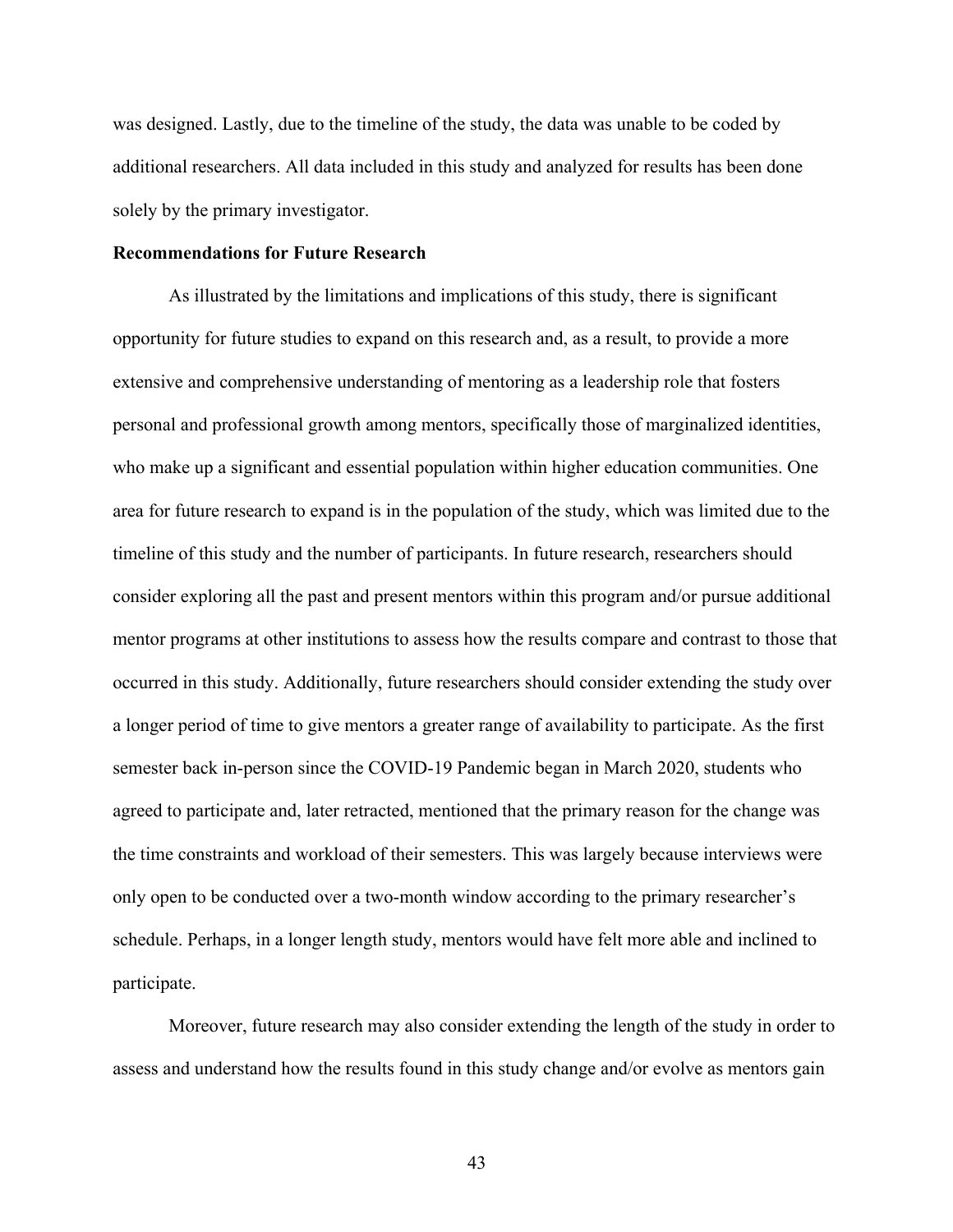additional experience after their initial semester in the training course. In implementing this study over the length of two semesters or more, researchers could see the progression of mentors, as leaders, their skills, and the outcomes of their service to students. Additionally, a longer study over the expanse of multiple semesters, would provide particular insight into first-generation experiences and give researchers a greater understanding into how the outcomes and experience differs or compares to that of other mentors. This would allow researchers to explore the unique ways in which mentorship is or is not a leadership role for first-generation students, the outcomes they experience, and the possible evolution that occurs for them over the time that they serve in the position.

Another possibility for future research is exploring the impacts of leadership pedagogy integrated into the mentoring training program and examining the impact of those critical frameworks on the mentor experience, outcomes, and understanding. By implementing a leadership-specific training program for mentors, researchers can support administrative recognition and development of the role as well as enable the mentors to metacognitively and reflectively understand their role and practice. Moreover, this form of training may have a greater positive impact on mentors' practical experience with students. While this training program would need to undergo validation and involve a form of assessment for mentors to examine its impact, the program could help increase the level of confidence that mentors feel. Additionally, this formalized training could enable mentors to put their role in context of the world around them and how they can apply their work as leaders, to positively impact the experiences of their students and institutional community.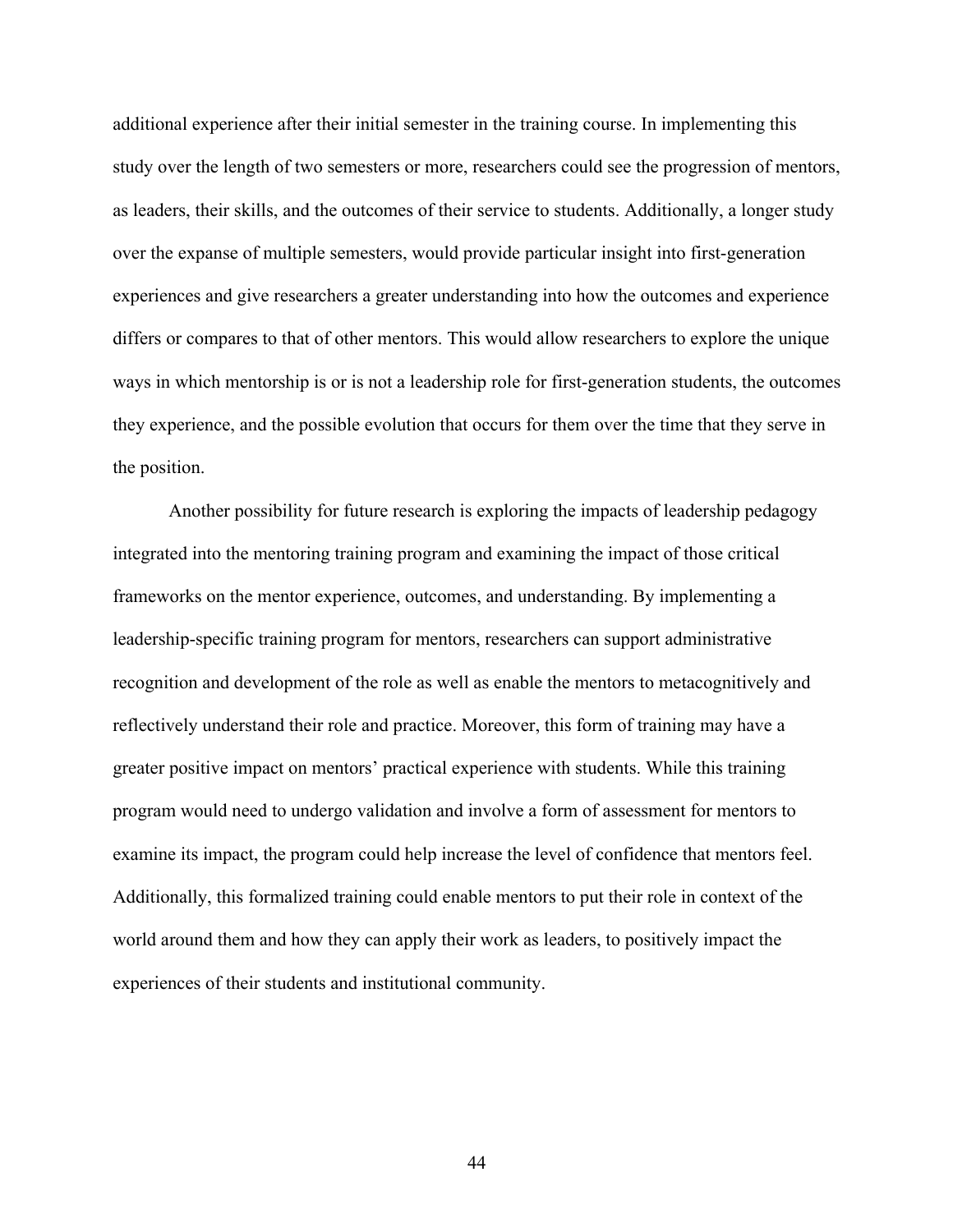#### **References**

- Anderson, G. L. (2009). *Advocacy leadership: toward a post-reform agenda in education*. Routledge.
- Archer, D., & Cameron, A. (2013). *Collaborative leadership: Building relationships, handling conflict and sharing control* (2nd ed.). Taylor & Francis Group.
- Avolio, B. J., & Gardner, W. L. (2005). Authentic leadership development: Getting to the root of positive forms of leadership. *The Leadership Quarterly*, *16*, 315-338.
- Avolio, B. J. (2016). Introduction: The golden triangle for examining leadership developmental readiness. *New Directions for Student Leadership,* (149), 7-14. doi: 10.1002/yd.20157
- Bowers, J. R., Rosch, D. M., & Collier, D. A. (2016). Examining the relationship between role models and leadership growth during the transition to adulthood. *Journal of Adolescent Research, 31*(1), 96-118. doi: 10.1177/07435584155765570
- Braun, D., Billups, F. D., Gable, R. K., LaCroix, K., & Mullen, B. (2021). Improving equitable student outcomes: A transformational and collaborative leadership development approach. *Journal of Educational Leadership and Policy Studies*, *5*(1).
- Collinson, D., & Tourish, D. (2015). Teaching leadership critically: New directions for leadership pedagogy. *Academy of Management Learning & Education*, *14*(4), 576-594.
- DeMarinis, M., Beaulieu, J., Cull, I., & Abd-El-Aziz, A. (2017). A mixed-methods approach to understanding the impact of a first-year peer mentor program. *Journal of The First-Year Experience & Students in Transition*, *29*(2), 93–107.
- Denny, H. C. (2010). *Facing the center toward an identity politics of one-to-one mentoring*. Utah State University Press.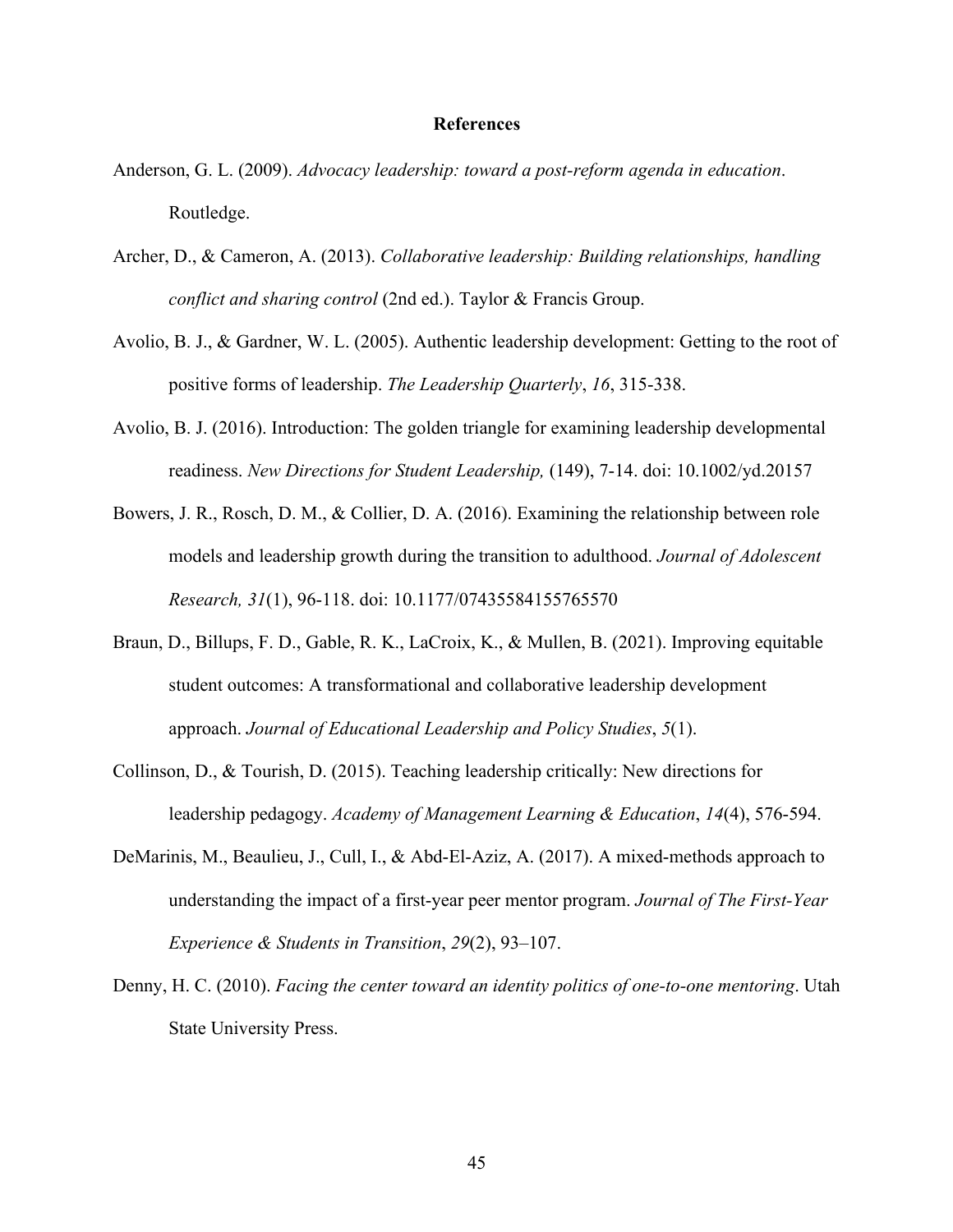- Denny, H., Nordlof, J., & Salem, L. (2018). "Tell me exactly what it was that I was doing that was so bad": Understanding the needs and expectations of working-class students in writing centers. *Writing Center Journal*, *37*(1), 67–98.
- Dugan, J. P., & Komives, S. R. (2007). *Developing leadership capacity in college students: Findings from a national study* (a report from the multi-institutional study of leadership). College Park, MD: National Clearinghouse for Leadership Programs.
- Dugan, J. P., Turman, N. T., & Barnes, A. C. (2017). *Leadership theory: A facilitator's guide for cultivating critical perspectives*. San Francisco, CA.

Freire, P. (1970). *Pedagogy of the oppressed*. New York: Continuum.

- Fox, A., & Stevenson, L. (2006). Exploring the effectiveness of peer mentoring of accounting and finance students in higher education. *Accounting Education: An International Journal*, *15*(2), 189-202.
- Grant, P. A. (2001). "The power of uncertainty: Reflections of pre-service literacy tutors." *Reflective Practice*, *2*(2), 237–248. https://doi.org/10.1080/14623940120071406
- Hansford, B., Tennent, L., & Ehrich, L. C. (2010). Business mentoring: Help or hindrance? *Mentoring & Tutoring: Partnership in Learning*, *10*(2), 101-115. hooks, b. (1994). *Teaching to transgress: Education as the practice of freedom*. New York: Routledge.
- Kezar, A. (2012). Bottom-Up/Top-Down leadership: Contradiction or hidden phenomenon. *The Journal of Higher Education*, *83*(5), 725–760. http://www.jstor.org/stable/23256883

Kirkpatrick, S. A., & Locke, E. A. (1991). Leadership: Do traits matter? *The Executive*, *5*, 48-60.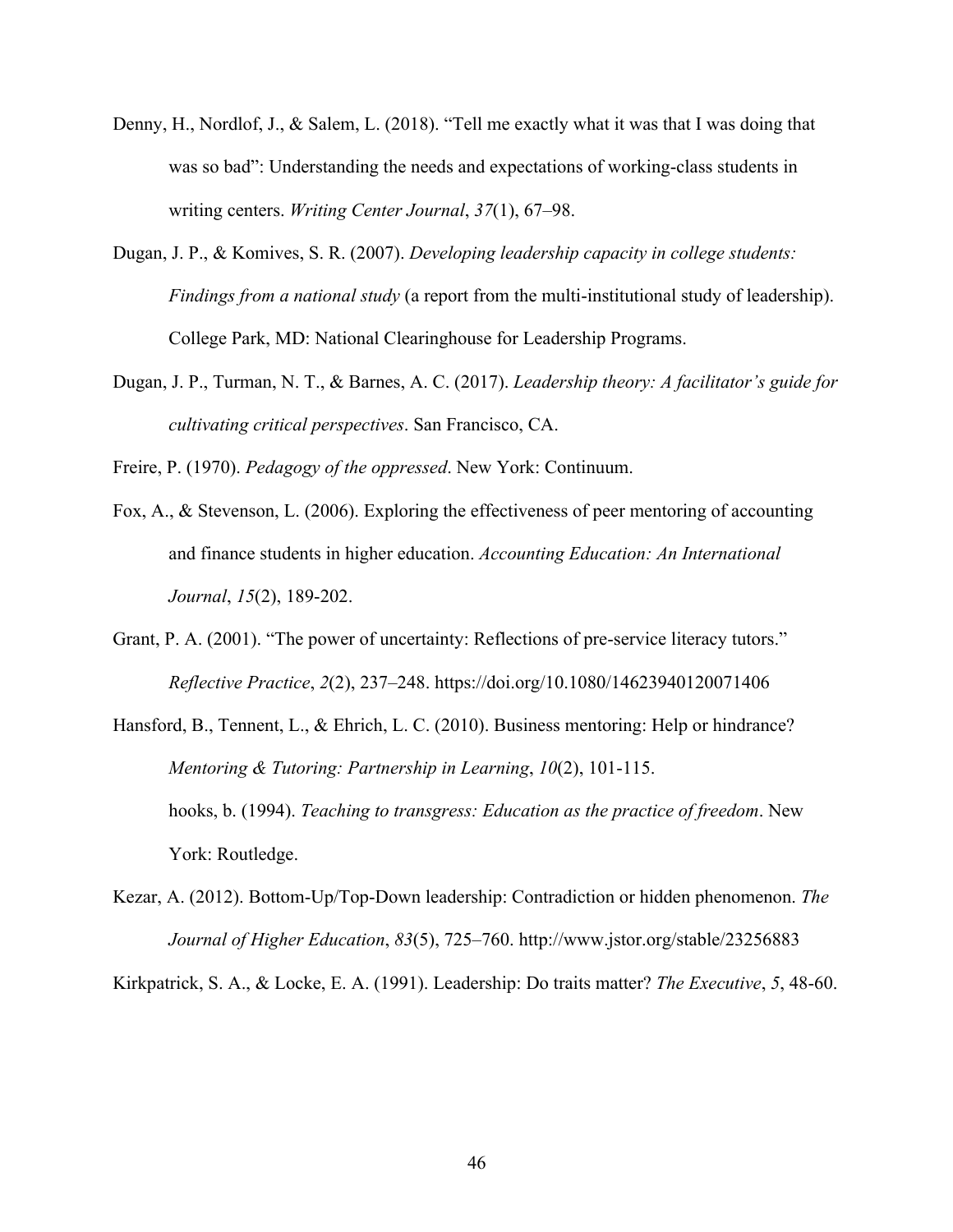- Lane, F. C., Smith, M., & McClain, T. (2019). Mentoring for transfer student leadership capacity and personal development. *Journal of The First-Year Experience & Students in Transition*, *31*(2), 45–62.
- Leonard, H. S. (2017). A teachable approach to leadership. *Consulting Psychology Journal: Practice and Research, 69*(4), 243-266. doi: 10/1037/cpb0000096
- Lunsford, A. (1991). Collaboration, control, and the idea of a writing center. *The Writing Center Journal*, *12*(1), 3–10. http://www.jstor.org/stable/43441887
- Lunsford, L., & Brown, B. (2017) Preparing leaders while neglecting leadership: An analysis of U.S. collegiate leadership centers. *Journal of Leadership and Organizational Studies*, *24*(2) 261–277. doi: 10.1177/1548051816662613
- McCauley, C. D., Van Velsor, E., McCauley, C. D., & Ruderman, M. N. (2010). Introduction: Our view of leadership development. In E. Van Velsor, C. D. McCauley, M. N. Ruderman, & E. Van Velsor (Eds.), *The Center for Creative Leadership handbook of leadership development*. Retrieved from

https://ebookcentral.proquest.com/lib/pensu/reader.action?docID=484823&ppg=47

McGregor, D. (1960). *The human side of enterprise*. New York, NY: McGraw-Hill.

- Miller, L. K. (2020). Can we change their minds? Investigating an embedded tutor's influence on students' mindsets and writing. *Writing Center Journal*, *38*(1/2), 103–128.
- Mullen, C. A. & Kochan, F.K. (2000) Creating a collaborative leadership network: an organic view of change, *International Journal of Leadership in Education*, *3*(3), 183-200, doi: 10.1080/13603120050083891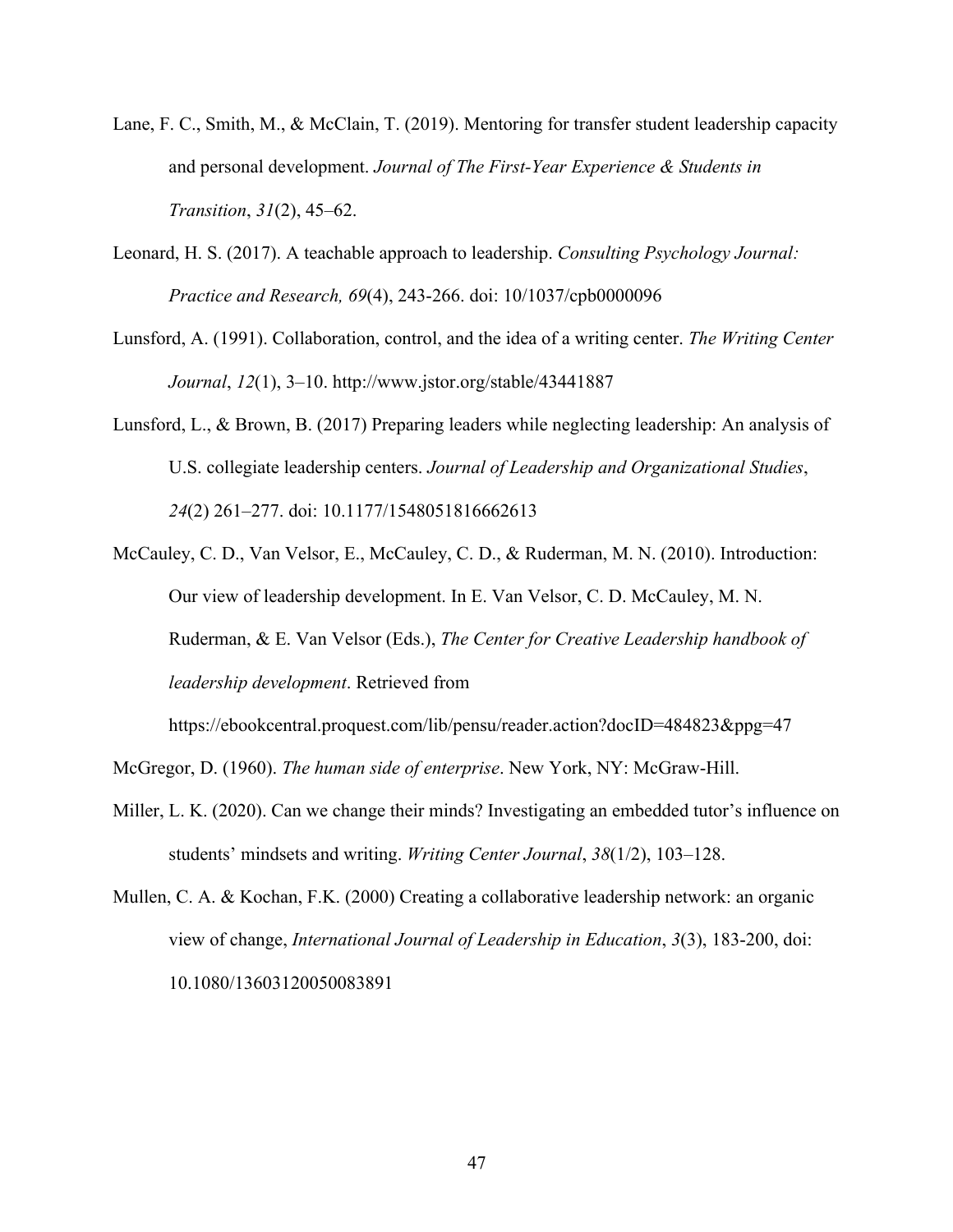- Mumford, M.D., Marks, M. A., Connelly, M. S., Zacarro, S.J., & Reiter-Palmon, R. (2000). Development of leadership skills: Experience and timing. *The Leadership Quarterly*, 11, 87-114.
- North, S. (1982). Training tutors to talk about writing. *College Composition and Communication, 33*(4), 434-441.
- North, S. (1984). The idea of a writing center. *College English*, *46*(5), 433-446. doi:10.2307/377047.
- Nowacek, R. S., & Hughes, B. (2015). Threshold concepts in the writing center: Scaffolding the development of tutor expertise. In L. Alder-Kassner & E. Wardle (eds.), *Naming what we know: threshold concepts of writing studies* (p. 171-185). University Press of Colorado: Utah State University Press.
- Padilla, A., Hogan, R., & Kaiser, R. B. (2007). The toxic triangle: Destructive leaders, susceptible followers, and conducive environments. *Leadership Quarterly*, *18*, 176-194.
- *Peer Writing Tutor Alumni Research Project*. (n.d.). https://writing.wisc.edu/peer-writing-tutoralumni-research. project.
- Porfilio, B. J., & Ford, D. R. (2015). *Leaders in critical pedagogy: narratives for understanding and solidarity*. Sense Publishers.
- Priest, K. L., & Middleton, E. (2016). Exploring leader identity & development. *New Directions for Student Leadership, 2016*(149), 7-14. doi: 10.1002/yd.20157
- Ramos-Sánchez, L., & Nichols, L. (2007). Self-efficacy of First-Generation and Non-First-Generation college students: The relationship with academic performance and college adjustment. *Journal Of College Counseling*, *10*(1), 6-18.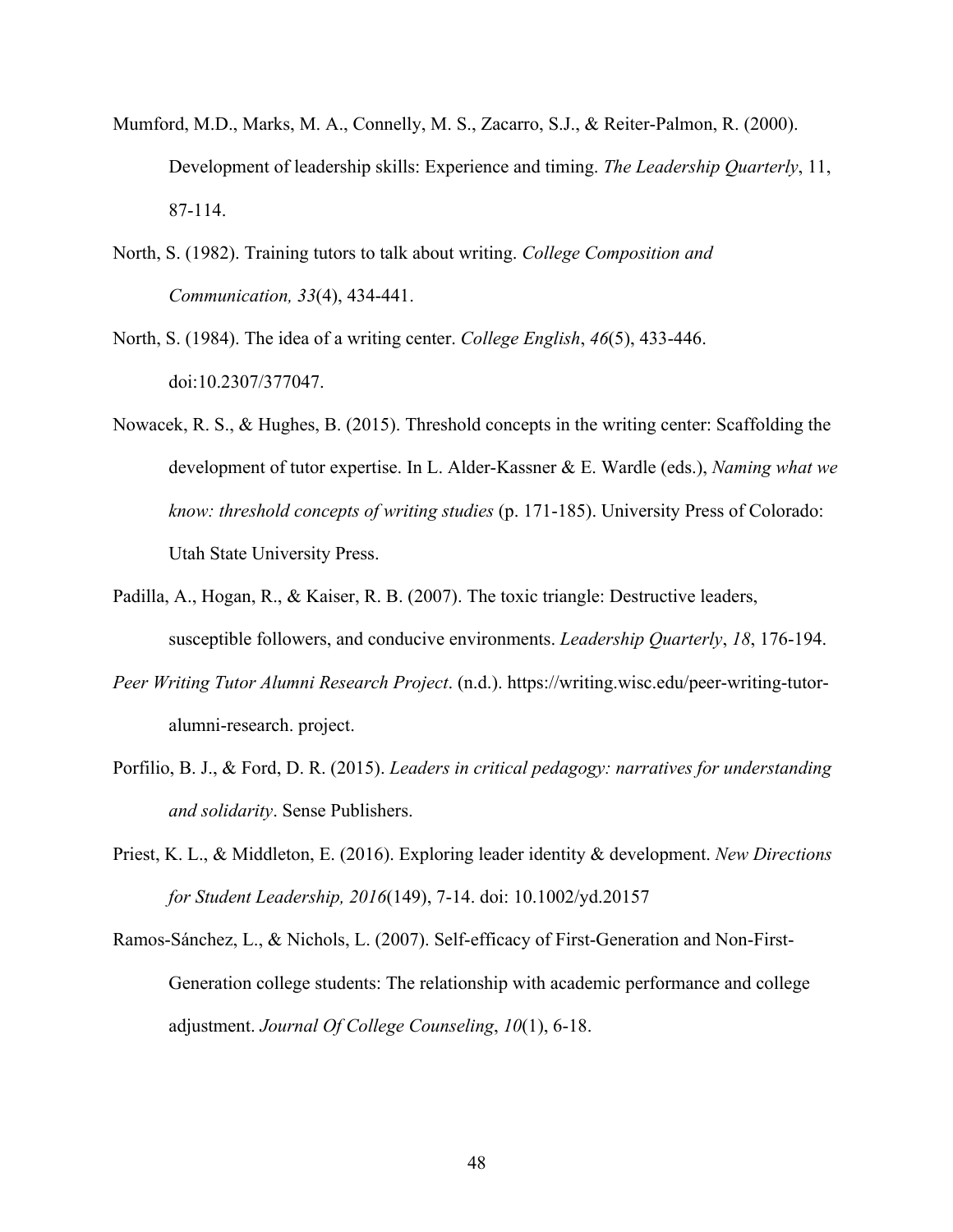- Rosch, D. M., & Villanueva, J. C. (2016). Motivation to develop as a leader. *New Directions for Student Leadership,* (149). doi: 10.1002/yd.20161
- Shaughnessy, M. P. (1977). *Errors and expectations: A guide for the teacher of basic writing*. New York: Oxford UP.

Smulyan, L., & Bolton, K. (1989). Classroom and writing center collaborations: Peers as authorities. *The Writing Center Journal*, *9*(2), 43–49. http://www.jstor.org/stable/43444125

Weisblat, G., & Sell, C. (2012). An exemplar in mentoring and professional development: Teaching graduate students transferable skills beyond the discipline. *Journal of Research Administration*, *43*(1), 60-84.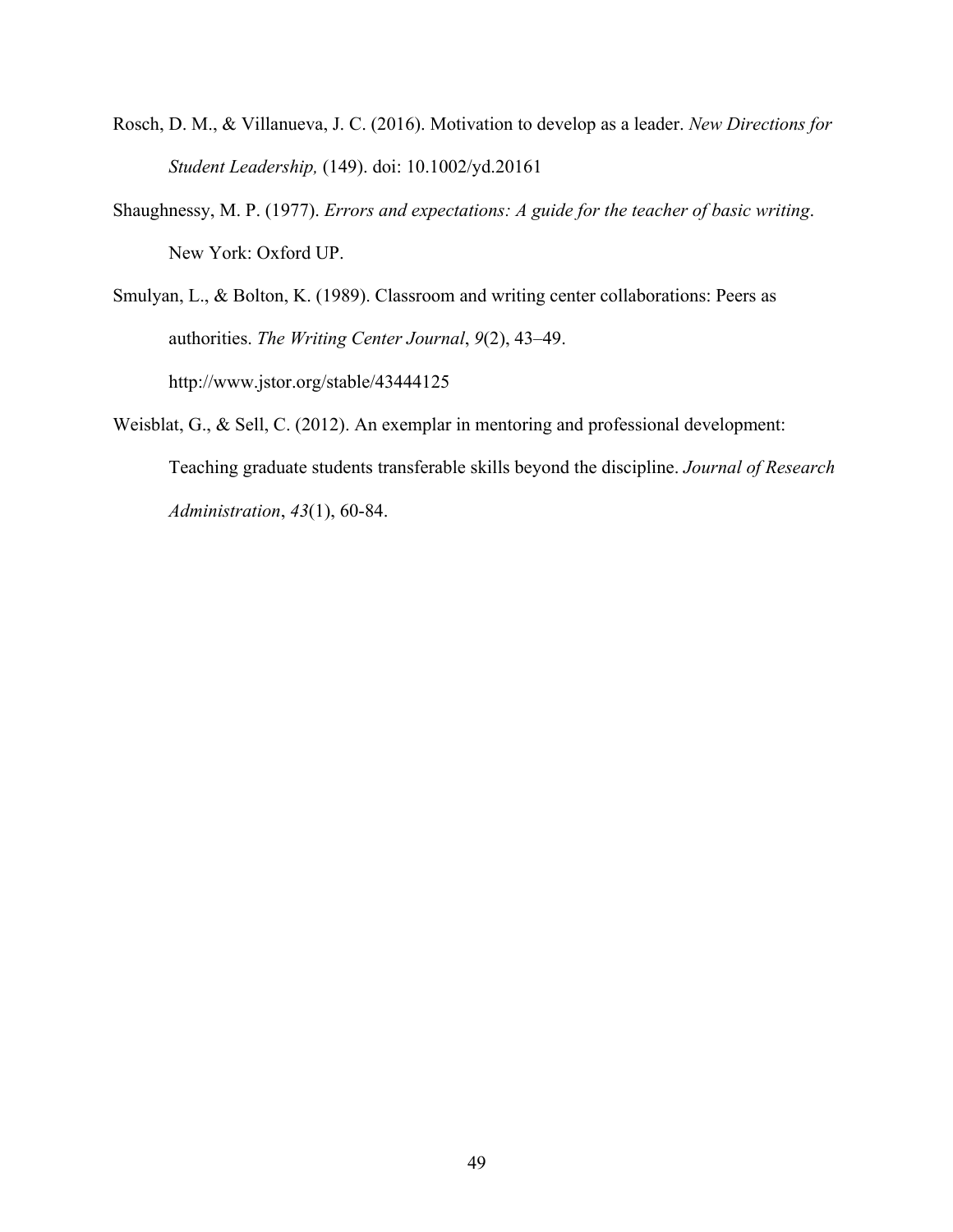## **Appendices**

## **Appendix A**

#### Study Survey

**Q1** Informed Consent Project Title: Leadership and Mentoring Investigator(s): Amanda Pickett; Margaret Ervin

### **Project Overview:**

Participation in this research project is voluntary and is being done by Amanda Pickett as part of her master's Thesis to analyze the personal, academic, and professional outcomes for undergraduate mentors within the West Chester University Peer Mentor Program.

#### **Participation:**

- Your participation will take about 45 minutes in total:
	- 15 minutes for the survey and,
	- If indicated, 30 minutes for an audio or visual Zoom recording interview depending on the participants comfort level.

## **Benefits of Participating in this study:**

- Encouraged reflection and metacognition which lead to increased engagement and transfer of knowledge.
- Awareness of the importance of research to increase understanding of academic-related matters.
- Involvement in a research study which allows peer mentors to learn about and consider research themselves.
- Learn about what effectively works for mentors and why, and about how their roles as mentors contribute to their professional and leadership development.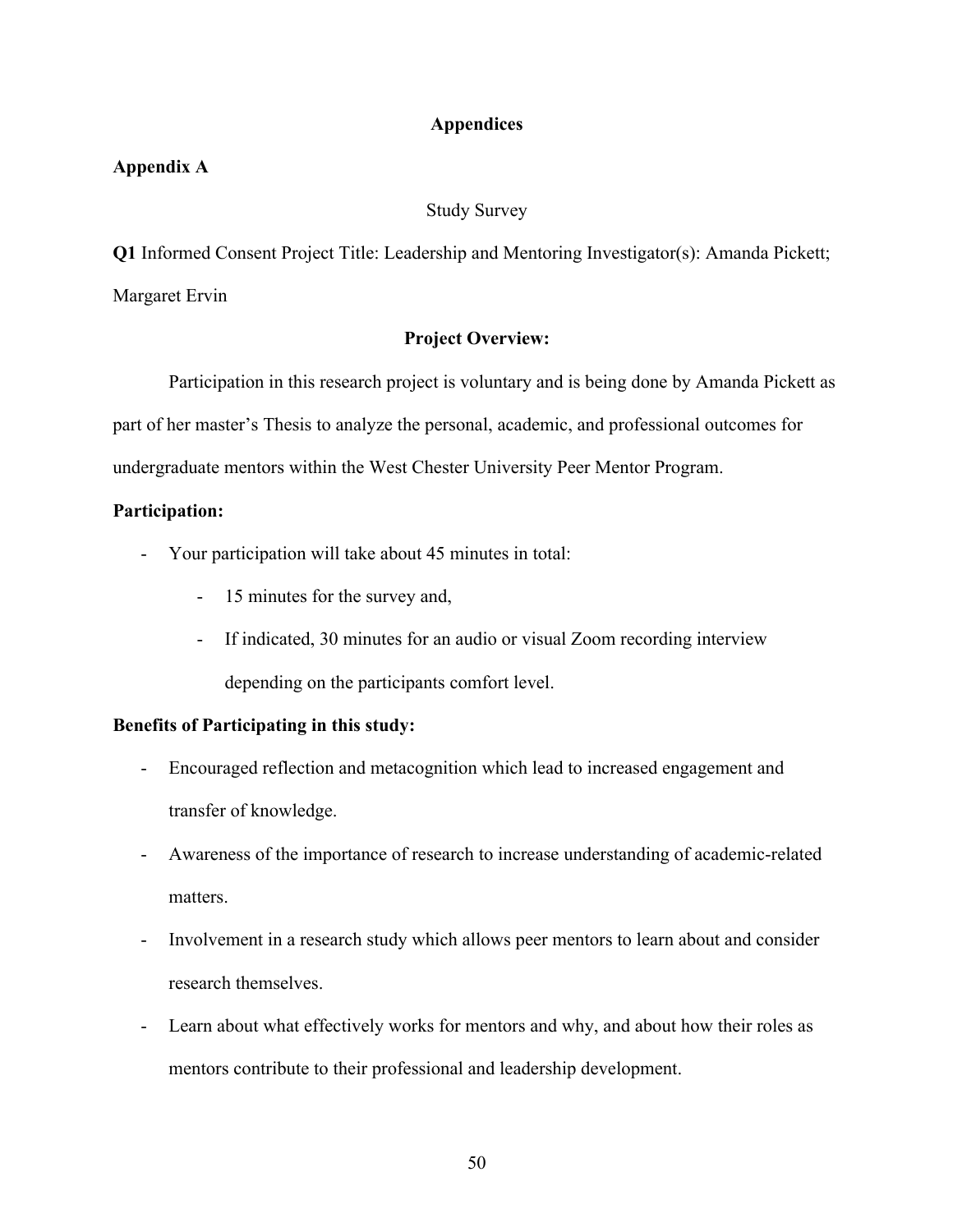- For society, increased understanding of a mentor affects leadership and engagement.
- For administrators, engage with mentor training pedagogy and program development.
- Understand how mentoring can support first-generation college students.

# **What is the purpose of this study?**

- To analyze the personal, academic, and professional outcomes for undergraduate mentors within the West Chester University Peer Mentor Program.
- To understand the relationship between mentorship, leadership, and first-generation experience.
- To explore the following research questions:
	- What is the connection between mentorship in the WCU mentoring program (experience of the mentors) and leadership as I will define it?
	- What are the potential benefits and/or drawbacks first-generation students experience when assuming the role of mentor?
	- Is mentorship an appealing opportunity to first-generation students? Why or why not?
	- What unique benefits, qualities, and insights do first-generation students bring to the program?

# **Are there any experimental medical treatments?**

No

**Is there any risk to me?**

None

# **How will you protect my privacy?**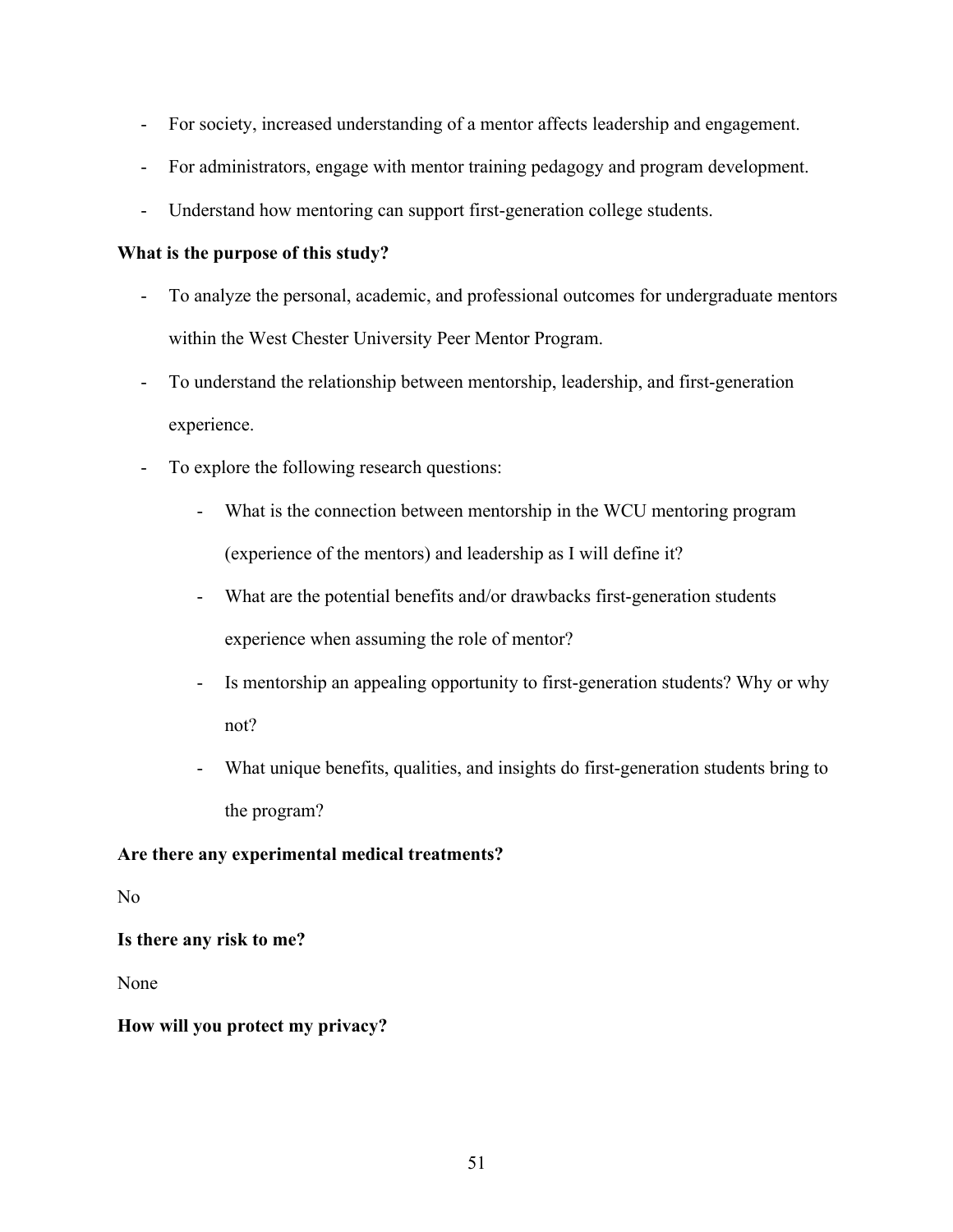- Interviews will be recorded through Zoom and downloaded to password protected file/computer for further analysis, transcription, and coding. Your records will be private. Only audio participation will be required in Zoom recording if the participants prefer.
- Only Amanda Pickett, Margaret Ervin, and the IRB will have access to your name and responses. Your name will not be used in any reports.
- Records will be stored: Password Protected File/Computer
- Records will be destroyed after manuscript development, but no less than three years.

# **Do I get paid to take part in this study?**

No

## **For any questions with this study, contact:**

- Primary Investigator: Amanda Pickett at ap964407@wcupa.edu
- Faculty Sponsor: Margaret Ervin at MErvin@wcupa.edu

## **What will you do with my Identifiable Information?**

- Identifiers like name and personalized information will be removed.
- All data will be anonymized.
- For any questions about your rights in this research study, contact the ORSP at 610-436- 3557.

I, the same of the same of the same of the same of the same of the same of the same of the same of the same of the same of the same of the same of the same of the same of the same of the same of the same of the same of the the statements in this form. I know that if I am uncomfortable with this study, I can stop at any time. I know that it is not possible to know all possible risks in a study, and I think that reasonable safety measures have been taken to decrease any risk.

# Subject/Participant Signature: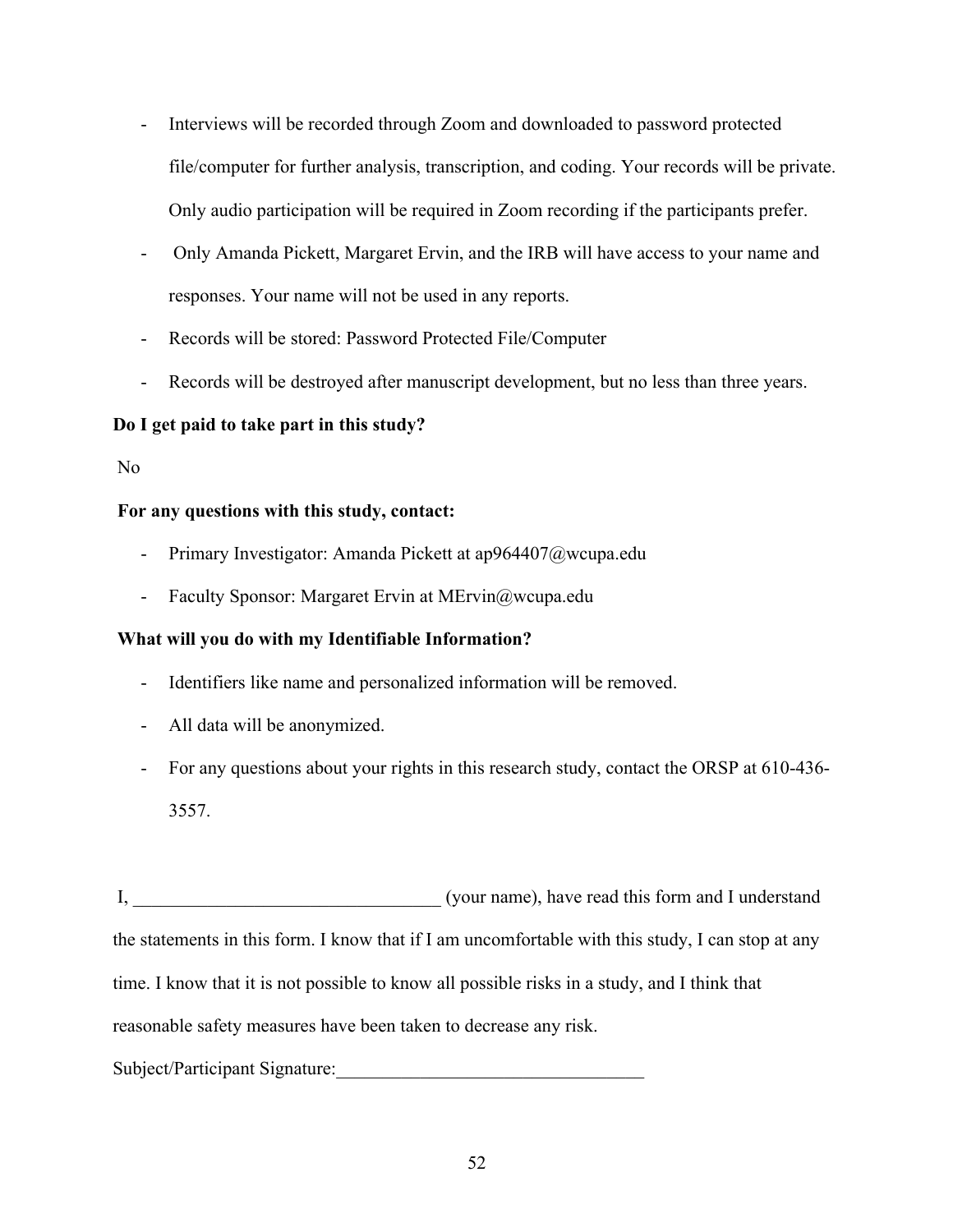Signature Date: \_\_\_\_\_\_\_\_\_\_\_\_\_\_\_\_\_\_\_\_\_\_\_\_\_\_\_\_\_\_\_\_\_\_\_\_\_\_\_\_\_\_\_\_

By clicking yes to this question, you are giving your consent for participation in this study. If choosing no, you will be rejecting consent and will not be asked to complete any further part of this survey.

 $\circ$  Yes (1)

o No (2)

Skip To: End of Survey If  $Q1 = No$ 

# *DEMOGRAPHIC SECTION (5 questions)*

**Q2** What is your name? (Please list your full name)

**Q3** What is your email? (Please provide ONLY your WCU email)

 $\mathcal{L}_\text{max} = \mathcal{L}_\text{max} = \mathcal{L}_\text{max} = \mathcal{L}_\text{max} = \mathcal{L}_\text{max} = \mathcal{L}_\text{max} = \mathcal{L}_\text{max} = \mathcal{L}_\text{max} = \mathcal{L}_\text{max} = \mathcal{L}_\text{max} = \mathcal{L}_\text{max} = \mathcal{L}_\text{max} = \mathcal{L}_\text{max} = \mathcal{L}_\text{max} = \mathcal{L}_\text{max} = \mathcal{L}_\text{max} = \mathcal{L}_\text{max} = \mathcal{L}_\text{max} = \mathcal{$ 

**Q4** What is your gender?

o Male (1)

o Female (2)

- o Non-binary / third gender (3)
- o Prefer not to say (4)

**Q5** What is your ethnicity?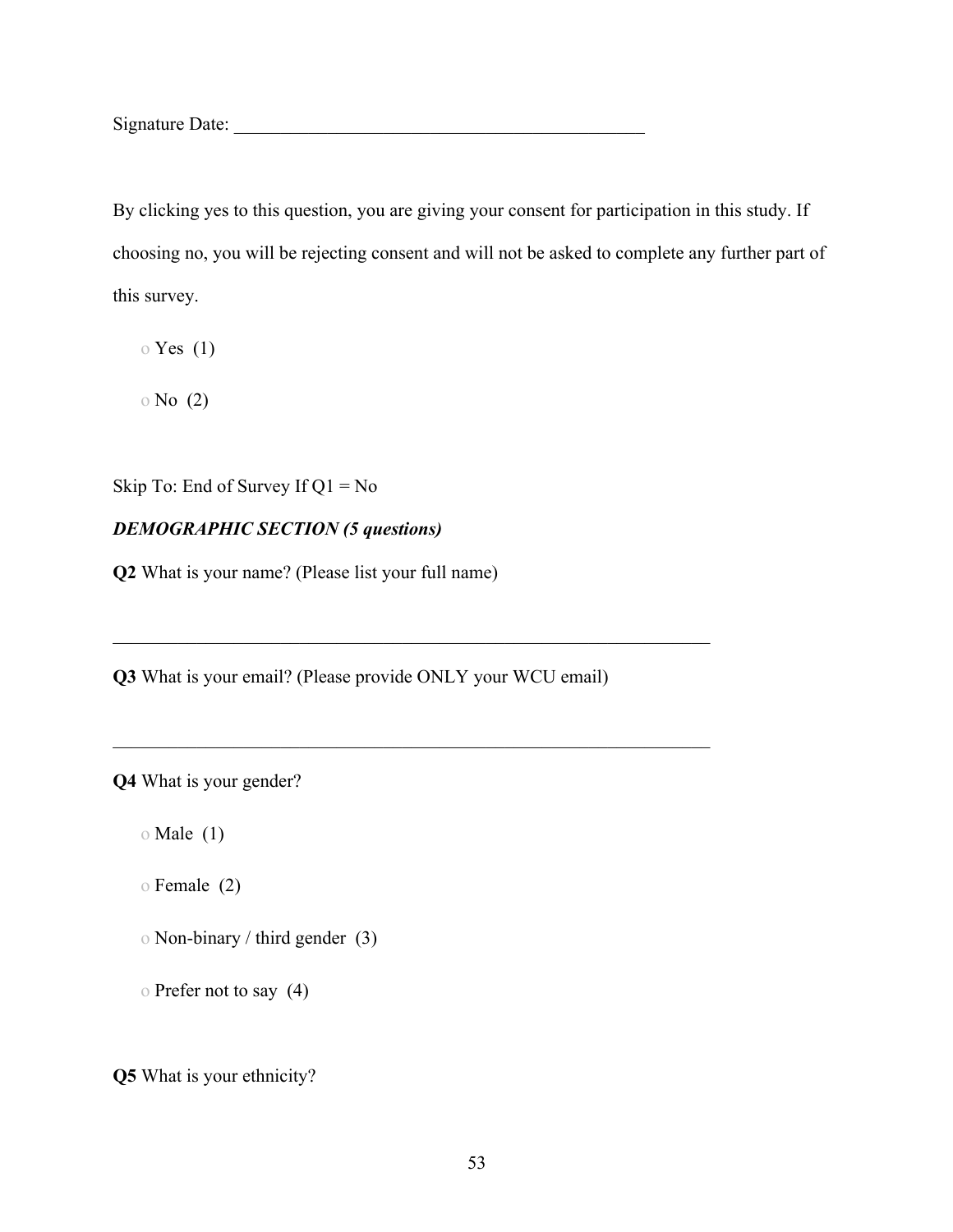o White (1)

o Black or African American (2)

o American Indian or Alaska Native (3)

o Asian (4)

o Native Hawaiian or Pacific Islander (5)

o Other (6)

**Q6** What language(s) do you speak? (Please list any and all languages you speak fluently)

## *ACADEMIC SECTION (3 questions)*

**Q7** What is your major?

**Q8** What year are you?

- o First Year (Freshman) (1)
- o Second Year (Sophomore) (2)
- o Third Year (Junior) (3)
- o Fourth Year (Senior) (4)
- o Fifth year and up (5)

**Q9** Are you a transfer student?

 $\circ$  No  $(1)$ 

o Yes (2)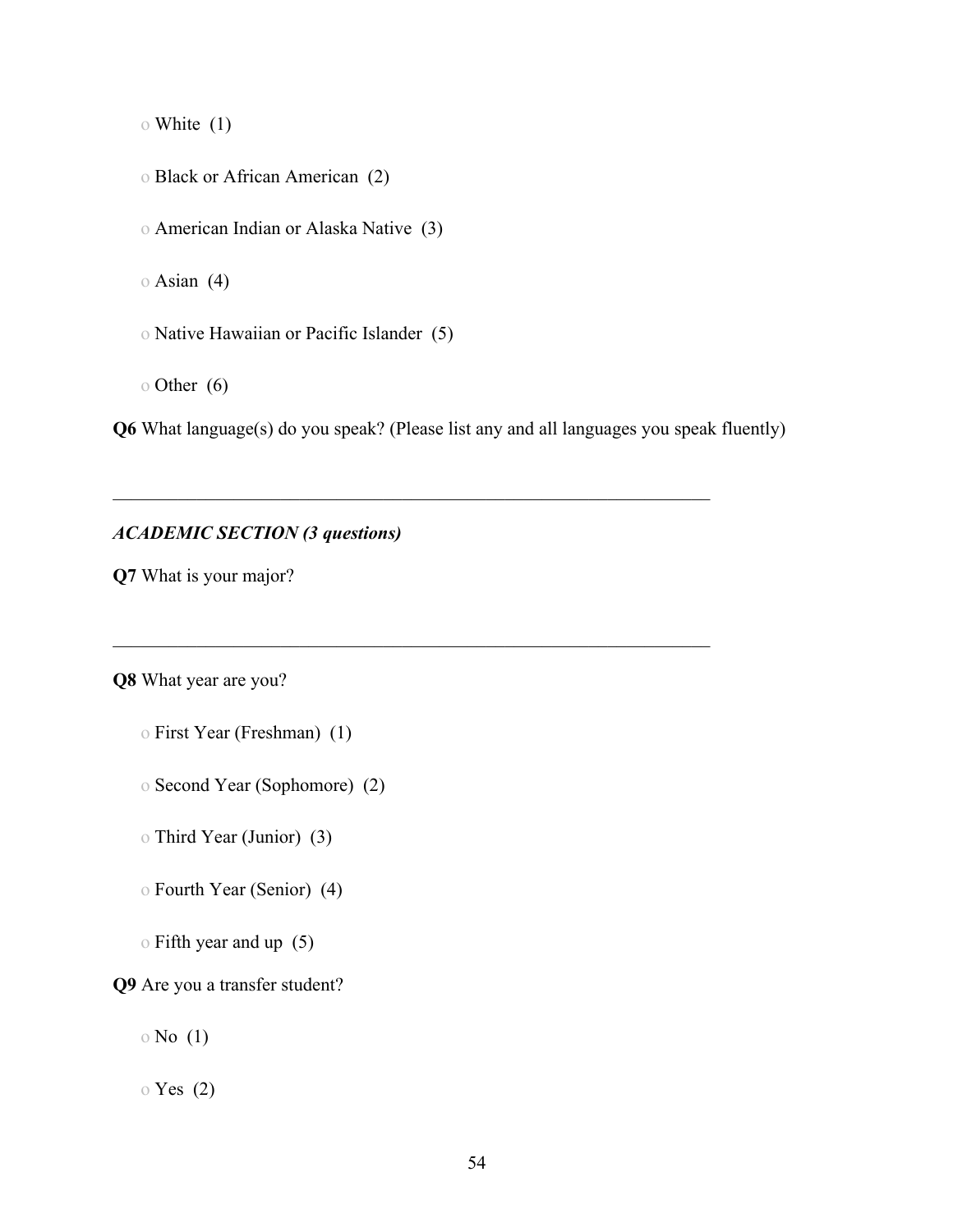#### *BACKGROUND SECTION (6 questions)*

**Q10** Please select your Mother's achieved level of education:

o Some high school, no diploma (1)

o High school graduate, diploma or the equivalent (for example: GED) (2)

o Higher Education degree (for example: Associates, Bachelors, Masters, Doctorate, Professional) (3)

o Not applicable (4)

**Q11** Please select your Father's achieved level of education:

o Some high school, no diploma (1)

o High school graduate, diploma or the equivalent (for example: GED) (2)

o Higher Education degree (for example: Associates, Bachelors, Masters, Doctorate,

Professional) (3)

o Not applicable (4)

**Q12** If applicable, please select your guardian's achieved level of education:

o Some high school, no diploma (1)

o High school graduate, diploma or the equivalent (for example: GED) (2)

o Higher Education degree (for example: Associates, Bachelors, Masters, Doctorate, Professional) (3)

o Not applicable (4)

**Q13** Do you come from a single parent, two parent, or guardianship household?

o Single parent (1)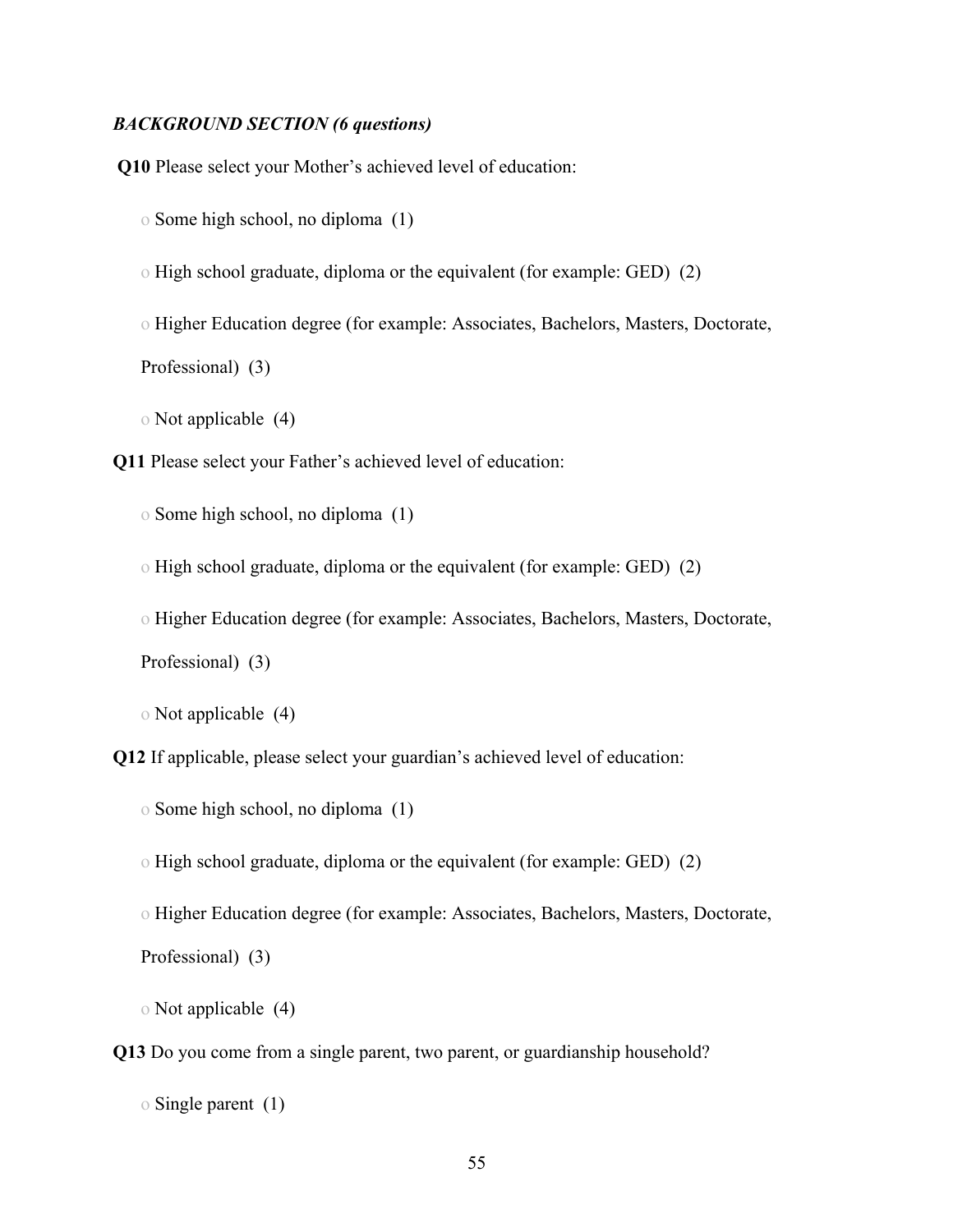o Two parent (2)

o Guardianship (3)

**Q14** Are there any other family members, within your immediate family, who are currently in college or college graduates?

o Yes (1)

o No (2)

**Q16** If you answered yes to the previous question, please select the family members:

```
o Younger sibling (1)
```
- o Older sibling (2)
- o Child (3)

o Not applicable (4)

#### *LEADERSHIP SECTION:(4 questions)*

**Q17** Have you ever mentored and/or tutored before?

- o Yes (1)
- o No (2)

**Q18** If you answered yes to the previous question, please list how many semesters you have mentored and/or tutored:

(If no, respond N/A)

**Q19** Have you ever, or do you presently assume any additional leadership roles on campus?

o Yes (1)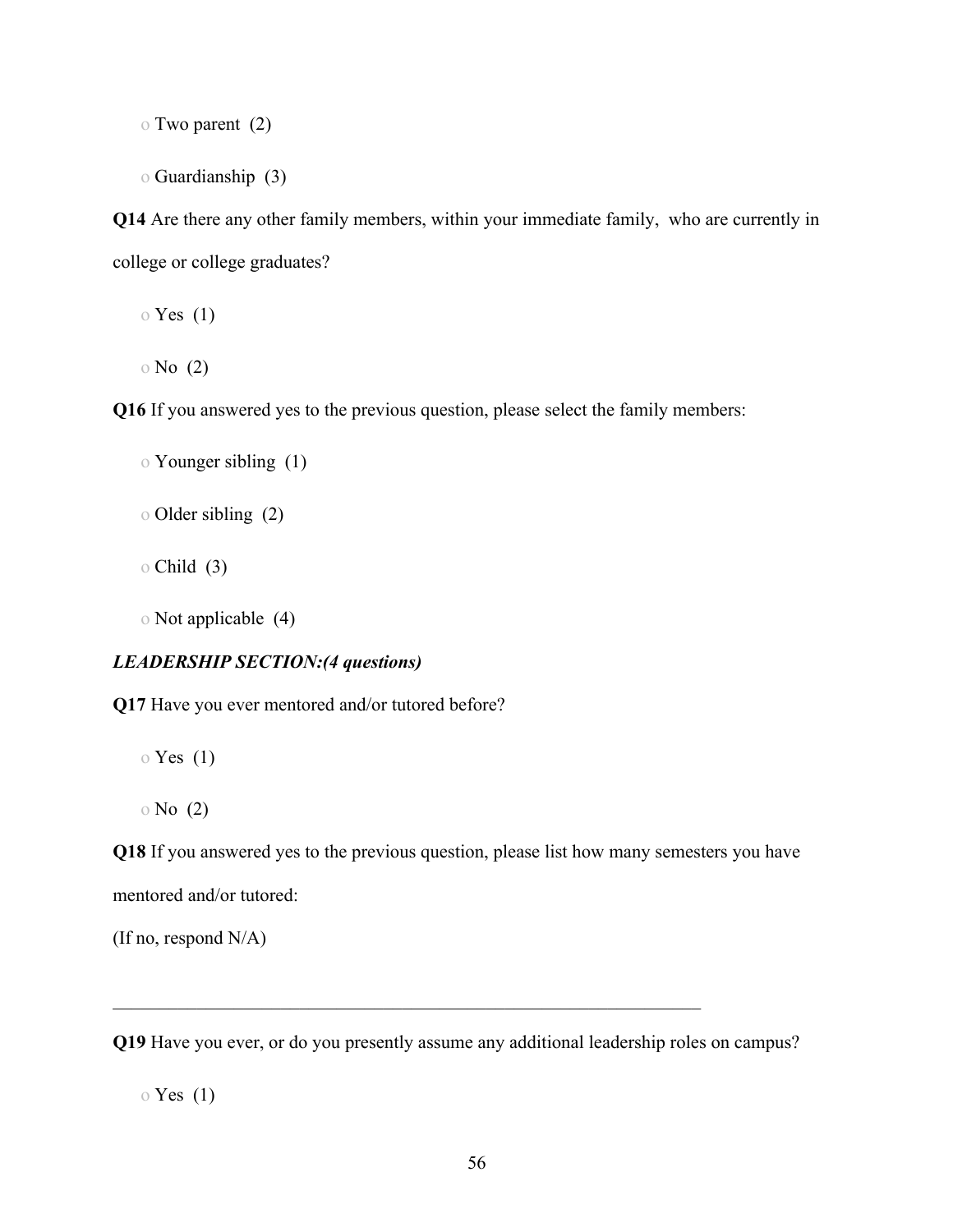o No (2)

**Q20** If you answered yes to the previous question, please list your leadership roles:

(If no, respond N/A)

#### *FOLLOW-UP INTERVIEW*

**Q24** Do you consent to participating in a follow-up survey?

 $\circ$  Yes (1)

o No (2)

## **Appendix B**

Interview Questions

- 1. Why did you want to become a mentor?
- 2. How has your position as a mentor influenced you?
- 3. What personal, academic, and professional benefits have you received from mentoring?
- 4. When you mentor, what generally happens in the mentoring session?
- 5. What kind of attitude do you bring to the mentoring sessions?
- 6. Has your perspective about mentoring changed since you began? How?

# **Appendix C**

Hello,

I hope you all are having a good semester. Thank you so much for choosing to participate in my M.A. thesis project. I am contacting you because you individually selected that you would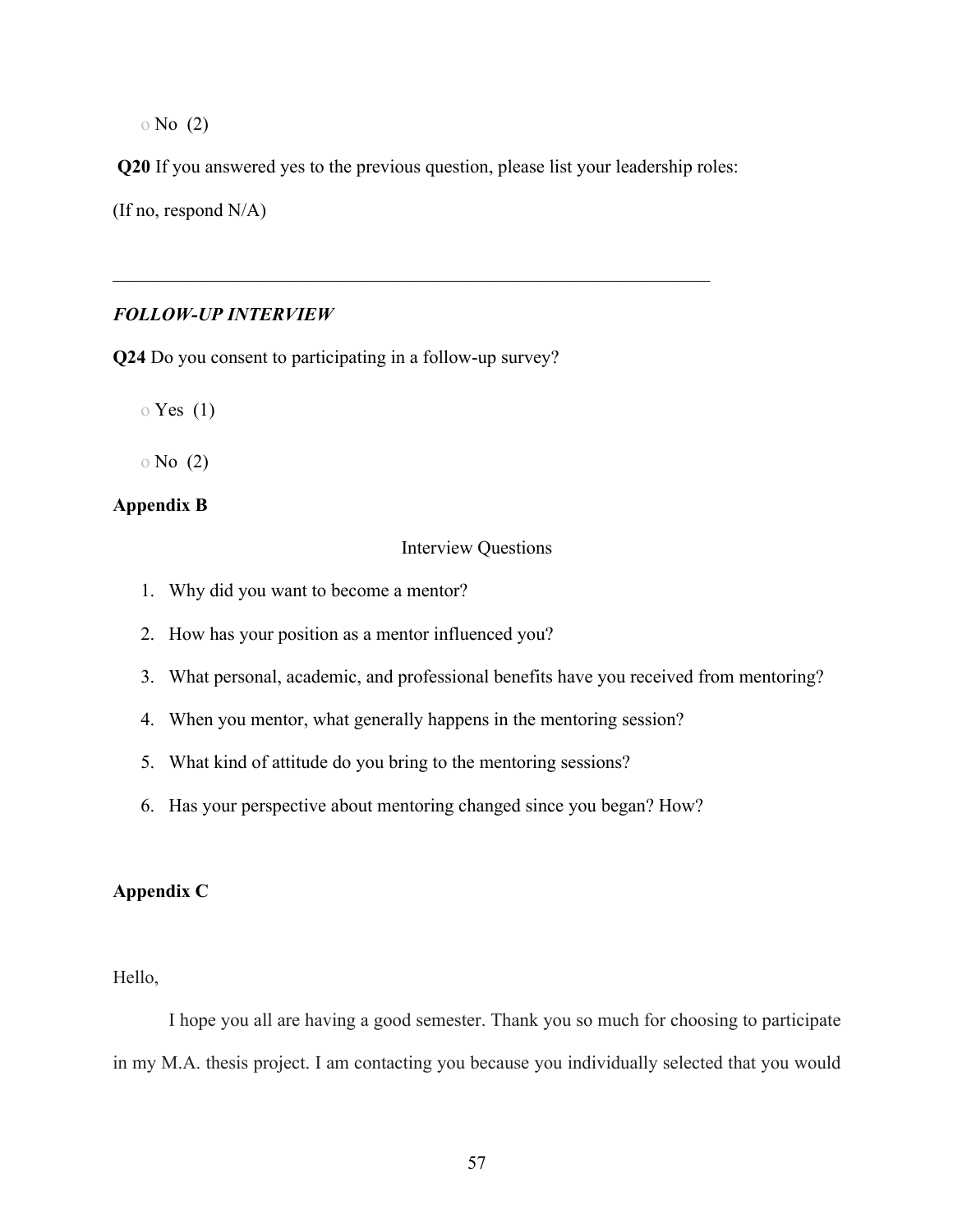like to participate in the follow-up 30-minute interview. Again, thank you so much for being willing to participate and furthering this project.

As stated on the informed consent document, which I have attached to this email, **your participation is completely voluntary and will have no impact on your grade should you choose**, at any time, that you would like to discontinue your participation. If you would no longer like to participate in this study, you are not obligated to do so. **I only ask that you please send me an email, separately at** ap964407@wcupa.edu , **if you do not wish to continue so that I can remove you from my list**. Additionally, if at any point during the interview you would like to refrain from answering a question or stop your participation, you are free to do so. Moving forward, if you choose to participate, interviews will be conducted via Zoom and be recorded for transcription to be used as data in the study. You are free to participate with your camera's on or off according to your comfort level. The interview will consist of 6 pre-designed questions but may also include follow-up questions if needed. Additionally, interviews will not extend beyond 30 minutes.

To schedule interviews with me, please use this link to choose a time:

https://booking.setmore.com/scheduleappointment/7523c4ee-d1b9-4bd7-af51-

#### 7bd147d12f2c/services/sb55440fe935471daef6fef26ac38d0e8fa1c0094

Please note my availability via the link but, if none of those times work for you, please contact me and I will find a time that works for you. I know that everyone is very busy so I want to accommodate your participation as best I can. Please contact me at ap964407@wcupa.edu with any questions and/or concerns.

Thank you,

Amanda Pickett